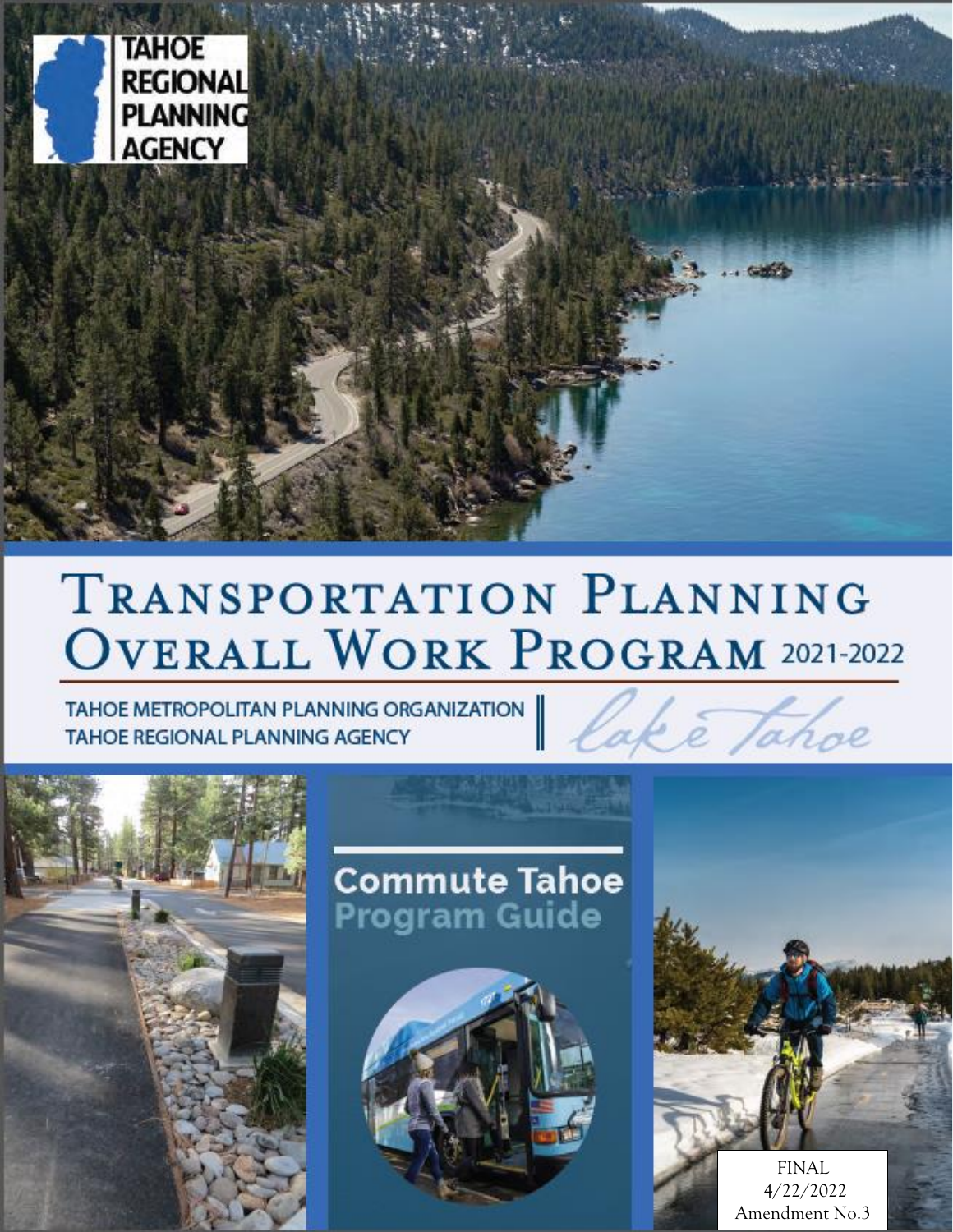The Lake Tahoe Transportation Overall Work Program for FY 2021/2022 is a comprehensive annual plan of work for the Tahoe Regional Planning Agency's Transportation Planning Program and is funded through transportation planning grants administered by the following agencies:

**California Department of Transportation (Caltrans)** 



**Nevada Department of Transportation (NDOT)**



**Federal Highway Administration (FHWA)** *California Division Office Nevada Division Office*



U.S. DOT Credit/Disclaimer:

*This report was funded in part through grants from the Federal Highway Administration, U.S. Department of Transportation. The views and opinions of TRPA expressed herein do not necessarily state or reflect those of the U.S. Department of Transportation.*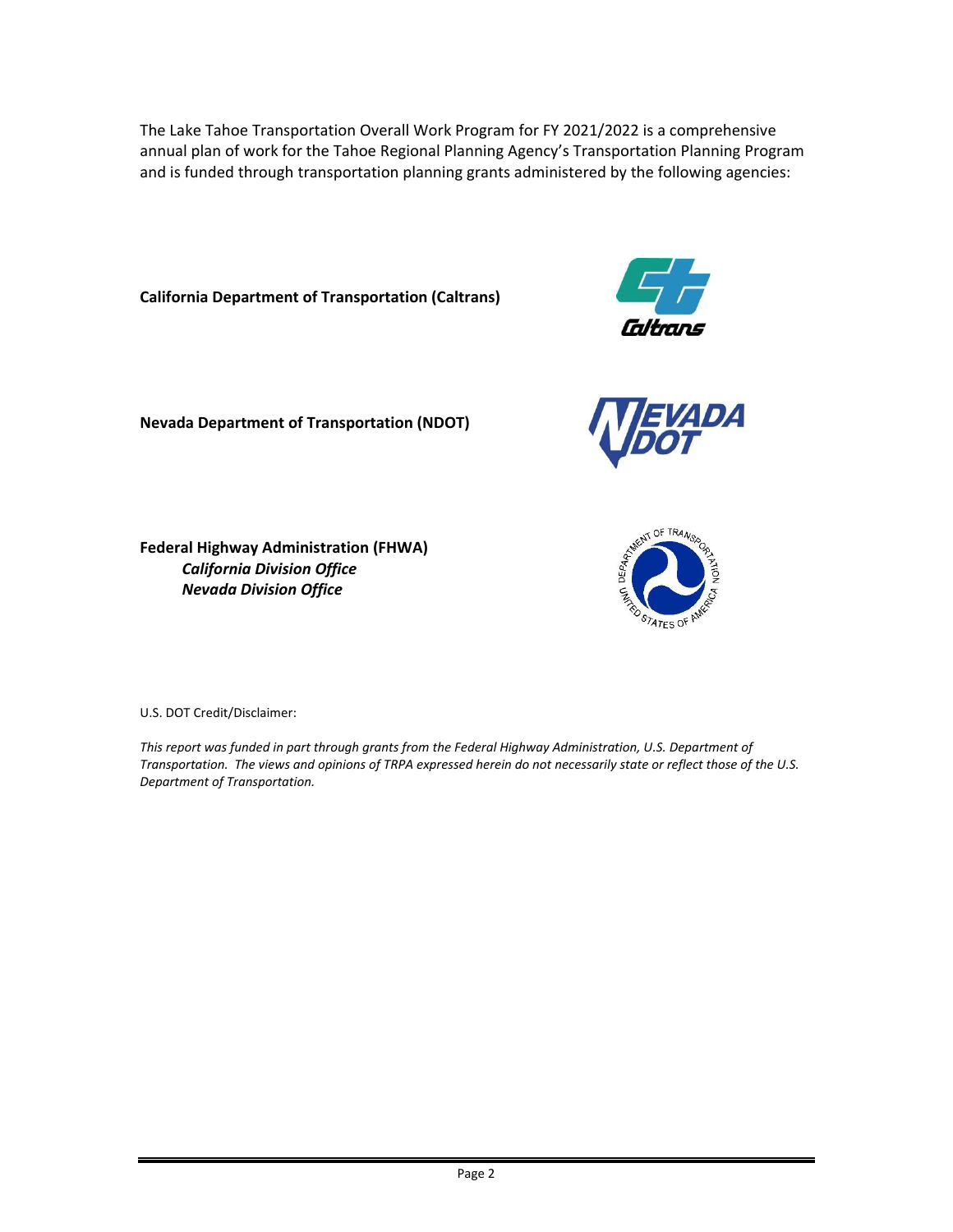# **TABLE OF CONTENTS**

|                                                                     | <u>. usc</u> |
|---------------------------------------------------------------------|--------------|
| <b>INTRODUCTION</b>                                                 |              |
|                                                                     |              |
|                                                                     |              |
|                                                                     |              |
|                                                                     |              |
|                                                                     |              |
|                                                                     |              |
| Core MPO Planning Functions/FHWA Planning Factors  13               |              |
| <b>WORK ELEMENTS</b>                                                |              |
| <b>Outreach and Administration</b>                                  |              |
|                                                                     |              |
|                                                                     |              |
|                                                                     |              |
| Regional Intermodal Planning                                        |              |
|                                                                     |              |
| WE 105 - Transportation Data Management and Forecasting 26          |              |
| <b>Tracking &amp; Financial Management</b>                          |              |
| WE 106 - Project Tracking and Financial Management 28               |              |
| <b>Regional Coordination</b>                                        |              |
|                                                                     |              |
| Sustainable Communities                                             |              |
|                                                                     |              |
| Caltrans Regional Planning Activities for Fiscal Year 2021/2022  37 |              |
| <b>FINANCIAL SUMMARY</b>                                            |              |
|                                                                     |              |
|                                                                     |              |
|                                                                     |              |
|                                                                     |              |
| Table 5 - Staff and Direct Costs by Work Element  39                |              |
| Table 6 - Staff and Direct Costs by Revenue Source 40               |              |
|                                                                     |              |
|                                                                     |              |
|                                                                     |              |

# **ADOPTING RESOLUTION & CERTIFICATIONS**

| FY 21/22 FHWA Transportation Planning Process Certification 43 |  |
|----------------------------------------------------------------|--|
| USDOT Debarment and Suspension Certification for FY 21/22  44  |  |
| FY 21/22 Certification and Assurances for FTA Programs 46      |  |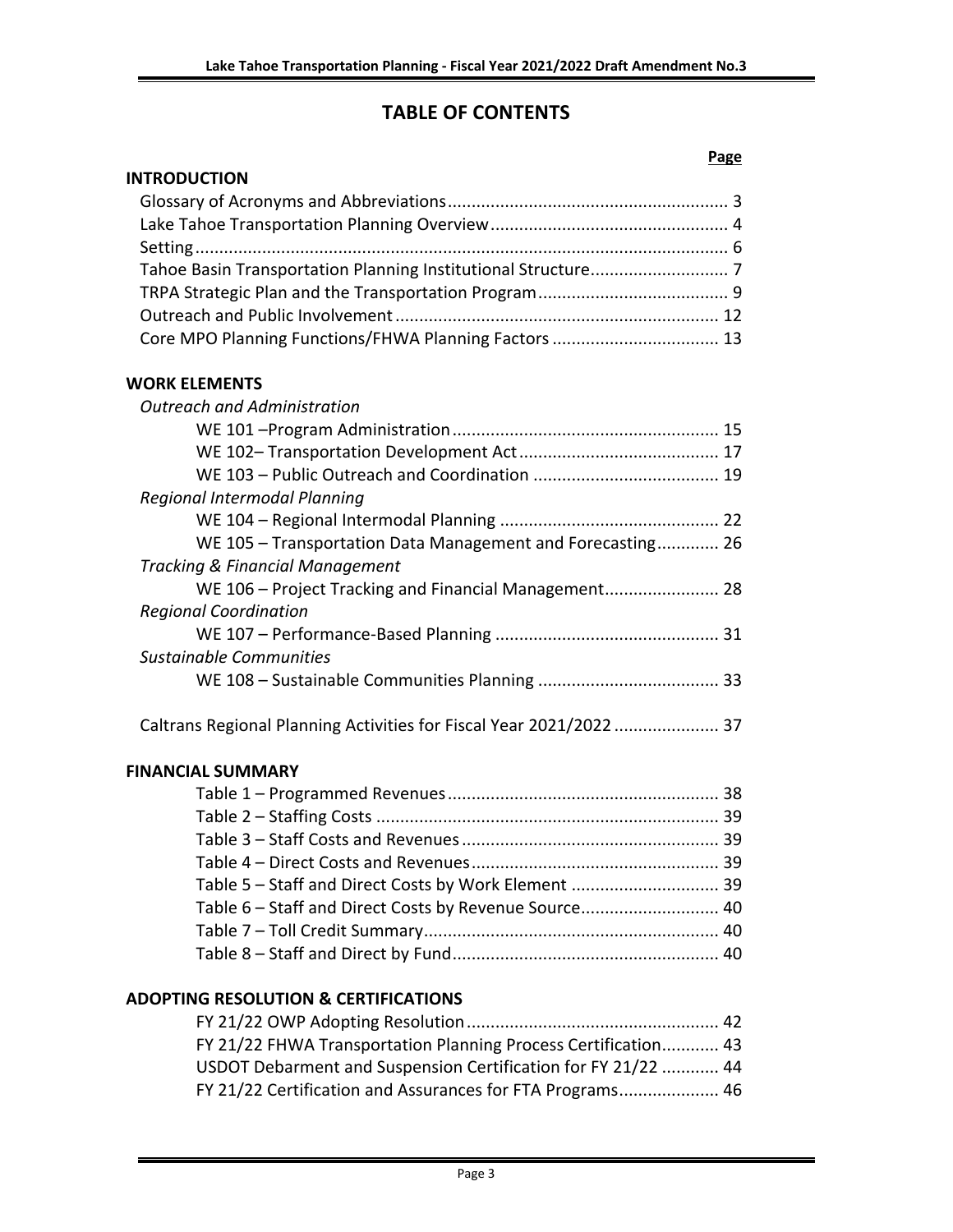# **GLOSSARY OF ACRONYMS AND ABBREVIATIONS**

| Caltrans        | California Department of Transportation                                                      |
|-----------------|----------------------------------------------------------------------------------------------|
| <b>CARB</b>     | California Air Resources Board                                                               |
| <b>CFPG</b>     | California Federal Programming Group                                                         |
| <b>CMAQ</b>     | <b>Congestion Mitigation and Air Quality</b>                                                 |
| <b>CMP</b>      | <b>Congestion Management Process</b>                                                         |
| <b>CSLT</b>     | City of South Lake Tahoe                                                                     |
| <b>DBE</b>      | Disadvantaged Business Enterprise                                                            |
| <b>EDCTC</b>    | El Dorado County Transportation Commission                                                   |
| <b>EIP</b>      | Environmental Improvement Program                                                            |
| <b>EPA</b>      | <b>Environmental Protection Agency</b>                                                       |
| <b>FAST Act</b> | Fixing America's Surface Transportation Act (2016 Federal Transportation bill)               |
| <b>FHWA</b>     | Federal Highway Administration                                                               |
| <b>FTA</b>      | <b>Federal Transit Administration</b>                                                        |
| <b>FTIP</b>     | Federal Transportation Improvement Program                                                   |
| <b>GHG</b>      | Greenhouse Gas                                                                               |
| <b>HPMS</b>     | Highway Performance Monitoring System                                                        |
| <b>IDC</b>      | <b>Indirect Cost</b>                                                                         |
| <b>ITS</b>      | <b>Intelligent Transportation Systems</b>                                                    |
| LTF             | <b>Local Transportation Funds</b>                                                            |
| <b>MAP-21</b>   | Moving Ahead for Progress in the 21 <sup>st</sup> Century (2012 Federal Transportation bill) |
| <b>MPO</b>      | Metropolitan Planning Organization                                                           |
| <b>NDOT</b>     | Nevada Department of Transportation                                                          |
| <b>OWP</b>      | Overall Work Program                                                                         |
| <b>PEA</b>      | <b>Planning Emphasis Areas</b>                                                               |
| <b>PPP</b>      | <b>Public Participation Plan</b>                                                             |
| <b>RIP</b>      | Regional Improvement Program                                                                 |
| <b>RSTP</b>     | Regional Surface Transportation Program                                                      |
| <b>RTC</b>      | <b>Regional Transportation Commission</b>                                                    |
| <b>RTIP</b>     | Regional Transportation Improvement Program                                                  |
| <b>RTP</b>      | <b>Regional Transportation Plan</b>                                                          |
| <b>RTPA</b>     | <b>Regional Transportation Planning Agency</b>                                               |
| SB 375          | California State Senate Bill 375                                                             |
| SB 575          | California State Senate Bill 575                                                             |
| SCS             | Sustainable Communities Strategy                                                             |
| <b>SSTAC</b>    | Social Services Transportation Advisory Council                                              |
| SS/TMA          | South Shore Transportation Management Association                                            |
| <b>STA</b>      | <b>State Transit Assistance</b>                                                              |
| <b>STIP</b>     | Statewide Transportation Improvement Program                                                 |
| TART            | Tahoe Truckee Area Regional Transit                                                          |
| <b>TDA</b>      | California Transportation Development Act                                                    |
| <b>TDM</b>      | <b>Transportation Demand Management</b>                                                      |
| <b>TMPO</b>     | Tahoe Metropolitan Planning Organization                                                     |
| TNT/TMA         | Truckee North Tahoe Transportation Management Association                                    |
| <b>TRPA</b>     | <b>Tahoe Regional Planning Agency</b>                                                        |
| TTC             | <b>Tahoe Transportation Commission</b>                                                       |
| TTD             | <b>Tahoe Transportation District</b>                                                         |
| <b>UPWP</b>     | Unified Planning Work Program (also referred to as OWP)                                      |
|                 | USFS-LTBMU United States Forest Service, Lake Tahoe Basin Management Unit                    |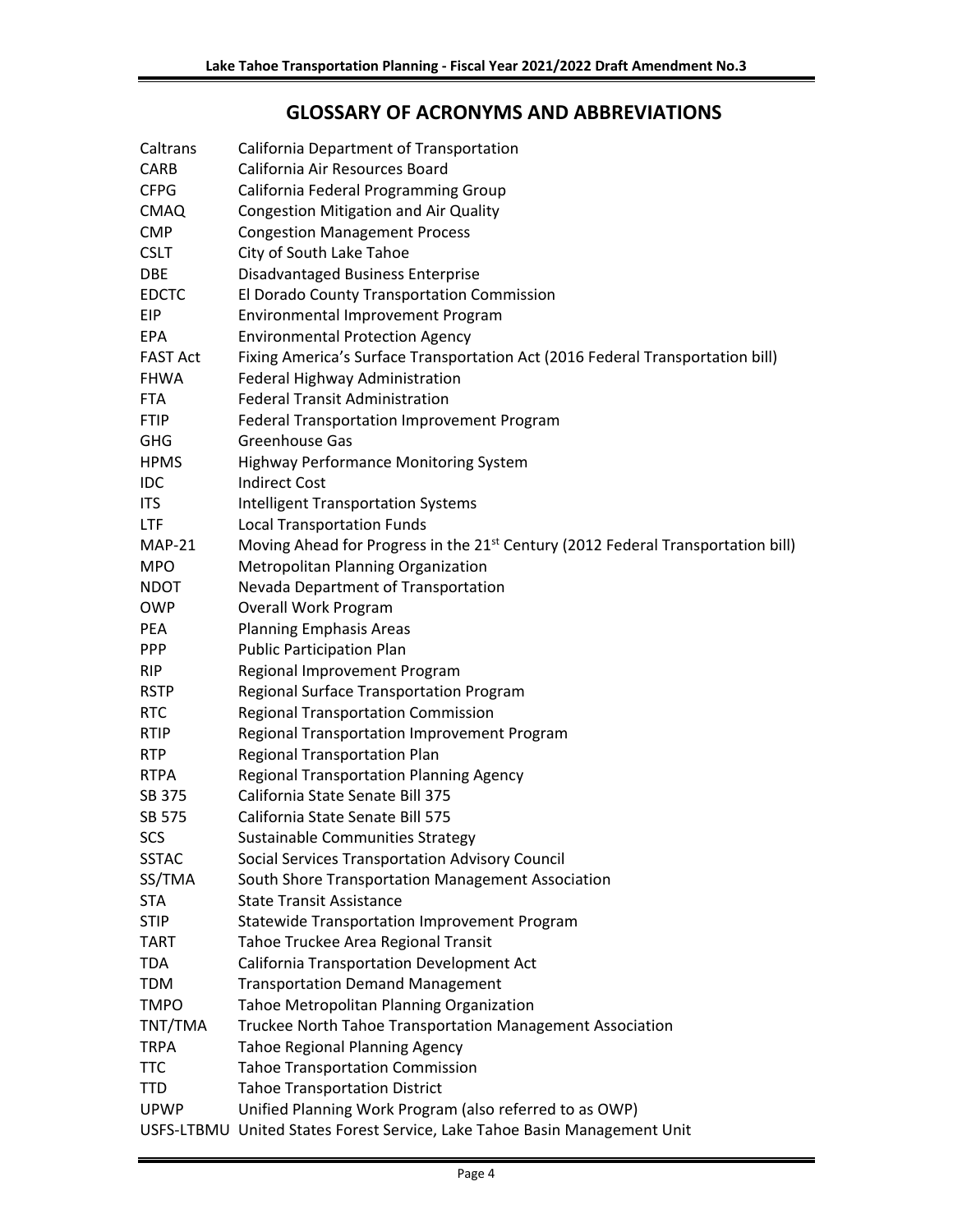# **INTRODUCTION**

The Overall Work Program (OWP), also referred to as a Unified Planning Work Program, defines the continuing, comprehensive, and coordinated regional transportation planning process for the Lake Tahoe Basin. It establishes transportation, air quality, and other regional planning objectives for Fiscal Year 2021/2022 covering the period of July 1, 2021 through June 30, 2022 (FY 21/22), and a corresponding budget to complete the work. The OWP is a strategic management tool for the Tahoe Regional Planning Agency (TRPA) serving as the Tahoe Metropolitan Planning Organization (TMPO) for the Lake Tahoe Region organized by work elements that identify activities and products to be accomplished during the year. These activities include core metropolitan planning functions, mandated metropolitan planning requirements and other regional transportation planning activities. The OWP presents an annual outline of the TRPA's transportation planning resources and includes a budget containing a variety of funding sources that are available to the TRPA for FY 21/22.

All activities contained in this OWP are carried out by TRPA's Metropolitan Planning Organization (MPO) function and will be referred to as TRPA throughout the document. The OWP is also as an informative tool for the Tahoe Transportation Commission (TTC) who serves as an advisory board to the TMPO. The MPO Policy Board, referred to as the TMPO, convenes as a separate entity that is made up of the TRPA Governing Board with the addition of a United States Forest Service voting representative. The TMPO is convened as necessary to act on all MPO related actions.

### **LAKE TAHOE TRANSPORTATION PLANNING OVERVIEW**

TRPA holds three integrated regional transportation planning authorities: 1) Tahoe Regional Planning Compact (PL 96-551) planning requirements, 2) Regional Transportation Planning Agency for the California portion of the Lake Tahoe basin, and 3) the Metropolitan Planning Organization for the Tahoe Region. The Tahoe Regional Planning Compact also created the Tahoe Transportation District in Article IX which includes public transit and transportation implementation responsibilities.

The 1980 Tahoe Regional Planning Compact includes the following transportation related provisions:

"…there be established a Tahoe Regional Planning Agency with the powers conferred by this compact including the power to establish environmental threshold carrying capacities and to adopt and enforce a regional plan and implementing ordinances which will achieve and maintain such capacities while providing opportunities for orderly growth and development consistent with such capacities."

The TRPA Regional Plan shall be a single enforceable plan with the following related elements:

- $\checkmark$  A Goals and Policy Plan
- $\checkmark$  A Transportation Plan for the integrated development of a regional system of transportation, including but not limited to parkways, highways, transportation facilities, transit routes, waterways, navigation facilities, public transportation facilities, bicycle facilities and appurtenant terminals and facilities for the movement of people and goods, within the region.
- $\checkmark$  The goal of transportation planning shall be: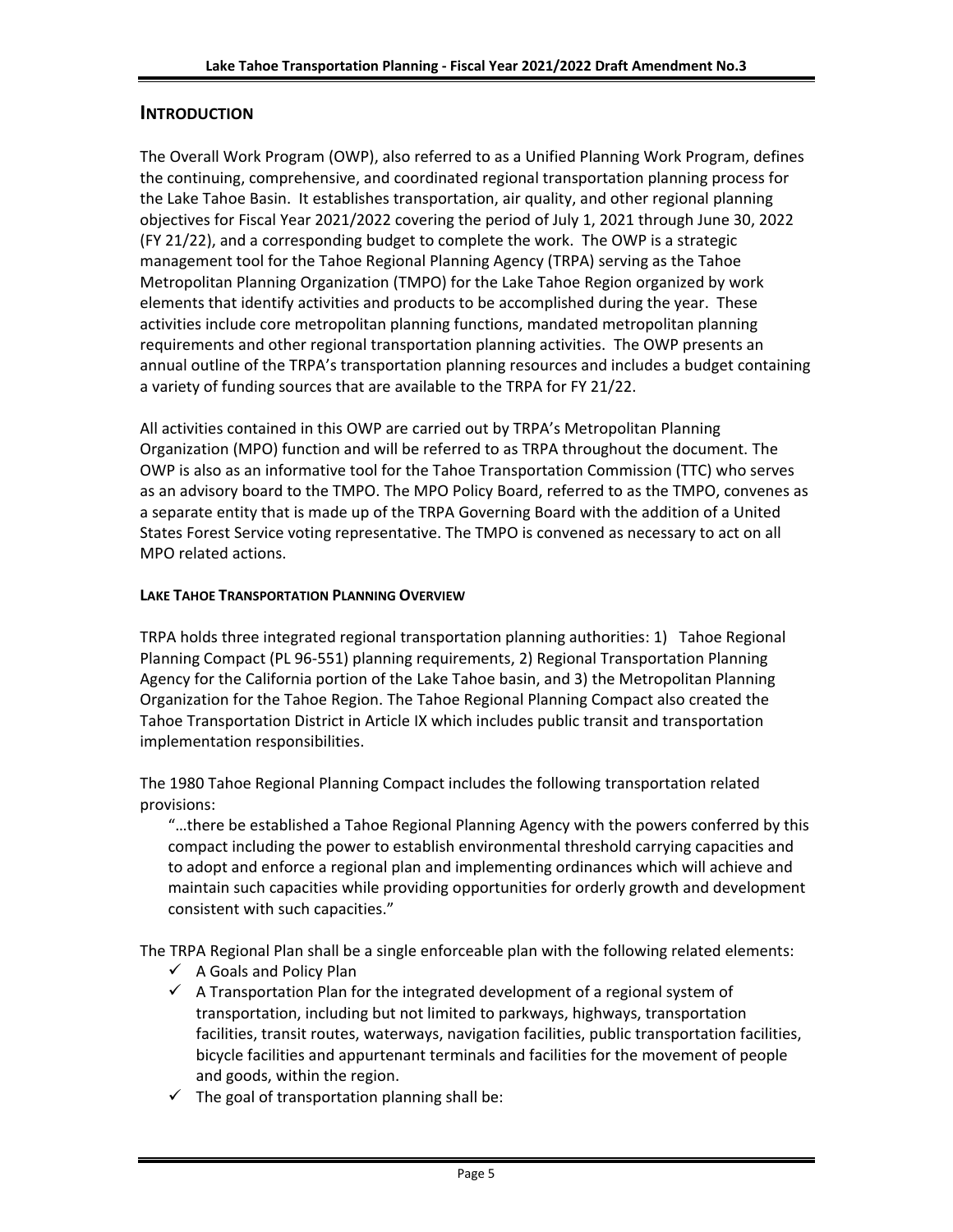- $\circ$  To reduce dependency on the automobile by making more effective use of existing transportation modes and of public transit to move people and goods within the region; and
- o To reduce, to the extent feasible, air pollution caused by motor vehicles.
- $\checkmark$  Where increases in capacity are required, the agency shall give preference to providing such capacity through public transportation and public programs and projects related to transportation.
- $\checkmark$  The plan shall provide for an appropriate transit system for the region.
- $\checkmark$  The plan shall give consideration to:
	- o Completion of the Loop Road in the states of Nevada and California
	- o Utilization of a light rail mass transit system in the South Shore area
	- o Utilization of a transit terminal in the Kingsbury Grade area

TRPA establishes transportation and land use policy direction by virtue of the Code of Ordinances, Goals and Policies, Plan Area Statements, and Local Area Plans. Additionally, TRPA administers the Environmental Improvement Program (EIP), a regional investment program focused on the restoration and protection of Lake Tahoe. The EIP is a programmatic approach to implementing transportation improvements, in addition to other resource area investments. The Transportation and Air Quality subprogram of the EIP is the largest category of identified investments in the EIP and is coordinated with federal funding allocations and programming activities of TRPA.

In addition to the responsibilities under the Tahoe Regional Planning Compact, TRPA is recognized as the Regional Transportation Planning Agency (RTPA) in California. As the RTPA, TRPA is charged with developing a Regional Transportation Plan (RTP), a Regional Transportation Improvement Program (RTIP) to account for California state transportation funding programs.

The Metropolitan Planning Organization (MPO) authority was established in 1999 by the Governors of California and Nevada by designating the Lake Tahoe MPO under authority provided in federal regulations. TRPA's MPO role is primarily a transportation planning and financial programming role. The three primary products required of an MPO by federal rule are a Regional Transportation Plan, Federal Transportation Improvement Program (FTIP), and an OWP. The MPO Governing Board is comprised of the TRPA Governing Board, with the addition of a voting representative of the United States Forest Service, Lake Tahoe Basin Management Unit (USFS-LTBMU).

The integration of the three authorities listed above is supported by the various activities and programs carried out by TRPA's Transportation Planning Program. The ability to integrate land use and transportation planning at a regional level, while considering impacts on implementation efforts, is a prime focus of this program and supports federal and state planning guidance.

Lake Tahoe's unique setting and environmental stature necessitates developing transportation plans and projects that are evaluated in conjunction with TRPA's environmental standards called "environmental threshold carrying capacities" (under the following nine categories: water quality, air quality, noise, scenic quality, soil preservation and stream environment zones, wildlife, fisheries, vegetation conservation, and recreation) and transportation goals.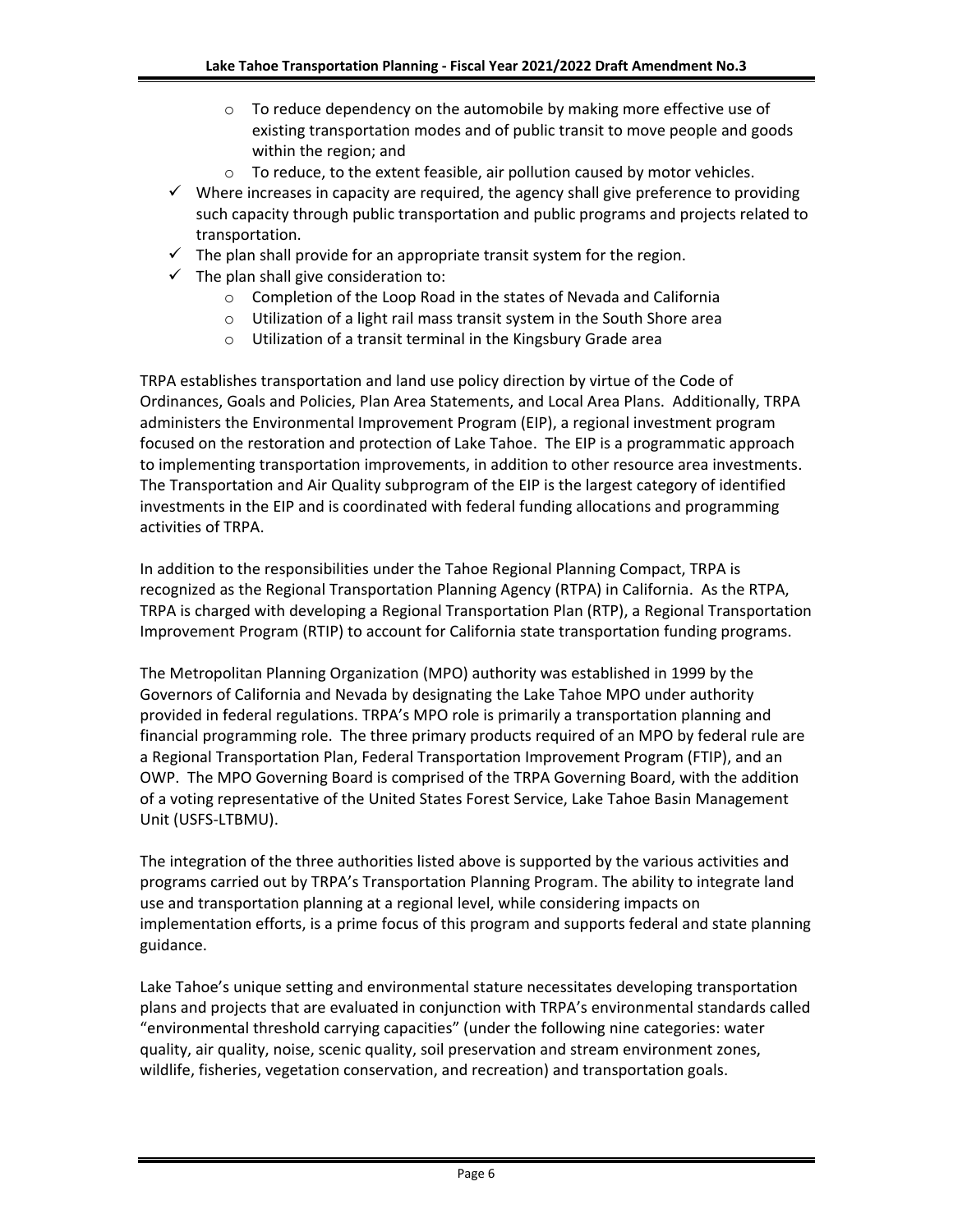### **SETTING**

The Tahoe Region is located on the border of the states of California and Nevada, between the Sierra Crest and the Carson Range. Approximately two-thirds of the Region is located in California, with one-third within the state of Nevada. The Tahoe Region contains an area of about 501 square miles, of which approximately 191 square miles comprise the surface waters of Lake Tahoe and includes a 37 square mile urban boundary containing the commercial and residential activity. Lake Tahoe dominates the features of the Region and is the primary focus of local and regional environmental regulations to protect its exceptional water clarity. Over 80% of the land area in the Lake Tahoe Basin is publicly owned and represents a major recreation attraction.

Located within the California portion of the Tahoe Region is the incorporated City of South Lake Tahoe and portions of El Dorado County and Placer County. This part of the Region is within the fourth Congressional District of California. Based on the 2010 Census, the resident population of the Tahoe Region was 54,862. This is a significant decline from the 62,894 population estimated by the 2000 Census. Of the 54,862 population figure, 41,176 people reside within the California portion, while the Nevada side of the Tahoe Region, portions of Washoe County, Douglas

County, and the rural area of Carson City make up the remaining 13,686 in population. The Nevada portion of the Region is within Nevada's second Congressional district.

Lake Tahoe and the surrounding areas serve as a major recreation destination for residents of the surrounding metropolitan areas of northern Nevada and California. The primary market for recreation at Lake Tahoe is from northern California, primarily the Sacramento and San Francisco Bay Area. Residents from Reno/Sparks and Carson Valley are also frequent day visitors to the area. Additional domestic and international visitors arrive via Reno Tahoe International and Sacramento International Airports. Visitors account for over 10 million cars annually.

Serving the resident and visitor populations are public and private fixed route transit, shuttles, and specialized transit services, as well as general aviation services at the South Lake



Tahoe Airport. The Federal and State highway network around the Lake serve as community main streets. There are seven access points to the Basin from outside the region. A variety of state route segments encircle the lake. Portions of the Region are served by a growing bicycle and pedestrian network. Public transit is provided on the north shore by Tahoe Truckee Area Regional Transit (TART), operated by Placer County and transit service on the south shore is provided by the TTD. Both public transit systems are complemented by a variety of private shuttles for summer and winter activities. Airport shuttle operations, including the North Lake Tahoe Express and the South Tahoe Airporter, provide shuttle service to the Reno/Tahoe Airport.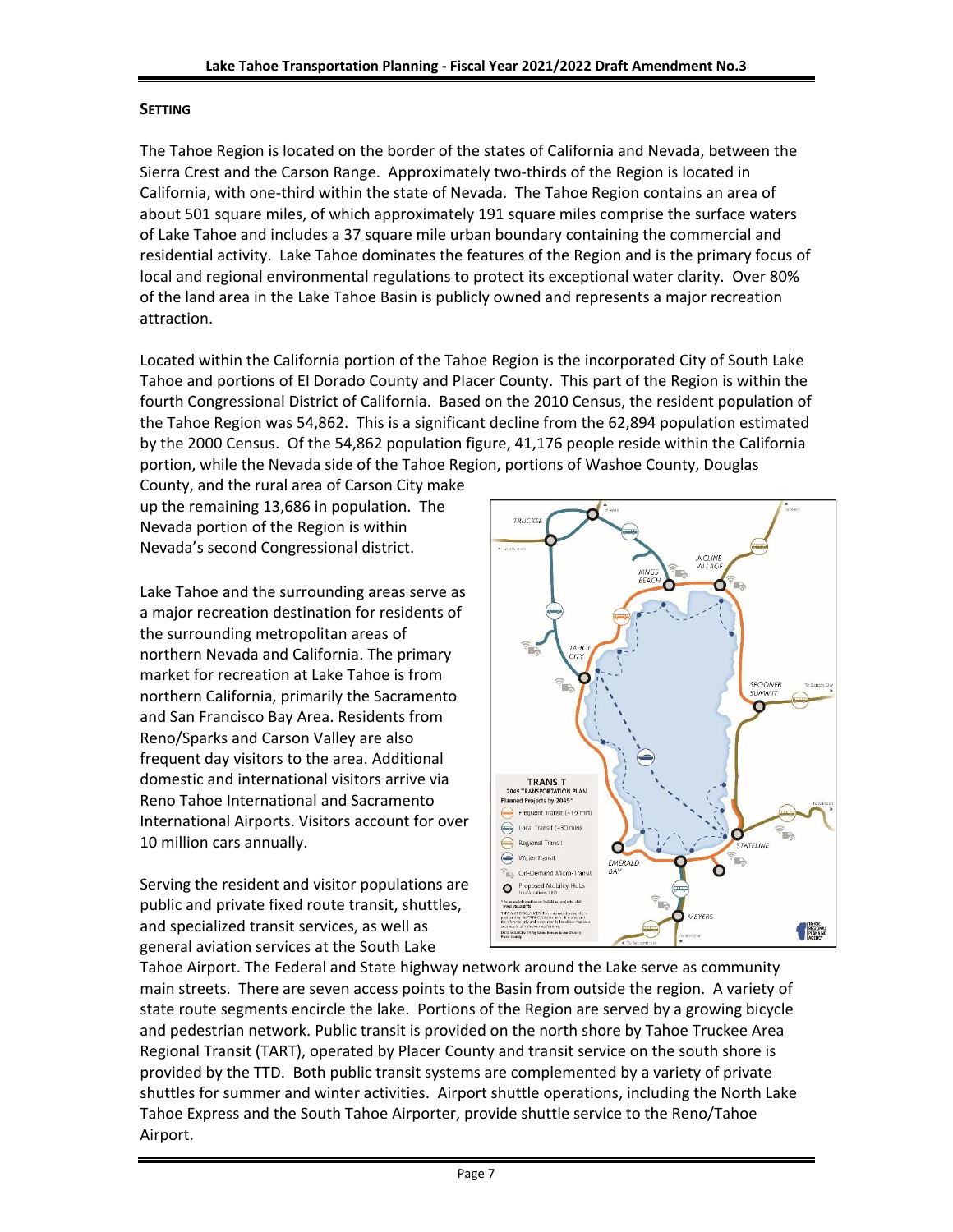### **TAHOE BASIN TRANSPORTATION PLANNING GOVERNANCE STRUCTURE**

As noted previously, the Lake Tahoe Region holds various federal, state and local transportation planning authorities. The Region's planning complexity requires the utmost coordination and collaboration among transportation and land use planning partners. The following section provides a brief description of the regional entities that have a role in the transportation policy or technical decision-making process.



AGENCY The Tahoe Regional Planning Agency (TRPA) was created by the Tahoe Regional Planning Compact (updated in 1980 through P.L. 96-551) and is governed by a fourteen-member Governing Board, with a non-voting federal representative as the fifteenth member. Each state has seven representatives, with each local jurisdiction within the Region also represented. TRPA is unique because of its regional bi-state responsibilities under the Compact for land use planning, transportation planning, project review and approval, enforcement of regional landuse and environmental ordinances, and the achievement of environmental goals. The TRPA Governing Board has established an Environmental Improvement Program Committee that provides feedback on various transportation planning and funding allocation proposals.



**I AGENCY** TRPA, as the Metropolitan Planning Organization, is responsible for taking the required actions under federal regulations regarding metropolitan planning. The MPO metropolitan planning area is concurrent with that of the TRPA. The MPO Board of Directors is comprised of the fourteen voting members of the TRPA Governing Board, and a voting representative of the United States Forest Service, USFS-LTBMU. The MPO voted to provide that the Chair and Vice-Chair of the TRPA serve as Chair and Vice-Chair of the MPO, unless the MPO votes otherwise. The Placer County seat on the TMPO board is the transit operator representation required by MAP-21.

It is important to note that these two policy bodies, although they include many of the same individuals, have diverse missions and responsibilities. The TRPA's overriding obligation is adherence to the Compact, including attaining and maintaining environmental thresholds. The MPO's mission, on the other hand, is to provide policy decisions on transportation plans and programs. As described above, integration of the land use and transportation planning process is in place to support the TRPA mission and policies through the MPO and Regional Transportation Planning Agency authorities and planning requirements.



**AGENCY** TRPA is statutorily designated by the State of California as a Regional Transportation Planning Agency for the Tahoe Region. As an RTPA, TRPA must fulfill various statutory requirements, including those of the Transportation Development Act, coordination with California Department of Transportation (Caltrans) on the development of Regional Transportation Plans and Regional Transportation Improvement Programs and other project related activities. The TRPA Governing Board indicates that it is sitting as the RTPA when taking a policy action, but no changes to the membership of the Governing Board occur.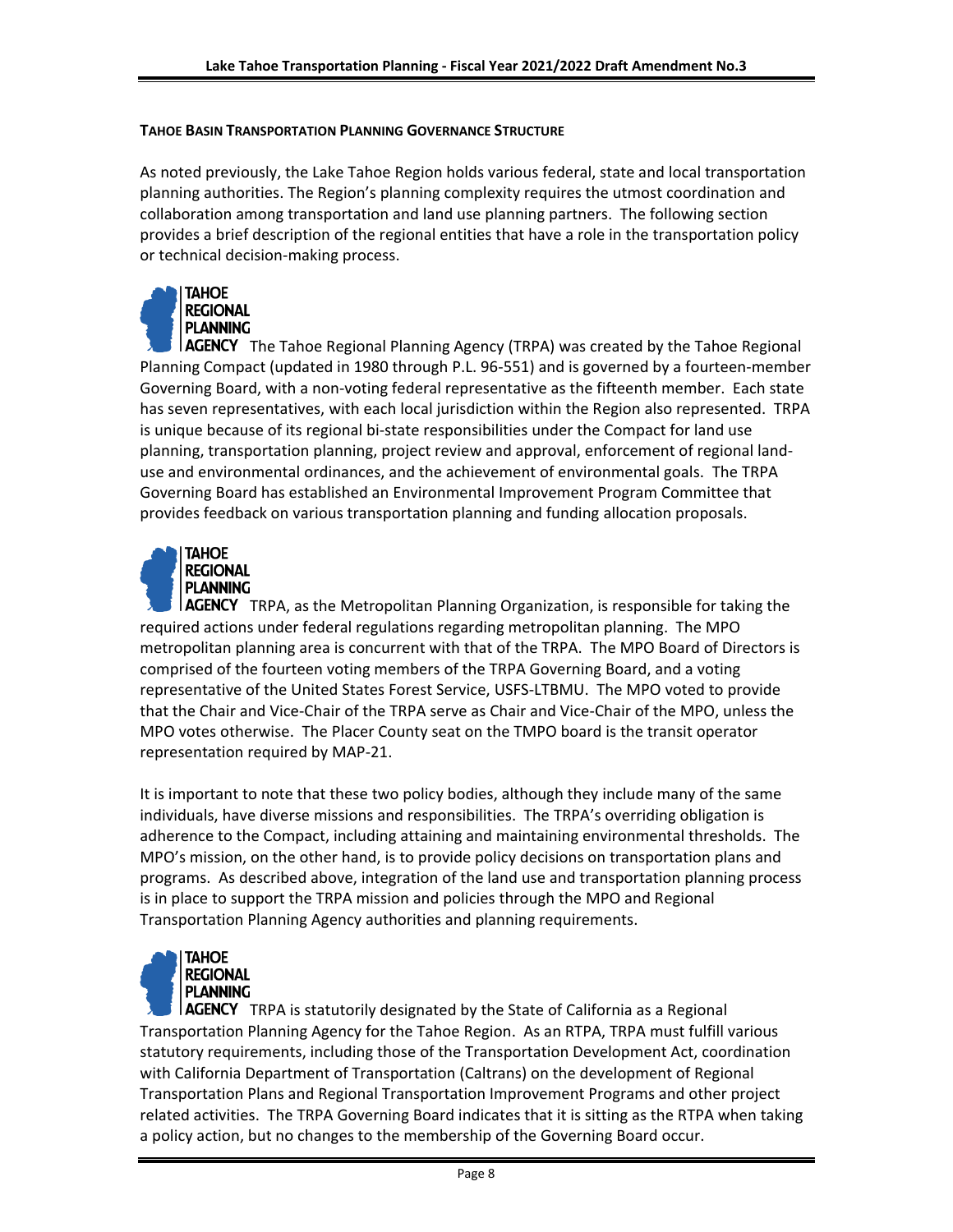

Tahoe Transportation Article IX of the Tahoe Regional Planning Compact created the Tahoe Transportation District. The TTD is responsible for the implementation of transportation plans, programs and projects. The TTD may acquire, own and operate public transportation systems and parking facilities, and other transportation infrastructure serving the Tahoe Region and provide access to convenient transportation terminals outside of the Region. The TTD also has limited authority to generate revenue to support transit and transportation facilities. Board membership includes representation from the Basin's two Transportation Management Associations, an at-large member representing transit providers, and a representative for any special transit districts formed under California law. Caltrans and the Nevada Department of Transportation (NDOT) each have a non-voting member on the Board of Directors. New legislation from the State of California (SB-785) and Nevada amended Article IX Transportation District of the compact changing membership of the board by adding to the board three new appointees; one by the Governor of California, one by the Governor of Nevada and one by the Tahoe Regional Planning Agency. The TTD is an important partner for implementing the RTP and increasing project implementation capacity region-wide.

### **TAHOE TRANSPORTATION COMMISSION**

The Tahoe Transportation Commission (TTC) is a designated advisory body in the metropolitan planning process responsible with providing the MPO and TRPA transportation planning and policy recommendations. The TTC was formalized through TRPA and TMPO resolutions passed in 1999.

The TTC is charged with providing the MPO with technical input and recommendations on transportation plans and programs, offering proactive public participation through its meeting noticing requirements, and providing the MPO Board time necessary to address the full range of complex and interrelated transportation issues facing the Lake Tahoe Basin. The TTC provides policy guidance to the TRPA and is where additional debate can take place prior to final actions being taken. The TTC is comprised of the voting membership of the TTD, with the addition of representatives from the Washoe Tribe of California and Nevada, USFS-LTBMU and the TRPA Advisory Planning Commission (APC).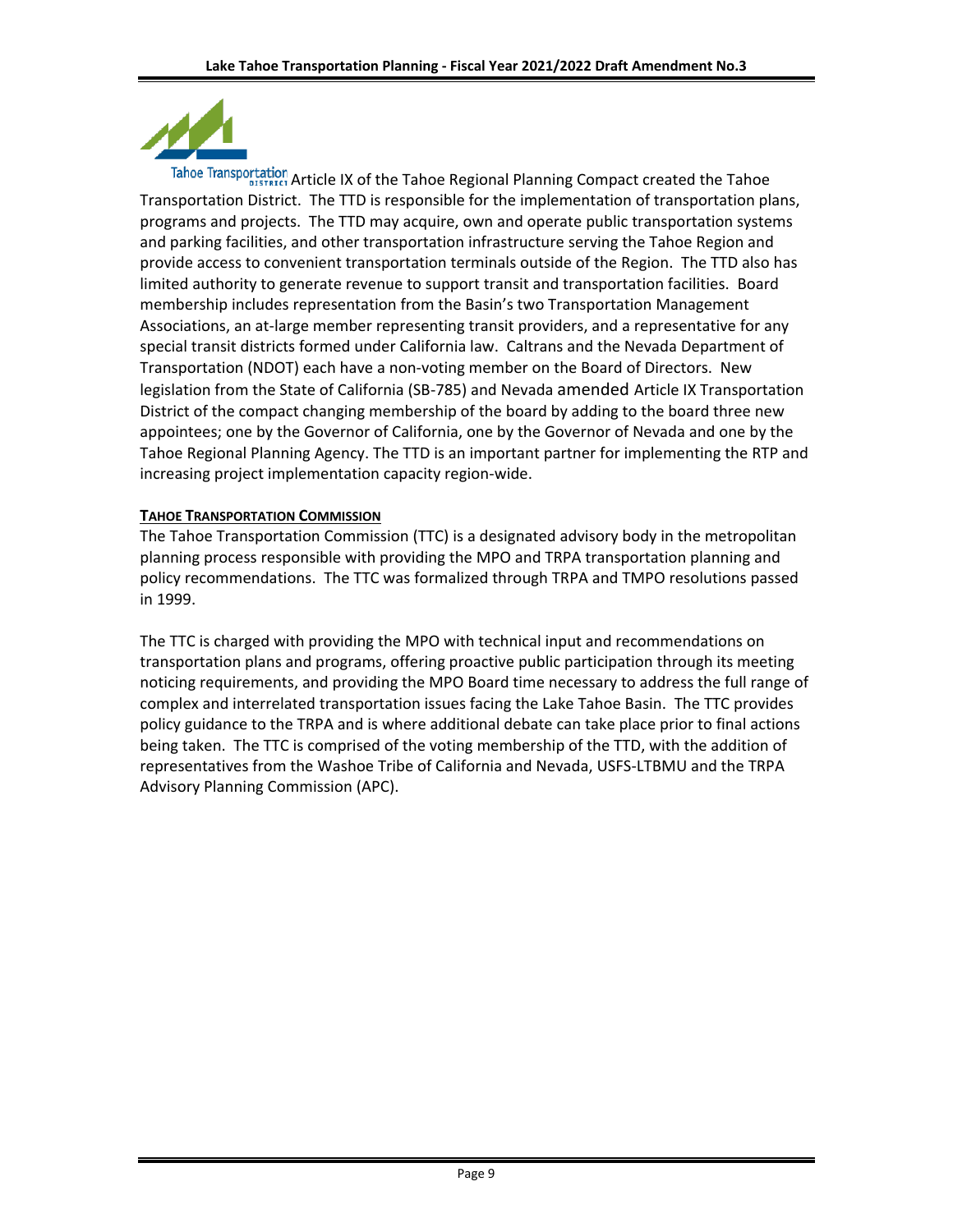### **TRPA STRATEGIC PLAN AND THE TRANSPORTATION PROGRAM**

The Transportation Planning Program plays an integral role in implementing the TRPA Strategic Plan. The TRPA Strategic Plan encompasses the intent of the federal cooperative, continuing, and comprehensive transportation planning approach required of MPOs. Building partnerships that result in projects that support the human and natural environment is a fundamental vision of the Strategic Plan.





TRPA "Strategic Goals" include:

**1) Accelerate Threshold Attainment**

Focus on Regional issues and develop new funding opportunities to continue the Environmental Improvement Program.

**2) Propel the Development and Use of Best Information, Data and Science** Continue strong relations with the science

community and improve measurement and reporting for accountability.

**3) Establish TRPA as a Leader in Environmental & Sustainability Programs**

Seek best practices and form new strategic alliances.

**4) Operate as a High-Performance Organization** Create an enduring organizational culture of high performance and continuous improvement.

| <b>TRPA Strategic Plan</b>                                                         | <b>Work Elements</b> |     |     |     |     |     |     |     |
|------------------------------------------------------------------------------------|----------------------|-----|-----|-----|-----|-----|-----|-----|
| <b>Strategic Priorities</b>                                                        | 101                  | 102 | 103 | 104 | 105 | 106 | 107 | 108 |
| 1) Accelerate Threshold Attainment                                                 |                      | ◊   |     | ♦   |     | 0   | ♦   | ♦   |
| 2) Propel the Development and Use of Best Information,<br><b>Data and Science</b>  | O                    |     | ♦   | ♦   | ◊   |     | ♦   | ◊   |
| 3) Establish TRPA as a Leader in Environmental &<br><b>Sustainability Programs</b> |                      |     |     | ♦   |     |     | ♦   | ◊   |
| 4) Operate as a High-Performance Organization                                      | O                    |     | ♦   |     |     |     | ♦   | ◊   |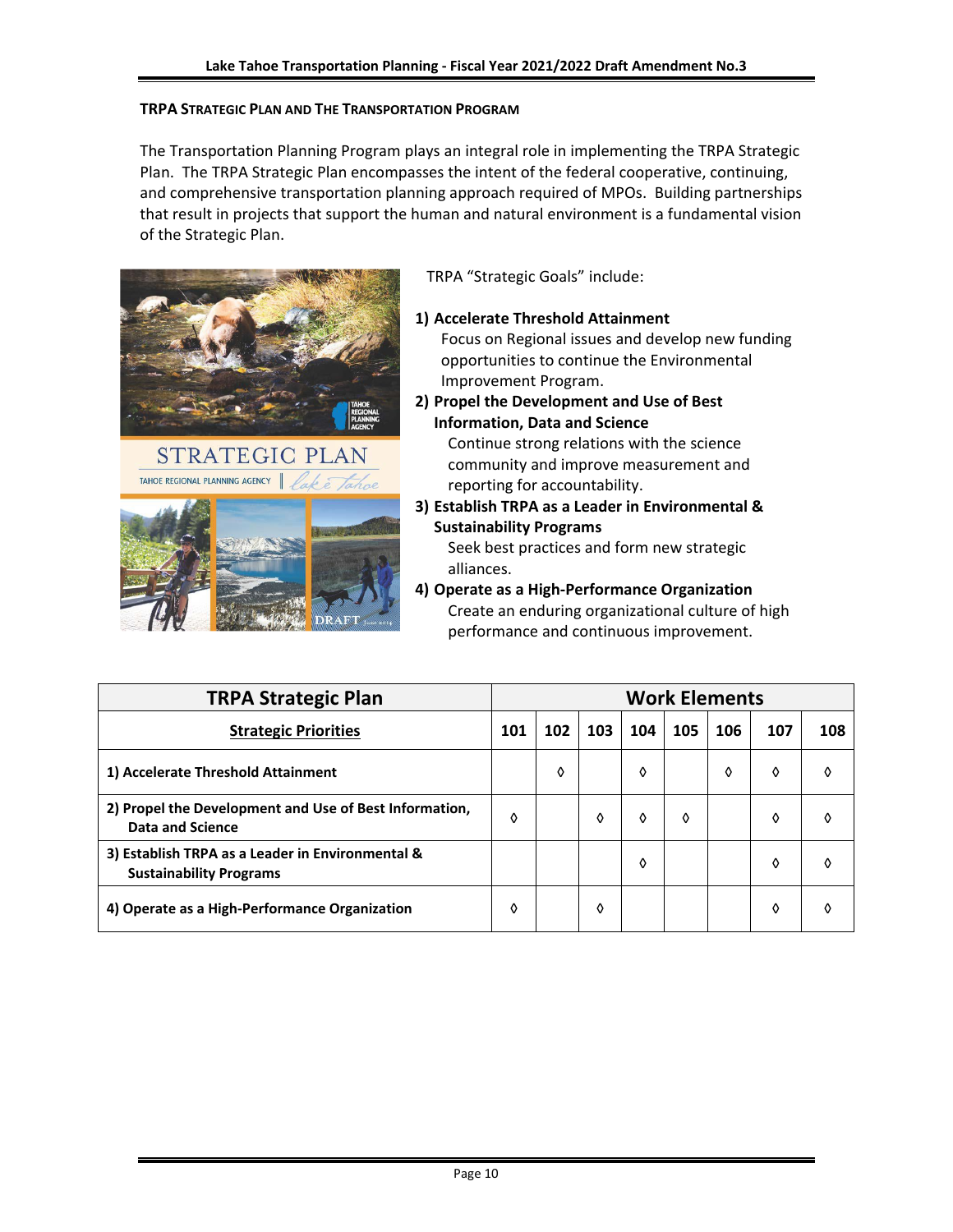**TAHOE REGIONAL PLANNING AGENCY ORGANIZATIONAL CHART**

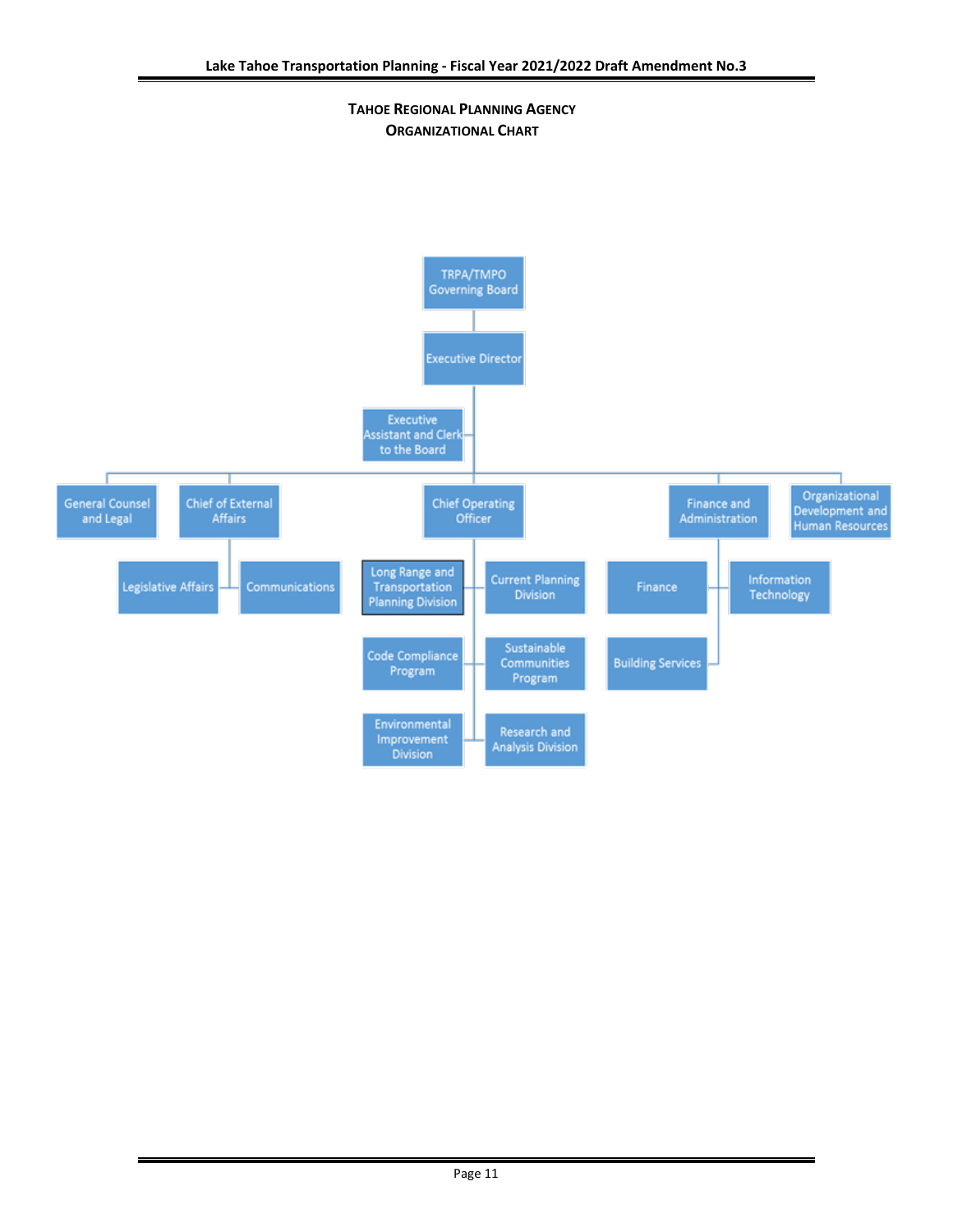### **TAHOE REGIONAL PLANNING AGENCY GOVERNING BOARD**

# **Representing:**

| Nevada Department of Conservation & Natural Resources James Lawrence |  |
|----------------------------------------------------------------------|--|
|                                                                      |  |
|                                                                      |  |
|                                                                      |  |
|                                                                      |  |
|                                                                      |  |
|                                                                      |  |
|                                                                      |  |
|                                                                      |  |
|                                                                      |  |
|                                                                      |  |
|                                                                      |  |

|--|--|--|

### **TAHOE METROPOLITAN PLANNING ORGANIZATION GOVERNING BOARD**

### **Representing:**

| Nevada Department of Conservation & Natural Resources James Lawrence |  |
|----------------------------------------------------------------------|--|
|                                                                      |  |
|                                                                      |  |
|                                                                      |  |
|                                                                      |  |
|                                                                      |  |
|                                                                      |  |
|                                                                      |  |
|                                                                      |  |
|                                                                      |  |
|                                                                      |  |
|                                                                      |  |
|                                                                      |  |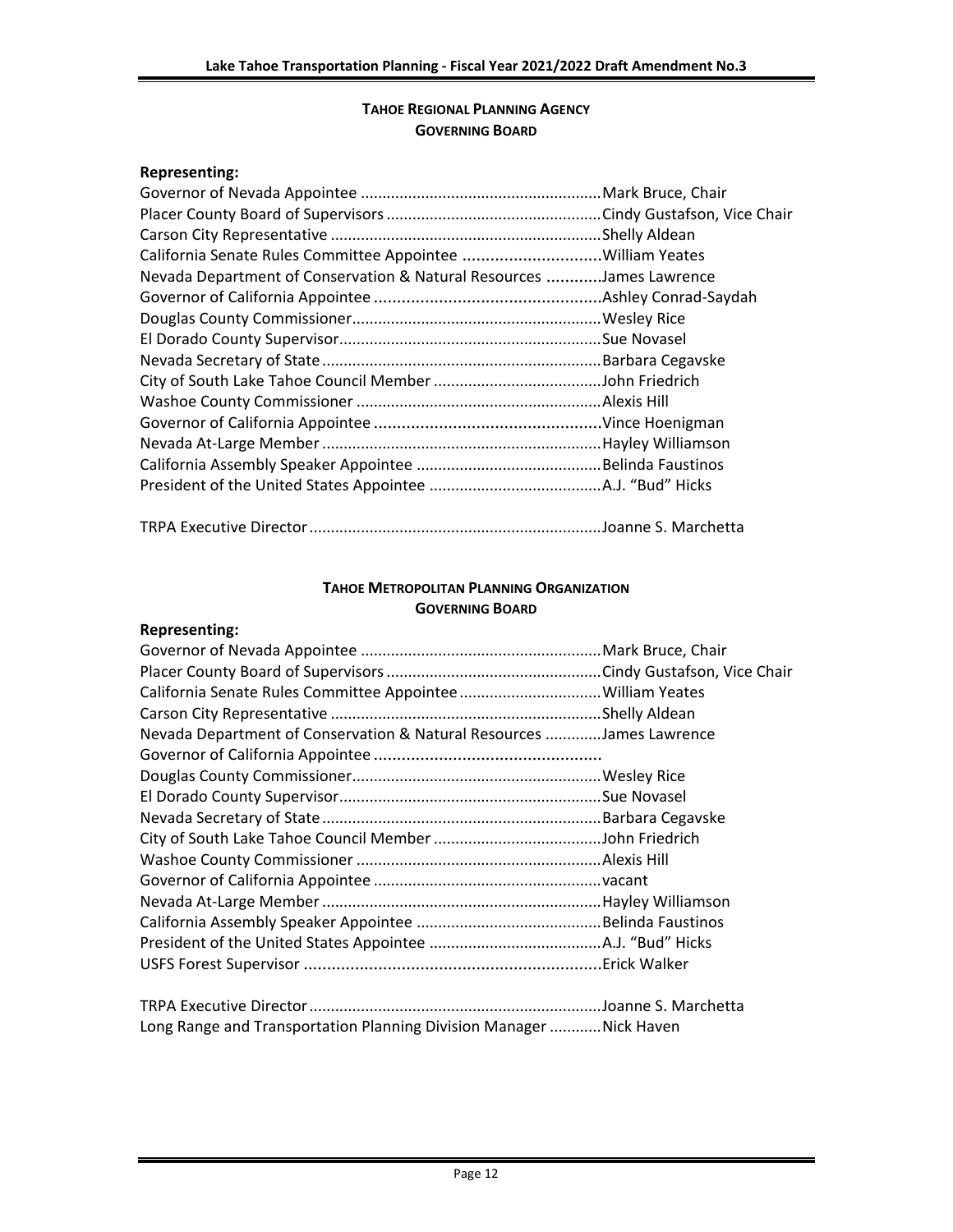### **TAHOE TRANSPORTATION COMMISSION BOARD OF DIRECTORS**

| <b>Representing:</b>                                                        |  |
|-----------------------------------------------------------------------------|--|
|                                                                             |  |
|                                                                             |  |
|                                                                             |  |
|                                                                             |  |
|                                                                             |  |
|                                                                             |  |
|                                                                             |  |
|                                                                             |  |
|                                                                             |  |
|                                                                             |  |
|                                                                             |  |
|                                                                             |  |
|                                                                             |  |
|                                                                             |  |
| California Department of Transportation (non-voting)Sukhvinder (Sue) Takhar |  |
| Nevada Department of Transportation (non-voting)Sondra Rosenberg            |  |
|                                                                             |  |
|                                                                             |  |

Long Range and Transportation Planning Division Manager ............Nick Haven

### **OUTREACH AND PUBLIC INVOLVEMENT**

An important component of the MPO transportation planning process is consultation and public participation in the development of plans, programs and policy. The regional transportation planning program establishes an important forum for discussing and resolving regional transportation issues. Some examples of executing the continuing, coordinated, and cooperative planning process include board meetings, public workshops, technical committees, issue specific meetings, public hearings, and formal public document review periods. TRPA has developed specific policies and procedures for consulting partners and engaging public participation through the recently updated *Public Participation Plan (PPP)* [\(link\)](https://www.trpa.gov/wp-content/uploads/documents/archive/2/2019-Public-Participation-Plan-FINAL.pdf). The PPP emphasizes efforts to coordinate with underserved and underrepresented groups and the utilization of both new technology and conventional in-person communication to maximize public participation and engagement. Additional information regarding TRPA's effort to provide a transparent nondiscriminatory operation is documented by th[e TRPA Title VI Program.](https://www.trpa.gov/transportation/title-vi/)

### **NATIVE AMERICAN TRIBAL GOVERNMENT CONSULTATION**

The Lake Tahoe Region is home to one Tribal Government, the Washoe Tribe of California and Nevada. TRPA conducts regular government-to–government communication with the Washoe Tribe to consider tribal needs in the planning and programming process. The Washoe Tribe is a voting member of the Tahoe Transportation Commission, the advisory body to the TMPO Governing Board. TRPA is actively working with the Washoe Tribe on a MOU to memorialize the government-to-government relationship between the two parties.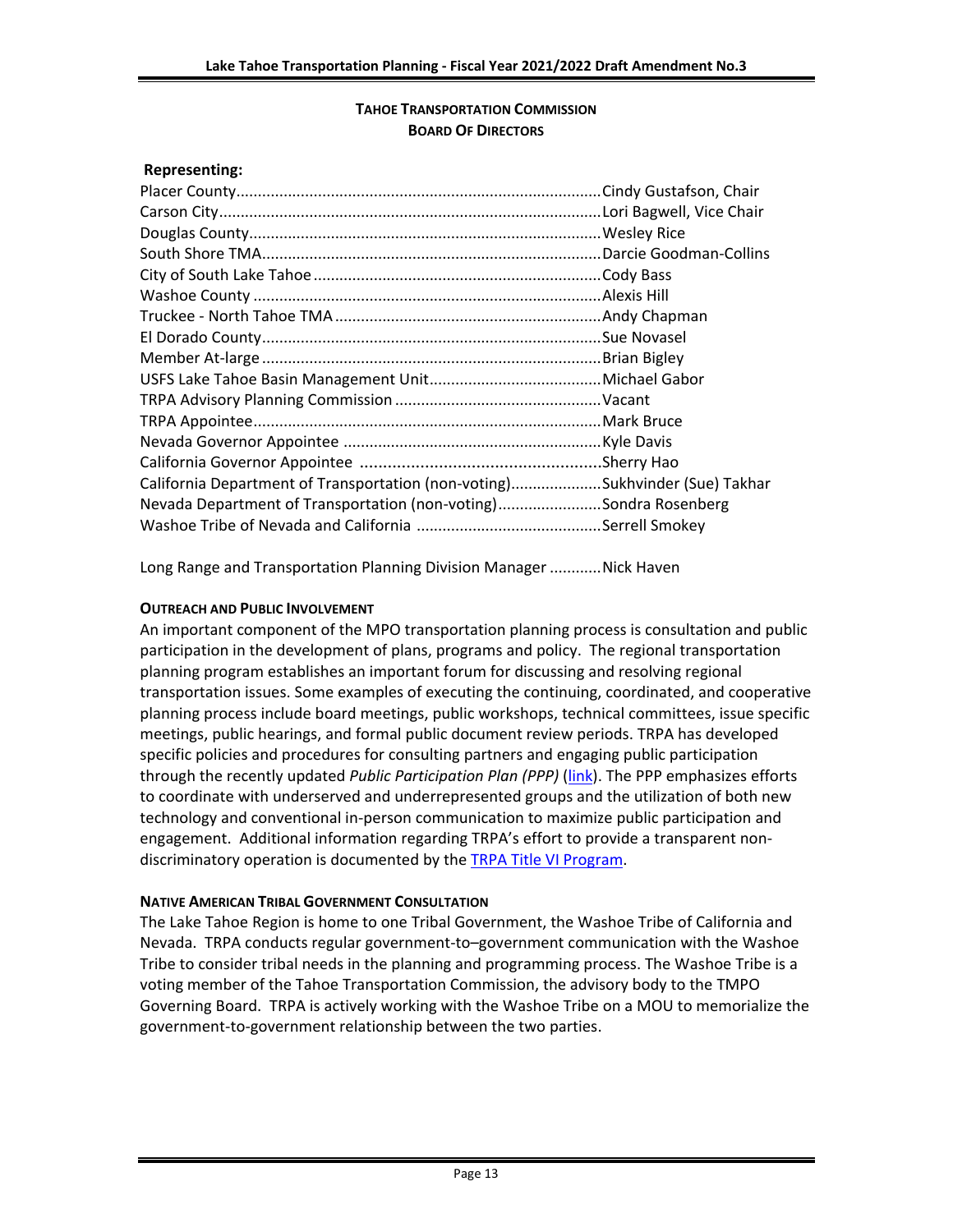### **CORE MPO PLANNING FUNCTIONS**

TRPA ensures MPO core planning functions are identified in the OWP and include a clear description of the activities, products, and schedules that support the federal transportation planning process as identified in 23 CFR 450. MPO Core Functions include:

- Overall Work Program (**Work Element 101**)
- Public Participation and Education (**Work Element 103**)
- Regional Transportation Plan (**Work Element 104 and 108**)
- Federal Transportation Improvement Program (**Work Element 106**)
- Congestion Management Process (**Work Element 107**)
- Annual Listing of Projects (**Work Element 106**)

### **FEDERAL HIGHWAY ADMINISTRATION (FHWA) PLANNING FACTORS**

The latest Federal transportation bill (FAST Act) expanded the scope of factors to consider in the transportation planning process. The matrix below illustrates how FAST Act planning factors (23 USC Section 134(h)) are addressed across work elements in the OWP.

### **Fiscal Year 21/22 FHWA Transportation Planning Factors (Carried over from FY 20/21)**

|                                  |                                                                                                                                                                                                        | <b>Work Elements</b>                   |                           |   |     |     |   |   |   |
|----------------------------------|--------------------------------------------------------------------------------------------------------------------------------------------------------------------------------------------------------|----------------------------------------|---------------------------|---|-----|-----|---|---|---|
|                                  |                                                                                                                                                                                                        | 104<br>105<br>101<br>102<br>103<br>106 |                           |   | 107 | 108 |   |   |   |
|                                  |                                                                                                                                                                                                        |                                        |                           |   |     |     |   |   |   |
|                                  | Support the economic vitality of the metropolitan                                                                                                                                                      |                                        |                           |   | X   |     |   | X |   |
|                                  | area, especially by enabling global competitiveness,<br>productivity, and efficiency                                                                                                                   |                                        |                           |   |     |     |   |   |   |
|                                  | Increase the safety of the transportation system for<br>motorized and non-motorized users.                                                                                                             |                                        |                           |   | X   |     |   | X | X |
|                                  | Increase the security of the transportation system for<br>motorized and non-motorized users.                                                                                                           |                                        |                           |   | X   |     |   | X | X |
|                                  | Increase the accessibility and mobility of people and<br>for freight.                                                                                                                                  |                                        | $\boldsymbol{\mathsf{x}}$ |   | X   |     |   | X | X |
| FAST Act Planning Considerations | Protect and enhance the environment, promote<br>energy conservation, improve the quality of life, and<br>promote consistency between transportation<br>improvements and State and local planned growth |                                        |                           |   | X   |     | X | X | X |
|                                  | and economic development patterns.                                                                                                                                                                     |                                        |                           |   |     |     |   |   |   |
|                                  | Enhance the integration and connectivity of the<br>transportation system, across and between modes,<br>people and freight.                                                                             |                                        |                           | X | X   |     |   | X | X |
|                                  | Promote efficient system management and<br>operation.                                                                                                                                                  |                                        | X                         |   | X   |     | X | X | X |
|                                  | <b>Emphasize the preservation of the existing</b><br>transportation system.                                                                                                                            |                                        |                           |   | X   |     |   |   | X |
|                                  | Improve transportation system resiliency and<br>reliability and reduce or mitigate the storm water<br>impacts of surface transportation                                                                |                                        |                           |   | X   |     | X | X | X |
|                                  | <b>Enhance travel and tourism coordination</b>                                                                                                                                                         |                                        |                           |   | X   | x   |   | X | X |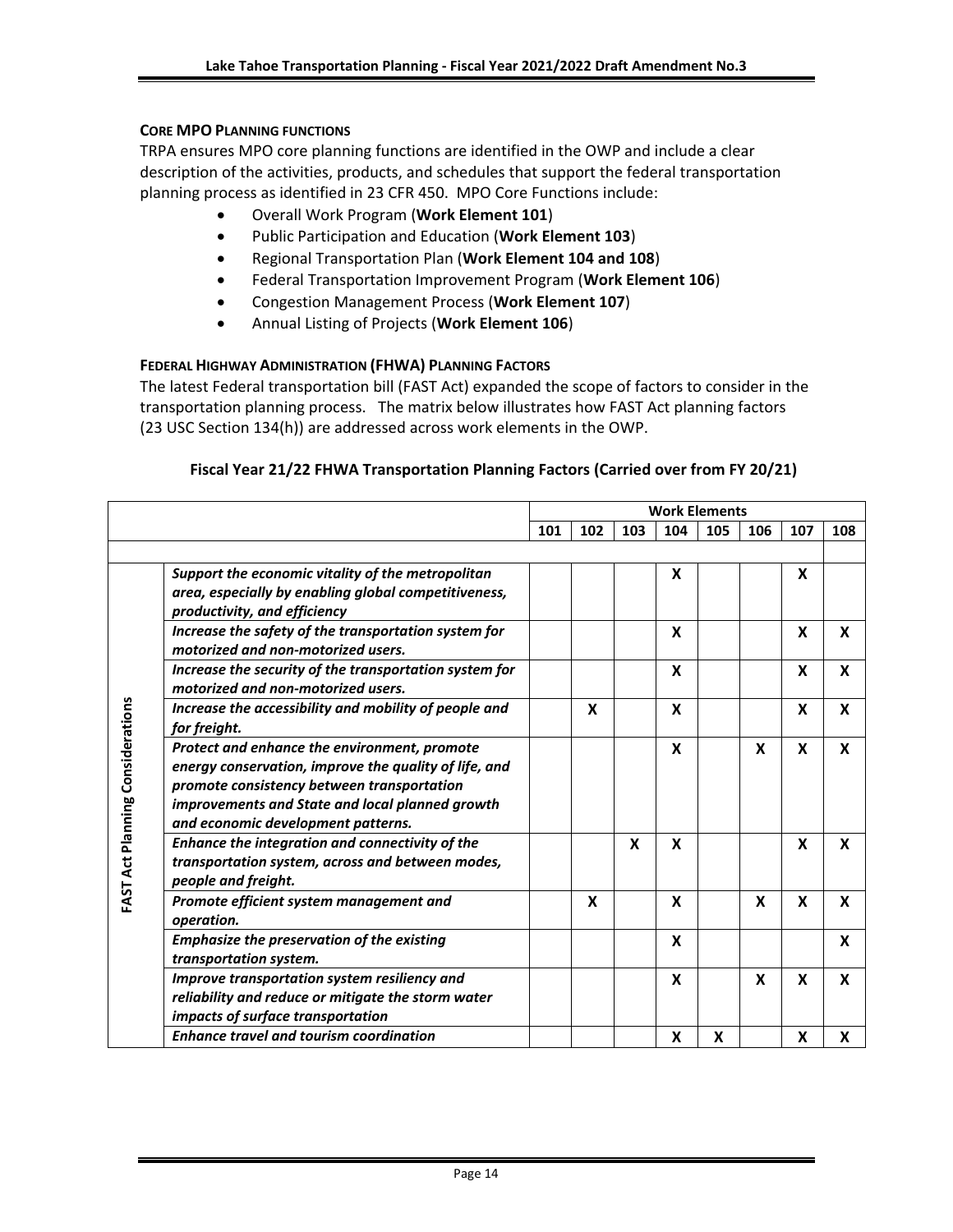# **FY 21/22 WORK ELEMENTS**

*Outreach and Administration* WE 101 – Program Administration

WE 102 – Transportation Development Act

WE 103 – Public Outreach and Coordination

*Regional Intermodal Planning* WE 104 – Regional Intermodal Planning

WE 105 – Transportation Data Management and Forecasting

*Tracking & Financial Management* WE 106 – Project Tracking and Financial Management

*Regional Partnerships* WE 107 –Performance-Based Planning

*Sustainable Communities* WE 108 –Sustainable Communities Planning

 NOTE: **All activities and products identified in the following Work Elements are part of the regional transportation planning process and are assumed to be eligible expenses for the budgeted funding sources unless otherwise noted.**

> **Each task identifies the responsible party for carrying out the task: (S) Staff TRPA/TMPO, (C) Consultant and (OO) Outside organization.**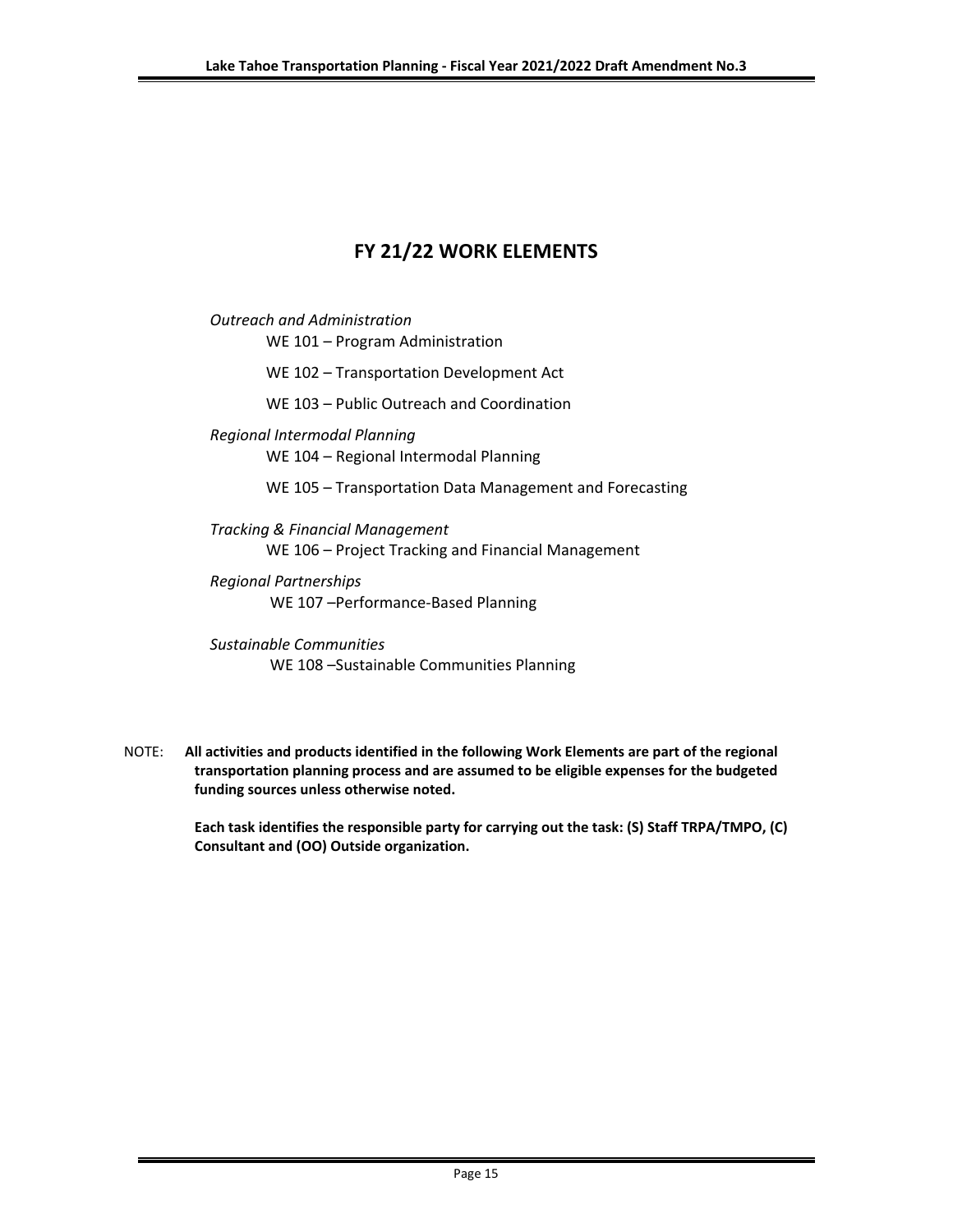# **WORK ELEMENT 101: PROGRAM ADMINISTRATION**

### **PURPOSE**

To support tasks necessary for the overall administration of the regional transportation planning program; to support the MPO core planning function to provide on-going management of the OWP/UPWP; to support staff career development through professional trainings and seminars related to transportation planning.

### **DISCUSSION**

The TRPA regional transportation planning program is administered through a Unified Planning Work Program (UPWP), also known as an Overall Work Program (OWP). The OWP must include all anticipated transportation planning activities proposed with federal and state planning funds. As a priority MPO core planning function, TRPA staff develops the OWP in a transparent public process and is ultimately adopted by the MPO Governing Board.

In the most recent federal transportation authorization bill, Fixing America's Surface Transportation Act (FAST Act), the Lake Tahoe Region was recognized as a Transportation Management Area (TMA) with a total population of 210,000. As a TMA there are additional requirements that address congestion management, additional planning and programming considerations, and FHWA Planning Certification reviews every four years. The activities included in this work element involve administrative efforts to support the MPO program as required by federal planning statues. TRPA completed its first Federal Certification Review as a TMA in 2019 and had no corrective actions and one commendation regarding its public involvement process. The next certification review is due by December of 2023. Specific ongoing TMA planning activities are called out in subsequent Work Elements.

TRPA invests in the professional development of its workforce to aid in creating a highperformance organization.

### **PREVIOUS WORK**

- FY 20/21 OWP administration and financial reporting
- TRPA staff attended transportation planning professional development trainings

| <b>PRODUCTS</b> |                                   | <b>COMPLETION</b><br><b>DATE</b> |
|-----------------|-----------------------------------|----------------------------------|
| $P-1$           | Closeout FY 20/21 OWP             | <b>July 2021</b>                 |
| $P-2$           | Final FY 21/22 OWP and OWPA       | <b>July 2021</b>                 |
| $P-3$           | <b>Quarterly Progress Reports</b> | Quarterly                        |
| $P - 4$         | FY 21/22 OWP Amendment(s)         | <b>April 2022</b>                |
| $P-5$           | Draft FY 22/23 OWP                | <b>March 2022</b>                |

### **TASKS**

(S)

#### T-1 **Overall Work Program/Budget**

- Administer FY 21/22 OWP document and related amendments
	- Coordinate quarterly and end of year reporting
	- Provide grant management and oversight of transportation planning grants
	- Budget and agreement administration
	- Host annual meeting with State and Federal partners to review proposed FY 22/23 OWP initiatives
	- FY 22/23 OWP development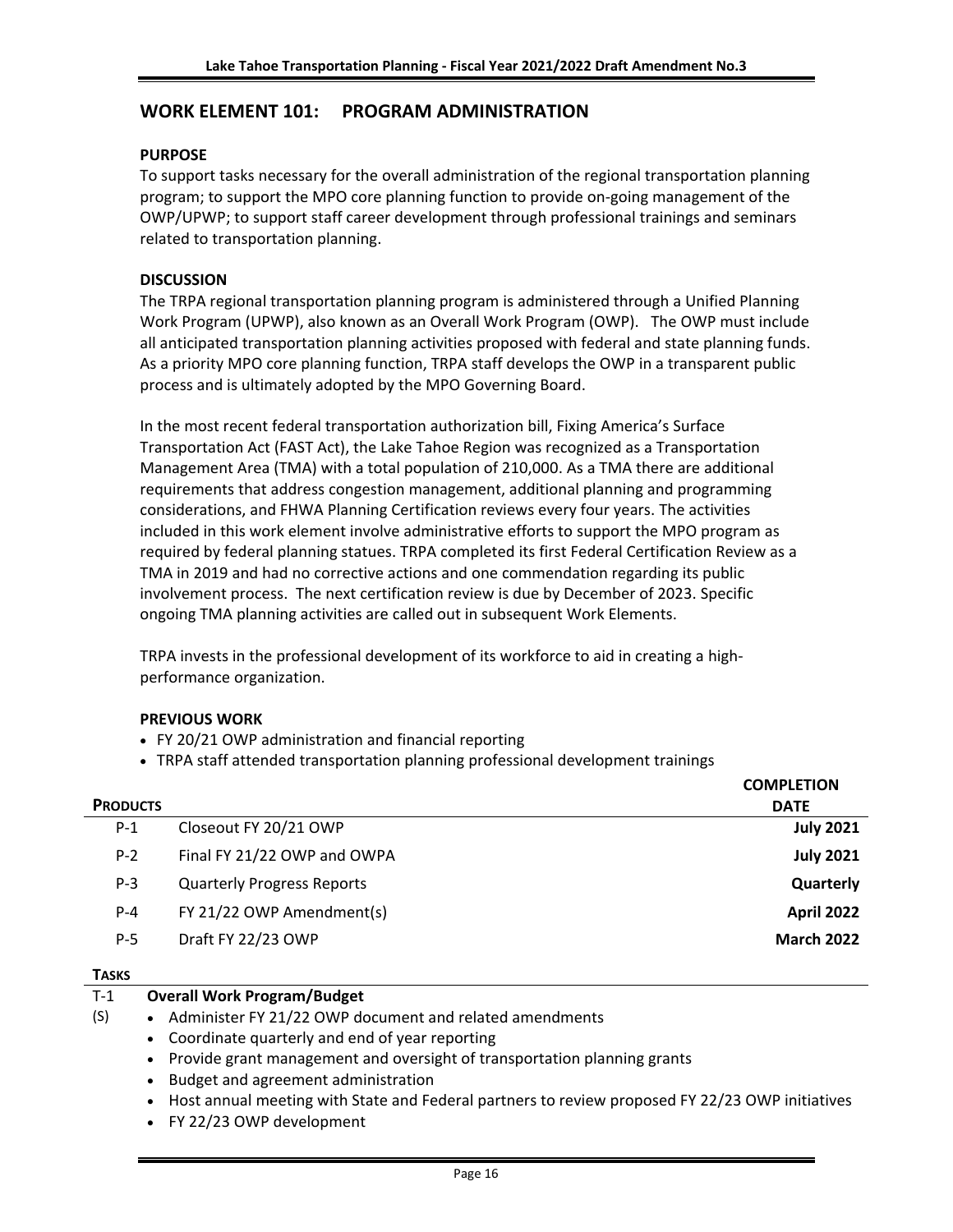#### T-2 **Staff Development in Regional Transportation Planning**

(S)

- Support internal cross training to promote diverse staffing capabilities in regional transportation planning
	- Attend trainings, both in-house and outside courses and seminars, that directly relate to transportation planning

# **Work Element 101 Budget:**

| <b>REVENUES</b>             |           | <b>EXPENDITURES</b>      |                     |
|-----------------------------|-----------|--------------------------|---------------------|
| <b>Direct Costs:</b>        |           | <b>Direct Costs:</b>     |                     |
| <b>TRPA General</b>         |           | \$20,000 Travel/Training | \$20,000            |
| Subtotal:                   | 20,000    | Subtotal:                | \$20,000            |
| <b>TMPO Staff:</b>          |           | <b>TMPO Staff:</b>       |                     |
| FHWA PL (CA)                | \$110,983 |                          |                     |
| -Toll Credits (PL-CA)       | \$12,730  |                          |                     |
| FHWA PL (CA-Carryover)      | \$6,964   | Wages/Benefits:          | \$72,601            |
| -Toll Credits (CA-PL Carry) | \$799     | Est. Indirect Cost:      | \$45,346            |
| Subtotal:                   | \$117,947 |                          | Subtotal: \$117,947 |
| <b>Total:</b>               | \$137,947 | Total:                   | \$137,947           |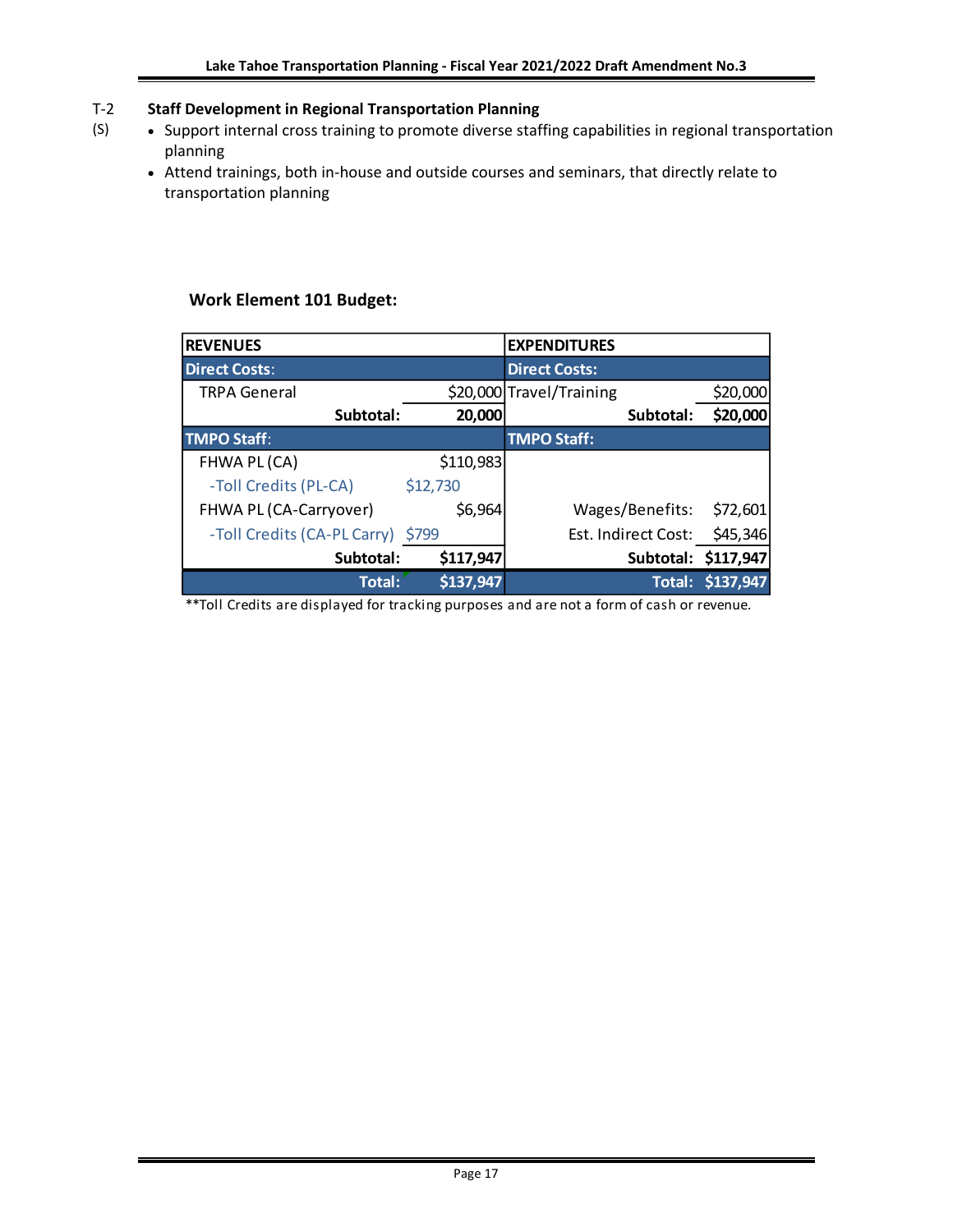# **WORK ELEMENT 102: TRANSPORTATION DEVELOPMENT ACT**

### **PURPOSE**

To administer requirements of the California Transportation Development Act (TDA); to process the Local Transportation Funds (LTF) and State Transit Assistance (STA) funds for allocation to local entities; to prepare the annual Unmet Transit Needs Assessment; to monitor the completion of necessary operational and financial audits; to conduct productivity and efficiency analysis of TDA-funded transit operations per TDA requirements and provide recommendations.

### **DISCUSSION**

LTF and STA funds are eligible for funding transportation projects in the Tahoe Region. TRPA, serving as the Regional Transportation Planning Agency, is responsible for processing and monitoring the distribution and use of these funds. These required roles help TRPA ensure LTF and STA funds are being administered in accordance with TDA requirements.

One of the annual tasks included in this work element is the "Unmet Transit Needs" process, which is required under California Public Utilities Code (PUC) Section 99401.5. TRPA's unmet transit needs process is accomplished through the Social Services Transportation Advisory Council (SSTAC), in accordance with TDA requirements, with additional assistance from the Tahoe Area Coordinating Council for the Disabled (TACCD), Truckee - North Tahoe Transportation Management Association (TNT-TMA), Community Collaborative of Truckee Tahoe (CCTT), South Shore Transportation Management Association (SSTMA). The process is also conducted in cooperation with Placer County Transportation Planning Agency (PCTPA) and Nevada County Transportation Commission (NCTC). The unmet needs process is also coordinated with transit operators and short-range transit plan development.

Per PUC Section 99244, TRPA is required to annually identify, analyze, and recommend potential transit productivity improvements, which could lower operating costs and increase efficiency. TRPA fulfills this requirement with the Transit Productivity Improvement Program (PIP) that monitors operations data and works cooperatively with the transit operators to implement recommended service improvements.

All TDA funds are used for public transit, therefore TRPA conducts unmet needs hearings as transit forums that provide for the identification of needs and direct operational feedback to transit operators. SSTAC reviews the information annually at a public hearing.

### **PREVIOUS WORK**

- Completed Triennial Performance Audits of transit operators receiving TDA funds
- Utilized TDA Handbook for use by claimants
- Provided LTF and STA Estimates
- Processed TDA Claims

| <b>PRODUCTS</b> |                                                         | <b>COMPLETION</b><br><b>DATE</b> |
|-----------------|---------------------------------------------------------|----------------------------------|
| $P-1$           | Submit TDA Schedule of Performance Audits               | August 2021                      |
| $P-2$           | <b>Submit Annual Report of Financial Transactions</b>   | September 2021                   |
| $P-3$           | Develop Productivity Improvement Recommendations        | <b>April 2022</b>                |
| P-4             | Complete claimant and TRPA Financial Audits             | December 2021                    |
| $P-5$           | Conduct and document Unmet Transit Needs/Transit Forums | October 2021                     |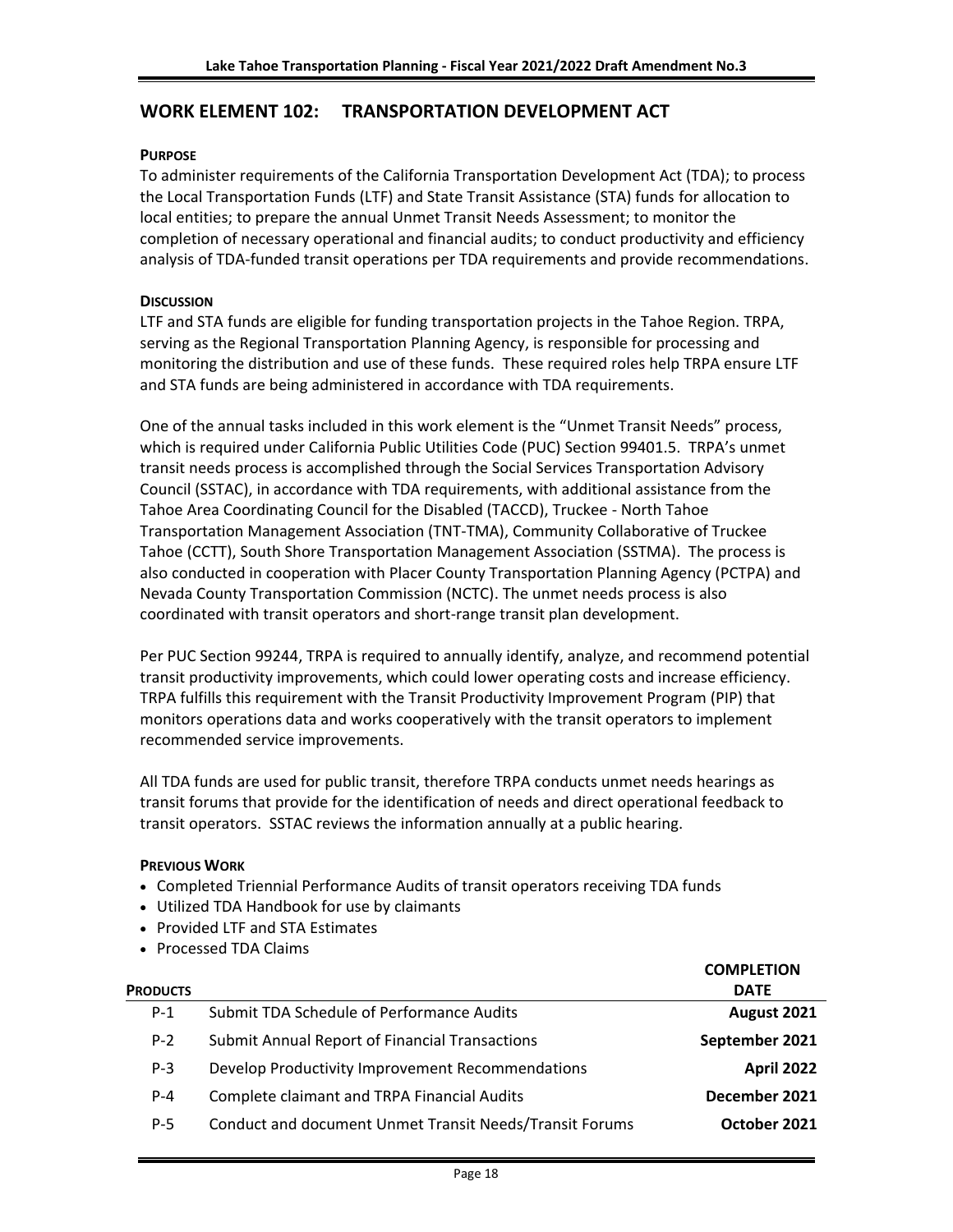| $P-6$   | Release LTF and STA Preliminary Findings of Apportionment | February 2022     |
|---------|-----------------------------------------------------------|-------------------|
| P-7     | Prepare and produce FY 20 Unmet Transit Needs Assessment  | <b>March 2022</b> |
| $P - 8$ | <b>Release Final LTF Apportionments</b>                   | May 2022          |
| P-9     | LTF and STA allocation instructions to County Auditors    | <b>June 2022</b>  |

### **TASKS**

(S)

#### T-1 **TDA Administration**

- (S) • Process TDA Claims: notify claimants of funds available for apportionment; process claims for TRPA approval; submit allocation instructions to Auditor-Controllers
	- Monitor quarterly reports from Auditor-Controllers
	- Audit Coordination: provide assistance to auditors for TRPA fiscal audits; monitor completion and submittal of claimant audits.
	- Review statutes, rules and regulations, and pending legislation pertinent to transit and transit funding
	- Analyze service performance and recommend productivity improvements

#### T-2 **Social Services Transportation Advisory Council**

- Preparation and coordination for holding unmet transit needs/transit forum hearings
	- Conduct meetings of the SSTAC on the north and south shores
- T-3 **Unmet Transit Needs**
- (S) • Review and analyze Unmet Transit Needs, make a determination to the SSTAC regarding unmet transit needs and those that are reasonable to meet, discuss, review and accept the Transit Needs Assessment
	- Conduct and document unmet transit needs hearings and outreach efforts with traditionally underrepresented and underserved populations and their community leaders (i.e., elderly, disabled, low income, and minorities: Black, Hispanic, Asian American, American Indian/Alaskan Native, and Pacific Islander)

| <b>REVENUES</b>           |          | <b>EXPENDITURES</b>         |          |
|---------------------------|----------|-----------------------------|----------|
| <b>Direct Costs:</b>      |          | <b>Direct Costs:</b>        |          |
| <b>TDA Administration</b> |          | \$7,442 TDA Financial Audit | \$7,442  |
| Subtotal:                 | \$7,442  | Subtotal:                   | \$7,442  |
| <b>TMPO Staff:</b>        |          | <b>TMPO Staff:</b>          |          |
| <b>TDA Administration</b> | \$32,558 | <b>Wages/Benefits</b>       | \$20,041 |
|                           |          | <b>Est. Indirect Cost:</b>  | \$12,517 |
| Subtotal:                 | \$32,558 | Subtotal:                   | \$32,558 |
| <b>Total:</b>             | \$40,000 | <b>Total:</b>               | \$40,000 |

### **Work Element 102 Budget:**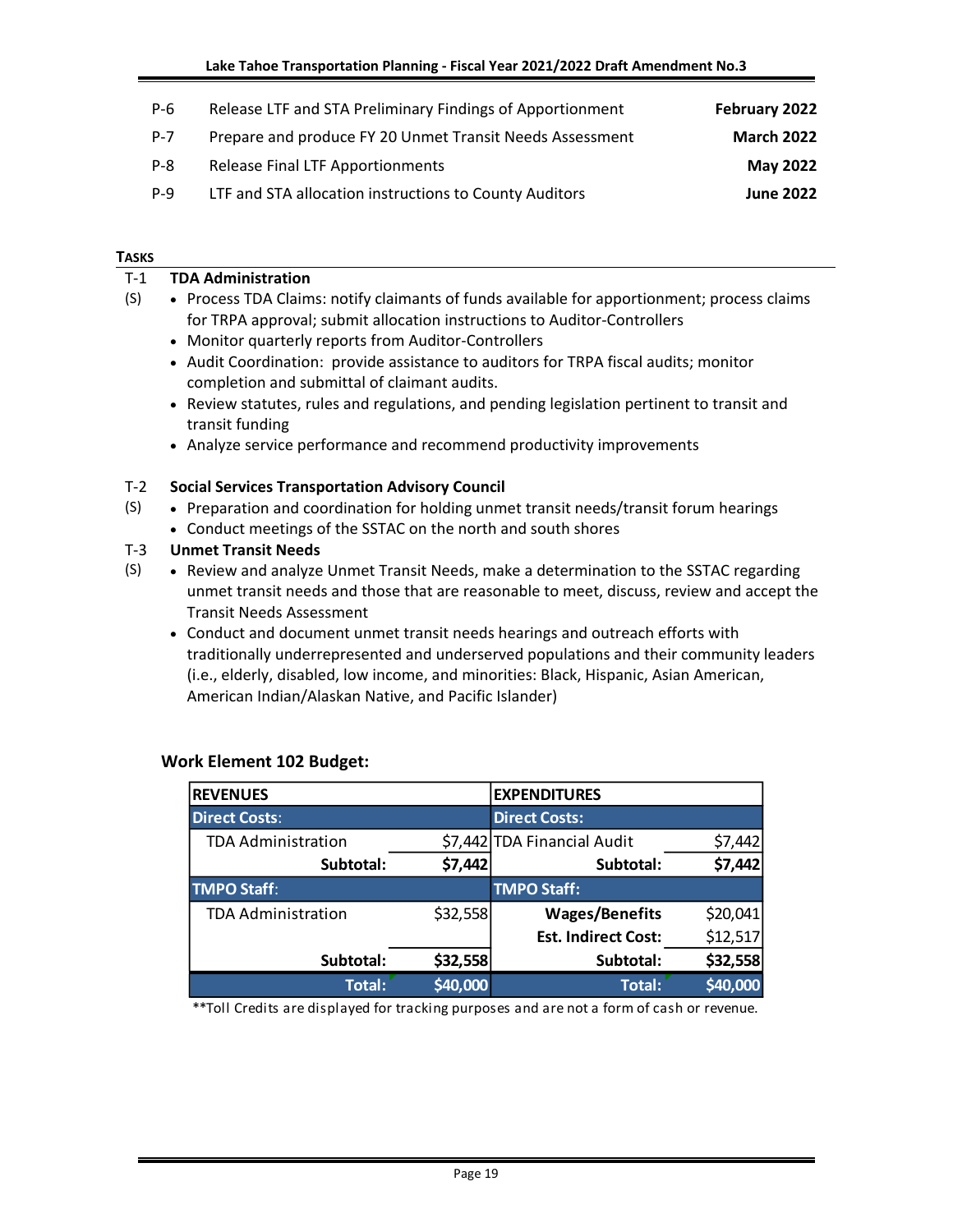# **WORK ELEMENT 103: PUBLIC OUTREACH AND COORDINATION**

### **PURPOSE**

To support policy boards and attend various local, regional, state, and federal meetings; to coordinate and involve community members, visitors, organizations, and individuals, including the Washoe Tribe of Nevada and California in the regional transportation planning process; to utilize electronic and innovative outreach to maximize the reach to the public; to monitor and report on outreach effectiveness in the next Public Participation Plan (PPP)

### **DISCUSSION**

As part of the regional transportation planning process, staff supports the TRPA/MPO Governing Board and Tahoe Transportation Commission through the development of agendas, staff reports and other board requests. TRPA's regional transportation planning and programming process fosters coordination, consultation, and cooperation and includes participation in various local, regional, state, and federal meetings and committees. Regional collaboration is one of TRPA's core functions. The approach to public involvement and reporting on effectiveness of outreach is contained in the [TRPA Public Participation Plan \(PPP\)](https://www.trpa.gov/wp-content/uploads/documents/archive/2/2019-Public-Participation-Plan-FINAL.pdf) and is updated every four years prior to the development of the Regional Transportation Plan.

TRPA has established a transparent inclusive regional transportation planning forum that invites and solicits public input on proposals. Existing policies and procedures are in place to ensure a non-discriminatory transparent public process and are documented in [TRPA's Title VI program](https://www.trpa.gov/transportation/title-vi/).

TRPA engages with the Washoe Tribe of California and Nevada through coordination meetings that ensure the Washoe Tribe is involved and aware of transportation policies and projects under consideration in the region. This consultation with the Washoe Tribe is considered a formal government-to-government consultation and is above and beyond any general public outreach. As a member of the TTC, the Washoe Tribe is formally included in the regional planning process and has additional opportunity to provide input on various transportation and associated environmental considerations affecting Tribal interests. TRPA is engaging with the Washoe Tribe to formalize the government-to-government consultation process through a Memorandum of Understanding (MOU) between TRPA and the Washoe Tribe.

TRPA actively engages with agency partners, key stakeholder groups, and the public on a variety of transportation topics and planning processes. Establishing open communication channels for dialogue through interactive web tools, social media, e-newsletters, workshops, events, and speaker series deepens public understanding of transportation issues and provides continual input for planners.

TRPA continues to improve access to information by making documents and data readily available to the public in both electronic and print versions, including key documents translated to Spanish. The recently updated TRPA transportation website is maintained to provide the latest information.

### **PREVIOUS WORK**

- Supported development of the repurposed South Shore TMA
- Maintained on-going communication with the public through press releases, updates to the web site, and social media on transportation planning activities and concepts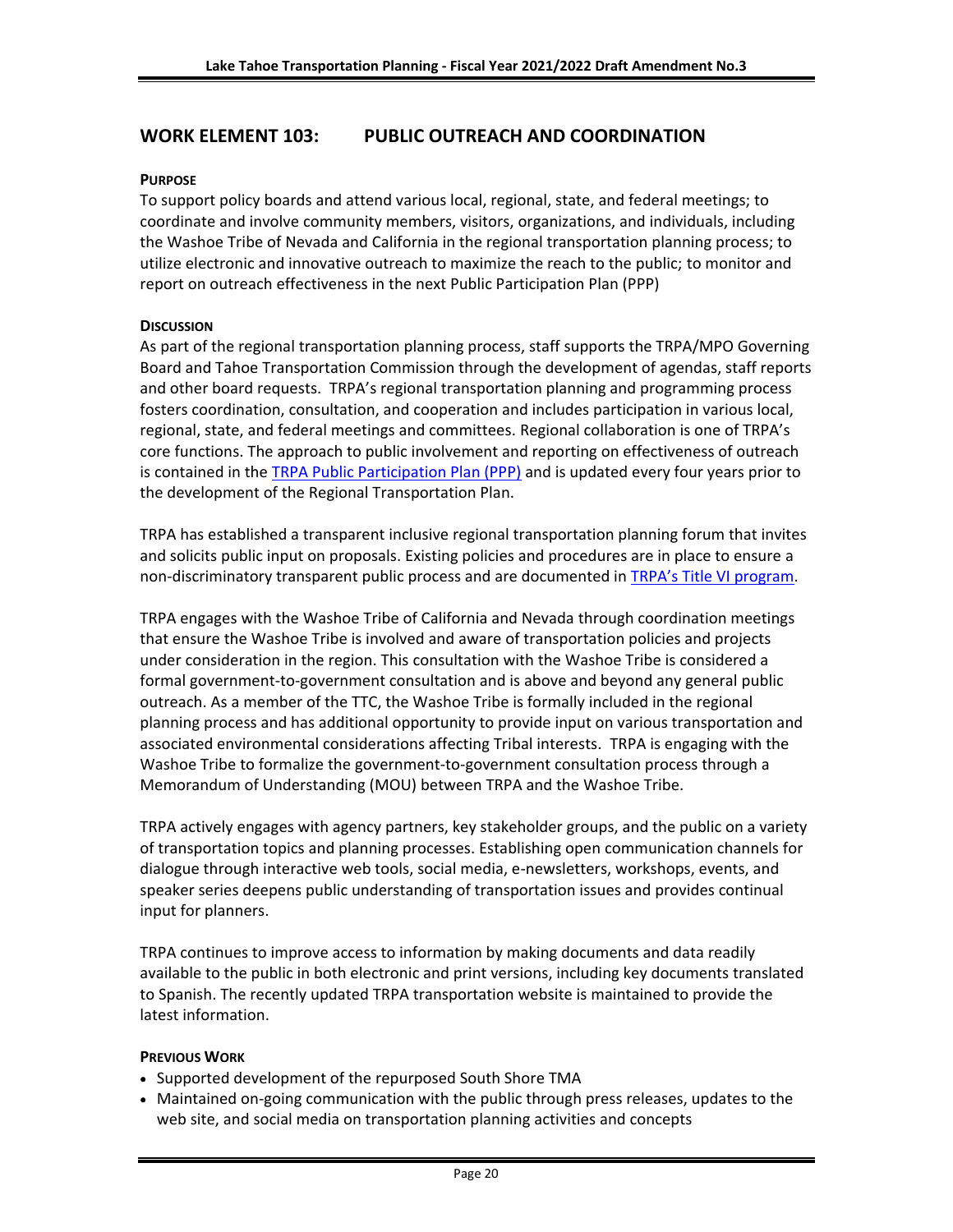|                 |                                                                           | <b>COMPLETION</b> |
|-----------------|---------------------------------------------------------------------------|-------------------|
| <b>PRODUCTS</b> |                                                                           | <b>DATE</b>       |
| $P-1$           | <b>Quarterly Transportation E-Newsletter</b>                              | Quarterly         |
| $P-2$           | TRPA website and social media updates to promote new programs and<br>news | <b>Monthly</b>    |
| $P-3$           | Board and Committee Staff Reports and Technical Analysis                  | <b>Monthly</b>    |
| $P - 4$         | Title VI and Limited English Proficiency Plan                             | October           |
| .               |                                                                           |                   |

**TASKS**

(S,

#### T-1 **TRPA Board Support and Regional Coordination**

- (S) • Development of agendas, staff reports, technical analysis, and related materials for public and board distribution
	- Preparation for and participation in local, regional, state, and federal committees, ad hoc meetings, and workshops directly relating to regional transportation planning

#### T-2 **Tribal Government Coordination, Consultation, and Collaboration**

- $(S)$ • Confer with Washoe Tribe of Nevada and California regarding transportation plans and programs via meetings, TTC agendas, direct correspondence, and response to issues raised by the Tribal government.
	- Formalize government-to-government partnership approach with the Washoe Tribal government

#### T-3 **Public Participation and Involvement**

- (S) • Administer the Public Participation Plan (PPP), including documented public involvement procedures
	- Support public outreach strategy for the 2020 Linking Tahoe: RTP/SCS
	- Support public outreach strategy for the Active Transportation Plan update
	- Release public notices and other public information to media outlets as appropriate
	- Produce maps, brochures, displays, and other visualization tools supporting transportation proposals
	- Participate in and hold public meetings and workshops for various transportation planning concepts and issues
	- Participate in appropriate regional events to support and promote regional transportation goals and current transportation planning initiatives
	- TRPA transportation program web maintenance and content updates
	- Produce quarterly e-newsletters for regional transportation news and involvement opportunity issues
	- Support community participation and education workshops, speaker series, and webinars
	- Participate in the Bi-state Transportation Consultation Group as needed, a cabinet-level working group representing high-level officials from the States of California and Nevada, Federal agencies, Local Government, and private sector partners.

#### T-4 **Transportation Management Association Coordination**

- OO) • Work with SS/TMA and TNT-TMA, local jurisdictions, and other community groups to generate partnerships to support effective and widespread adoption and monitoring of TDM program strategies including Commute Tahoe.
	- Coordinate with TTD, Tahoe Chamber, Lodging and Visitor Associations, and Recreation Providers to strategize on various transportation issues (local work force, visitor management, leveraging investments and resources, improved communication, etc.) and generate targeted recommendations and identify opportunities for public/private partnerships.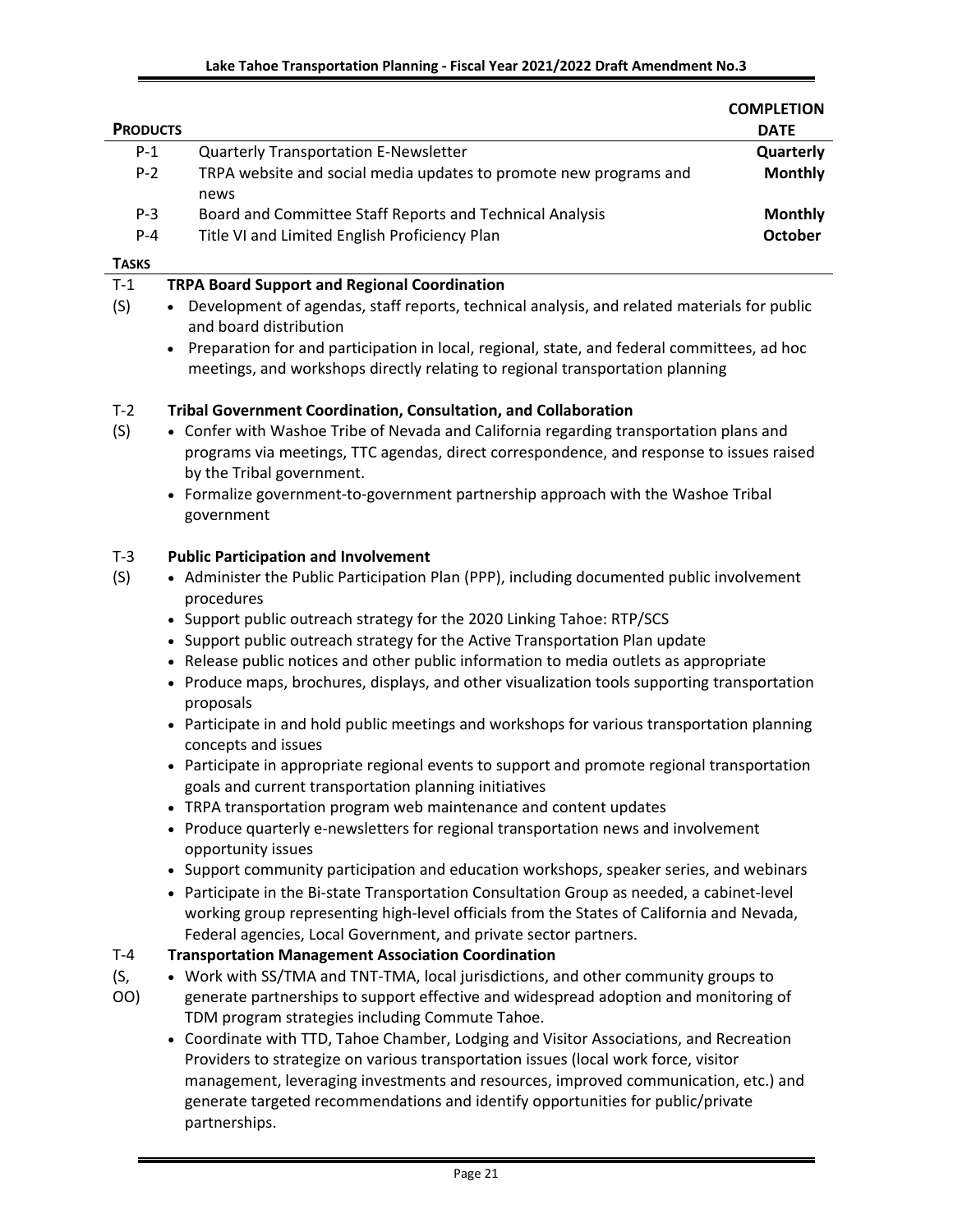#### T-5 **Environmental Justice**

(S) • Preparation for and conduct meetings designed to inform and solicit feedback from minority and low-income populations regarding the transportation planning process and to assess impacts on those communities

#### T-6 **Civil Rights**

- (S) • Title VI, DBE, ADA program management, compliance, monitoring, and reporting
	- Update Title VI and Limited English Proficiency Plans

### **Work Element 103 Budget:**

| <b>REVENUES</b>          |           | <b>EXPENDITURES</b>                    |                  |
|--------------------------|-----------|----------------------------------------|------------------|
| <b>Direct Costs:</b>     |           | <b>Direct Costs:</b>                   |                  |
| FHWA PL (CA)             |           | \$22,000 Noticing/Advertising/Meetings | \$15,000         |
| -Toll Credits (CA-PL)    | \$2,523   | *Subscriptions/Dues                    | \$12,000         |
| FHWA PL (CA-Carryover)   |           | \$20,000 TMA Cooperative Agreements    | \$27,000         |
| -Toll Credits (CA-Carry) | \$2,294   |                                        |                  |
| <b>TRPA General</b>      |           | \$12,000 *Not funded by CPG funds      |                  |
| Subtotal:                | \$54,000  | Subtotal:                              | \$54,000         |
| <b>TMPO Staff:</b>       |           | <b>TMPO Staff:</b>                     |                  |
| FHWA PL (CA)             | \$111,827 |                                        |                  |
| -Toll Credits (CA-PL)    | \$12,827  |                                        |                  |
| FHWA PL (CA-Carryover)   | \$21,934  |                                        |                  |
| -Toll Credits (CA-Carry) | \$2,516   |                                        |                  |
| <b>TRPA General</b>      | \$24,824  | Wages/Benefits: \$106,677              |                  |
| <b>TDA Planning</b>      | \$14,722  | Est. Indirect Cost:                    | \$66,630         |
| Subtotal:                | \$173,307 | Subtotal: \$173,307                    |                  |
| <b>Total:</b>            | \$227,307 |                                        | Total: \$227,307 |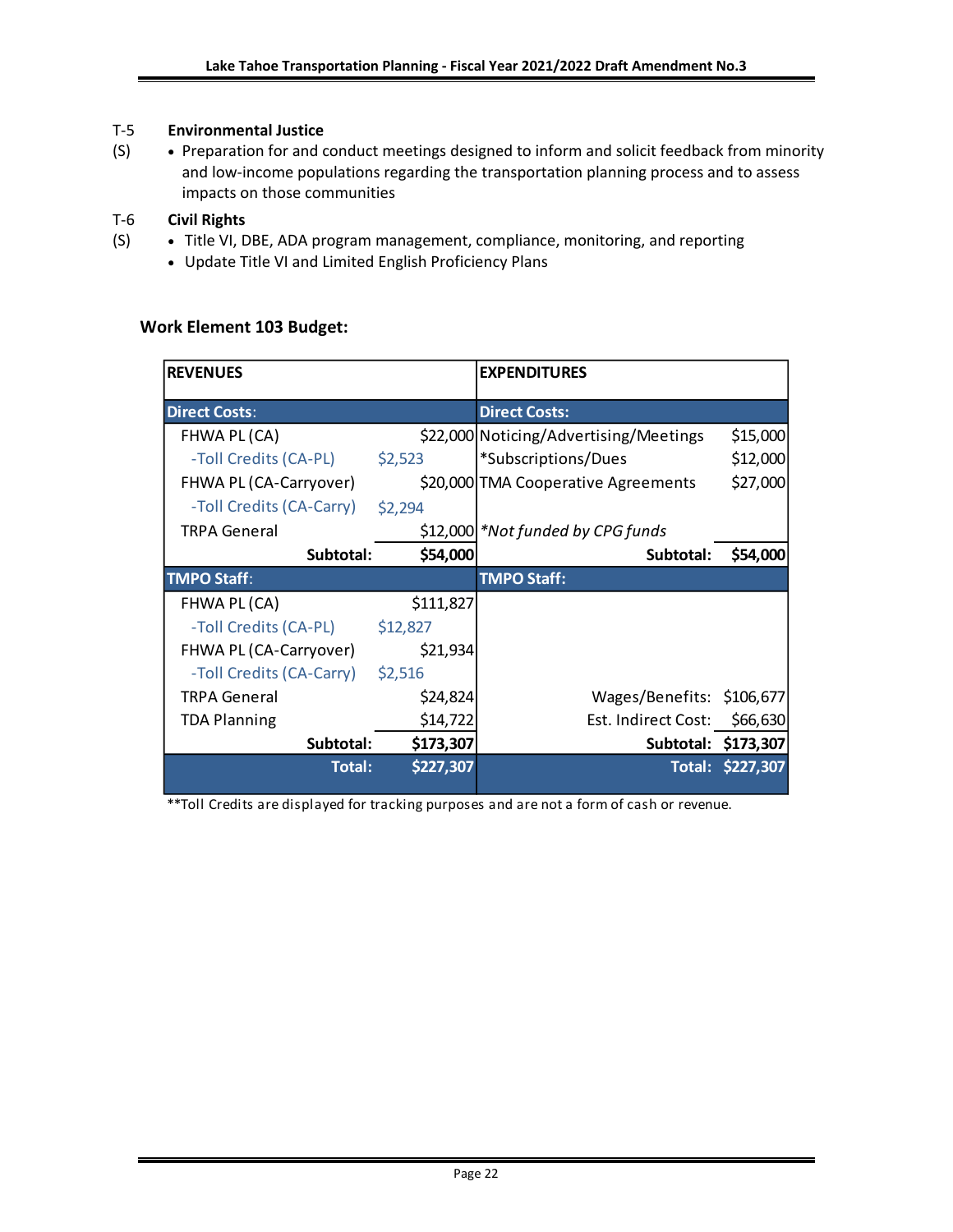### **WORK ELEMENT 104: REGIONAL INTERMODAL PLANNING**

### **PURPOSE**

To carry out and support the integration of federal, state, and local transportation planning processes; to complete activities and products to satisfy core planning functions, federal metropolitan planning requirements (FAST Act), and California and Nevada requirements; to support transportation policy development and analysis; to consider all modes of transportation in implementing regional transportation goals; to support corridor-level transportation planning; to develop innovative transportation demand management programs; to develop partnerships inside and outside of the Region to further transportation goals.

### **DISCUSSION**

TRPA, in its role as the Metropolitan Planning Organization, supports the established continuing, comprehensive, and *coordinated transportation planning process to establish* a multi-modal transportation system that can adapt to the continually evolving goals and needs of the Lake Tahoe Region and its diverse communities. Transportation staff will develop planning studies inhouse, contract for planning services by consultants, conduct public hearings, hold meetings on specific issues with affected public agencies, the general public, and interest groups through various outreach efforts, including community workshops.

The TRPA has committed to an adaptive policy management framework that will provide for coordinated updates of the Regional Transportation Plan/Sustainable Communities Strategy (RTP/SCS) every four years, or as otherwise necessary. The Tahoe Region is maximizing the effectiveness of having integrated land use and transportation plans, as supported by federal and state planning guidance. TRPA just completed the 2020 Linking Tahoe. In support of the new RTP, TRPA will be supporting corridor planning on the US 50 East Corridor between Stateline and Spooner Summit in Nevada. TRPA will also continue to participate the US50 South Shore Community Revitalization planning, continuing SR89/Emerald Bay corridor Planning through the SR 89 Trail Feasibility Study, and the SR28/89 corridor alongside Placer County and it's Resort Triangle Transportation Plan.

TRPA is increasing its focus on coordination with public and private sector entities to share research and increase awareness of existing travel options for residents and visitors. The Transportation Demand Management (TDM) tasks will also launch a broader pilot program to increase awareness of employer transportation options through participation in the Commute Tahoe program. TRPA will continue focusing on large employers through the Commute Tahoe program with assistance from the TNT-TMA and SS/TMA and reach out to medium and small employers to ensure the program is reflective of all employer sizes. TRPA will continue to support the annual Bike Challenge to increase active transportation in the Region.

In addition to the Regional Transportation Plan TRPA also maintains various modal specific plans including the Active Transportation Plan (ATP)-formerly the Bicycle and Pedestrian Plan, and Intelligent Transportation Systems (ITS) Plan. An update to the ATP will begin this fiscal year folding in natural surface trails (Tahoe Regional Trails Plan) in addition to other plan updates.

TRPA also supports the transit operators in updating short-range transit plans and coordinates with local or state led safety, goods movement, aviation, and system management planning efforts. As a recognition of the impact of the visitor market to Lake Tahoe's transportation system, TRPA will continue to increase participation in other Northern California Megaregion planning efforts. The shared interests of surrounding transportation agencies, including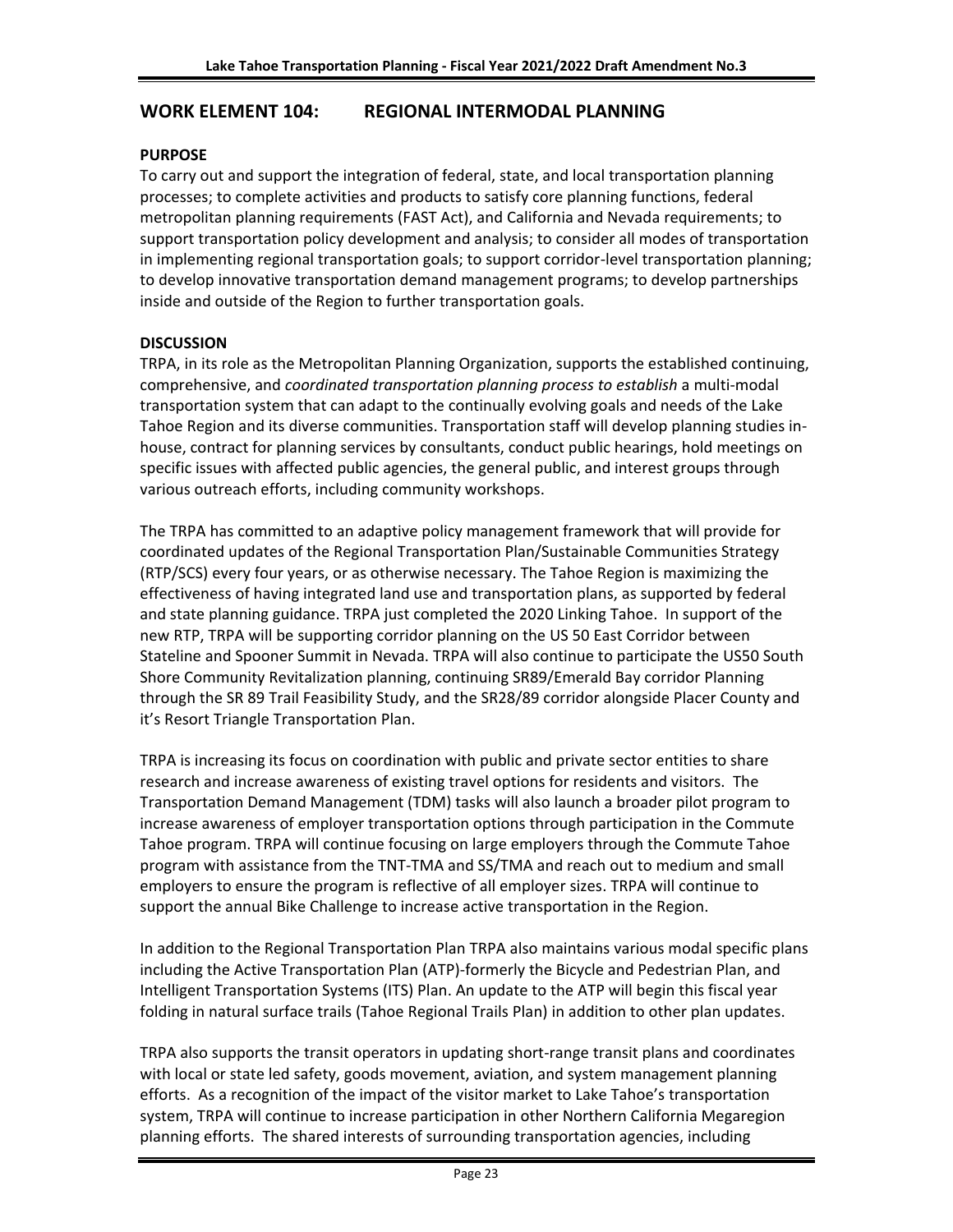Sacramento Area Council of Governments (SACOG), the Washoe County Regional Transportation Commission (Washoe RTC), county and local governments support a partnership approach to identifying inter-regional transportation solutions.

### **PREVIOUS WORK**

- Launched update to Active Transportation Plan
- Initiated Commute Tahoe program activities
- Coordinated local Area Plans and project consistency with *2017 RTP/SCS*
- Convened the Pathway Partnership to coordinate project prioritization, tracking, and programming
- Finalized 2020 RTP/SCS
- Coordinated new regional transit service form Reno to north Tahoe
- Supported US50 East Corridor Management Plan
- Submitted final 2020 RTP/SCS Methodology to CARB

| <b>PRODUCTS</b> |                                                                                                                                                                                                                 | <b>COMPLETION DATE</b> |
|-----------------|-----------------------------------------------------------------------------------------------------------------------------------------------------------------------------------------------------------------|------------------------|
| $P-1$           | Draft Tahoe Regional Trails Plan                                                                                                                                                                                | <b>June 2022</b>       |
| $P-2$           | TDM Educational Materials and Website Update                                                                                                                                                                    | <b>April 2021</b>      |
| $P-3$           | Safety Agreement with transit operators                                                                                                                                                                         | <b>June 2022</b>       |
| <b>TASKS</b>    |                                                                                                                                                                                                                 |                        |
| $T-1$           | <b>Regional Transportation Plan (Core Planning Function)</b>                                                                                                                                                    |                        |
| (S, C)          | • Administration of 2020 RTP/SCS, including coordinating with state, local, and<br>federal partners to explore funding opportunities to implement the plan<br>• Process amendments to 2020 RTP/SCS as necessary |                        |
|                 | • Participate in public and interagency meetings as a transportation technical<br>resource                                                                                                                      |                        |
|                 | • Develop special studies as needed for the 2024 Linking Tahoe: RTP/SCS update<br>(i.e.: transportation equity, technology, freight, aviation, etc.)                                                            |                        |
|                 | Review projects to ensure consistency with established transportation plans and<br>2020 RTP/SCS policies                                                                                                        |                        |
|                 | Participate on Steering Committee for US 50 East Corridor Plan and supporting<br>work                                                                                                                           |                        |
| $T-2$           | <b>Inter-Regional Planning</b>                                                                                                                                                                                  |                        |
| (S)             | • Develop formal planning partnerships with surrounding transportation agencies<br>(Northern California Megaregion - SACOG, MTC, San Joaquin, Washoe RTC, etc.)                                                 |                        |
|                 | • Identify freight movement issues and coordinate with Nevada DOT and Caltrans<br>on State Freight Plans                                                                                                        |                        |
|                 | • Support the Tahoe-Truckee PEV Readiness Plan and coordinate Regional EV<br>strategy, identify funding for charging infrastructure, serve as a regional                                                        |                        |
|                 | ombudsman, and promote adoption of zero emission vehicles.                                                                                                                                                      |                        |
| $T-3$           | <b>Active Transportation Planning</b>                                                                                                                                                                           |                        |
| (S)             | • Update the Linking Tahoe: Active Transportation Plan for approval in 2022<br>• Incorporate the Tahoe Regional Trails Plan (expected completion June 2022) into<br>the Active Transportation Plan update       |                        |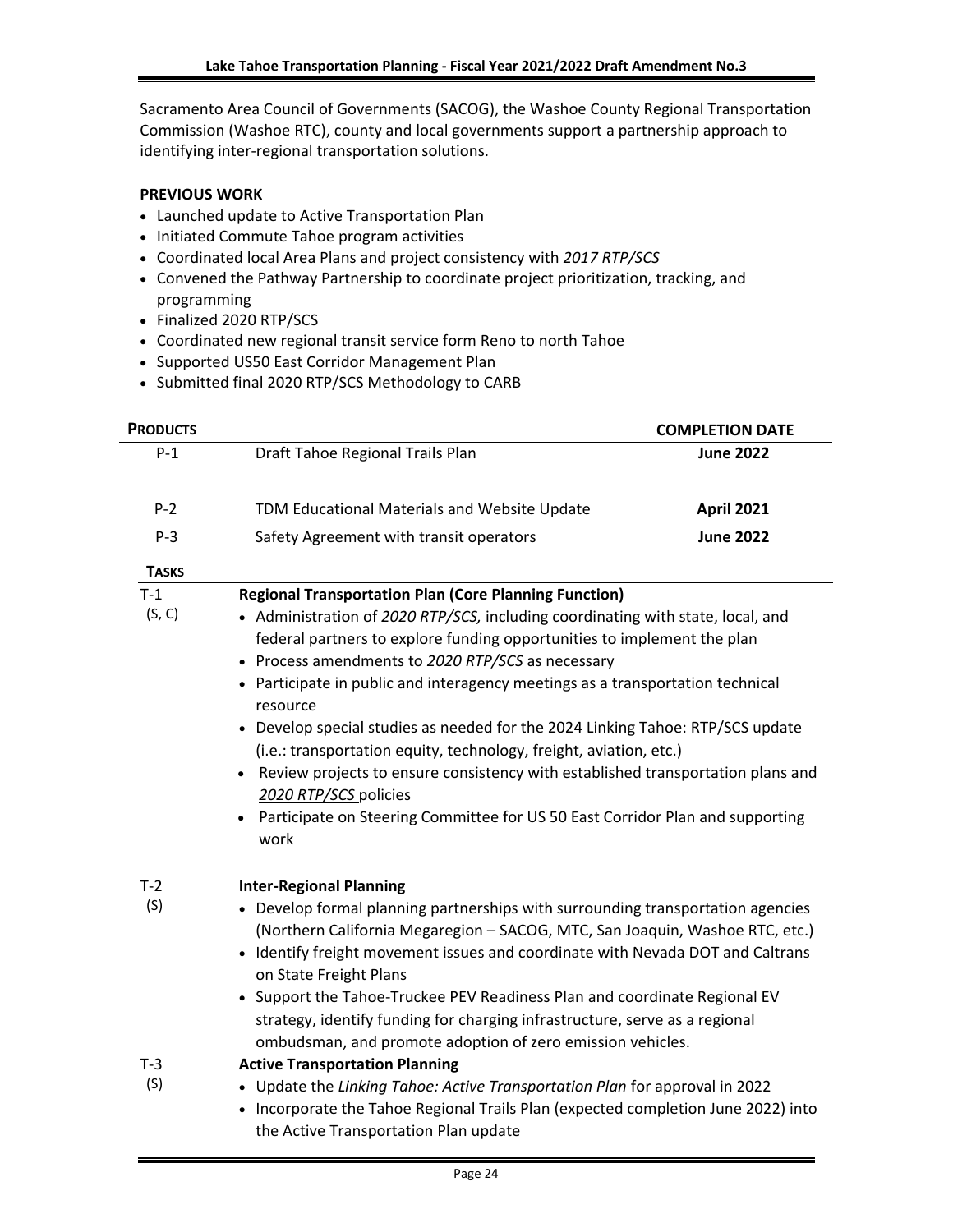- Monitor and utilize state and federal bicycle and pedestrian planning requirements and other resources
- Support the Pathway Partnership and Sustainable Recreation Committee to coordinate regional partners on active transportation policy and planning

#### T-4 **Transit Planning**

(S, C)

- Administer Transit Planning MOU between TMPO/TRPA, TTD, and Placer County
- Collect and monitor operating data identified by the Transit Planning MOU to support regional performance measures and transit data reporting
- Develop supporting analysis and materials regarding transit recommendations from the *2020 Linking Tahoe: RTP/SCS*
- Support the update of Short-Range Transit Plans (next 1-5 years) for TTD and TART services
- Partner with TART and TTD to conduct periodic rider surveys and other outreach to assess current service and provide recommendations based on survey results
- Coordinate transit elements of regional emergency preparedness programs
- Notify transit operators of available funding and grants for transit
- Coordinate with other service providers to plan for inter-regional connections (i.e. Washoe RTC, Carson City RTC, Capitol Corridor JPA, SACOG, SacRT, Etc.)
- Centralize monitoring of regional transit data and utilize www.LakeTahoeinfo.org to share and display data

#### T-5 **Transportation Demand Management (Travel Management)**

(S, C, OO)

(S)

- Work with TNT-TMA, SS/TMA and employers to support the Commute Tahoe Program
- Work in partnership with Lake Tahoe Bicycle Coalition and support the annual Tahoe Bike Challenge
- Coordinate the Safe Routes to School Program, active transportation education and community outreach program with local advocacy groups
- Disseminate educational materials related to Commute Tahoe strategies and programs.
- Update [www.linkingtahoe.com](http://www.linkingtahoe.com/) website to include information on existing transportation options

#### T-6 **Intelligent Transportation Systems**

- Maximize efficiency of the existing roadway network through the use of technology
- Encourage the use of Intelligent Transportation Systems (ITS) consistent with the *Lake Tahoe ITS Architecture and Strategic Plan*.
- Coordinate with EDCTC, TMA's, NDOT, Caltrans, and local jurisdictions regarding traveler information, adaptive roadway management, and emergency planning between Sacramento and South Lake Tahoe, through participation on SP & R grant project team and other relevant efforts.
- Continue evaluation and gaining endorsement of a transportation trip planning platform to coordinate and increase awareness of inter-regional and intraregional travel options and pilot a regional application with a recreation focus.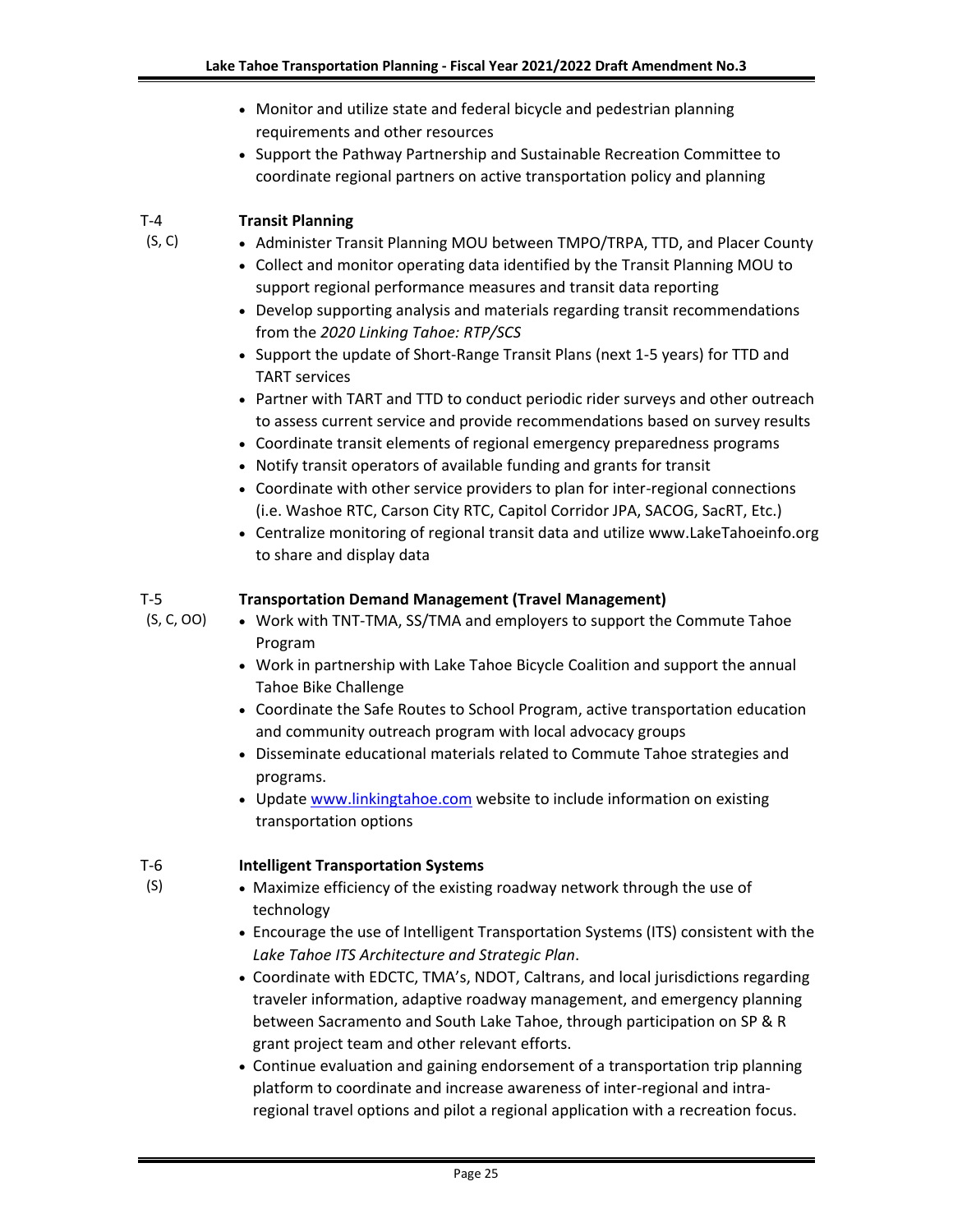• Provide recommendations and coordinate with State DOTs and local jurisdictions regarding traffic signalization improvements Region-wide.

#### T-7 **Aviation/Rail/Freight Planning**

- Coordinate with Caltrans Division of Aeronautics and CSLT on Lake Tahoe Airport ground transportation access, resiliency and reliability planning, and the Lake Tahoe Airport Master Plan
	- Encourage connections to Lake Tahoe in State Rail Plans in California and Nevada
	- Coordinate with State Freight Plans and associated freight programs

#### T-8 **Safety Planning**

(S)

(S)

- Support local agency grant applications for safety projects identified in the TRPA Safety Strategy
- Support implementation of recommended best practices for safety data collection and reporting
- Gain agreement with regional implementing agencies on project design volumes and best practices for the design of safety improvements.

### **Work Element 104 Budget:**

| <b>REVENUES</b>             |          |           | <b>EXPENDITURES</b>                    |           |
|-----------------------------|----------|-----------|----------------------------------------|-----------|
|                             |          |           |                                        |           |
| <b>Direct Costs:</b>        |          |           | <b>Direct Costs:</b>                   |           |
| FHWA PL (CA)                |          |           | \$191,579 Regional Planning Tech Svcs. | \$147,375 |
| -Toll Credits (CA-PL)       | \$21,974 |           | Transit/TDM Support Svcs.              | \$60,000  |
| FTA 5303 (CA)               |          |           | \$39,796 Corridor Planning Svcs.       | \$24,000  |
| -Toll Credits (FTA 5303 CA) | \$4,565  |           |                                        |           |
| Subtotal:                   |          | \$231,375 | Subtotal:                              | \$231,375 |
| <b>TMPO Staff:</b>          |          |           | <b>TMPO Staff:</b>                     |           |
| FHWA PL (CA)                |          | \$105,851 |                                        |           |
| -Toll Credits (PL-CA)       | \$12,141 |           |                                        |           |
| FTA 5303 (CA)               |          | \$36,415  |                                        |           |
| -Toll Credits (FTA 5303 CA) | \$4,177  |           |                                        |           |
| FHWA PL (NV)                |          | \$101,000 |                                        |           |
| FTA 5303 (NV)               |          | \$32,415  | Wages/Benefits:                        | \$174,014 |
| <b>TDA Planning</b>         |          | \$7,022   | Est. Indirect Cost:                    | \$108,689 |
| Subtotal:                   |          | \$282,703 | Subtotal:                              | \$282,703 |
| <b>Total:</b>               |          | \$514,078 | <b>Total:</b>                          | \$514,078 |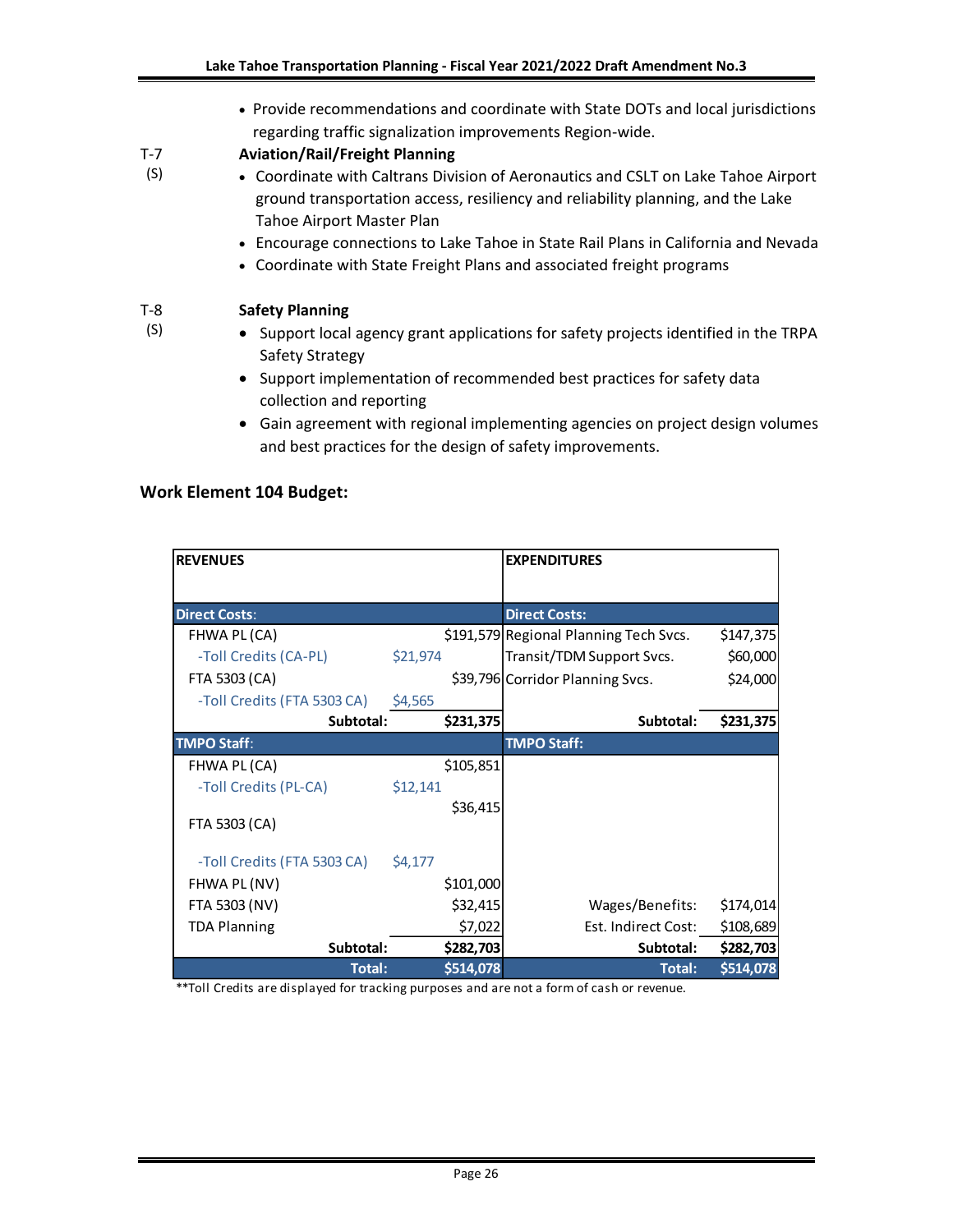# **WORK ELEMENT 105: TRANSPORTATION DATA MANAGEMENT AND FORECASTING**

### **PURPOSE**

To administer the regional transportation data collection and modeling efforts of TRPA; to collect the necessary transportation, demographic, and land use information to support transportation planning; to analyze different planning scenarios and impacts of regional land use and transportation proposals; to support data requests from staff, partners, and the general public; to support the refinement of transportation measures that support regional goals; to provide the results of annual monitoring to the public and partners; to coordinate data collection among TRPA, state DOTs, and local agencies to support various data needs.

### **DISCUSSION**

The Lake Tahoe Region continues to develop a centralized regional information website [www.laketahoeinfo.org](http://www.laketahoeinfo.org/) that provides a transparent platform for coordinating and disseminating regional data, project-level details, and information on the transportation performance-based planning framework. Transportation monitoring data is easily accessible on the Transportation Monitoring Dashboard [\(https://monitoring.laketahoeinfo.org/\)](https://monitoring.laketahoeinfo.org/). Another valuable transportation planning and programming tool is the Transportation Tracker [\(https://transportation.laketahoeinfo.org/\)](https://transportation.laketahoeinfo.org/) that provides project level funding and performance data that supports the RTP, FTIP and other key transportation planning efforts.

TRPA is responsible for the collection, analysis, and dissemination of transportation data to support the regional transportation planning process. In addition to supporting data needs for recent performance-based planning requirements discussed in Work Element 106, a critical role is travel demand forecasting. Currently TRPA utilizes its travel demand model package (TransCAD) to assess the effect of proposed land use and transportation proposals on various aspects of the region. An on-going transportation data collection program is in place and provides data on levels of use of the system, vehicle delay, and travel mode share. Other data collection, consistent with TRPA's annual transportation data collection program, includes regional travel patterns, bicycle and pedestrian counts, transit performance, and traffic counts at identified locations. Purchased data sets are also an efficient tool to supply difficult to obtain data for analysis. TRPA has utilized the latest data to update primary inputs to the travel demand model to provide the base and forecast analysis for the 2020 RTP/SCS. TRPA convenes a Model Working Group to provide a venue to discuss model updates, new techniques and data availability among various stakeholders and technical users of TRPA's model data.

### **PREVIOUS WORK**

- Maintained Transportation Monitoring Dashboard to include new sources to display up to date transportation data.
- Completed updates to the travel demand model including new data sources, and functionality
- Convened Model Working Group to share 2020 RTP/SCS model updates and assumptions including longer term model improvements
- Completed final 2020 RTP/SCS model forecast
- Analysis using new Streetlight Data package

### **PRODUCTS COMPLETION DATE**

P-1 Publish transportation monitoring data to LakeTahoeinfo.org **Quarterly**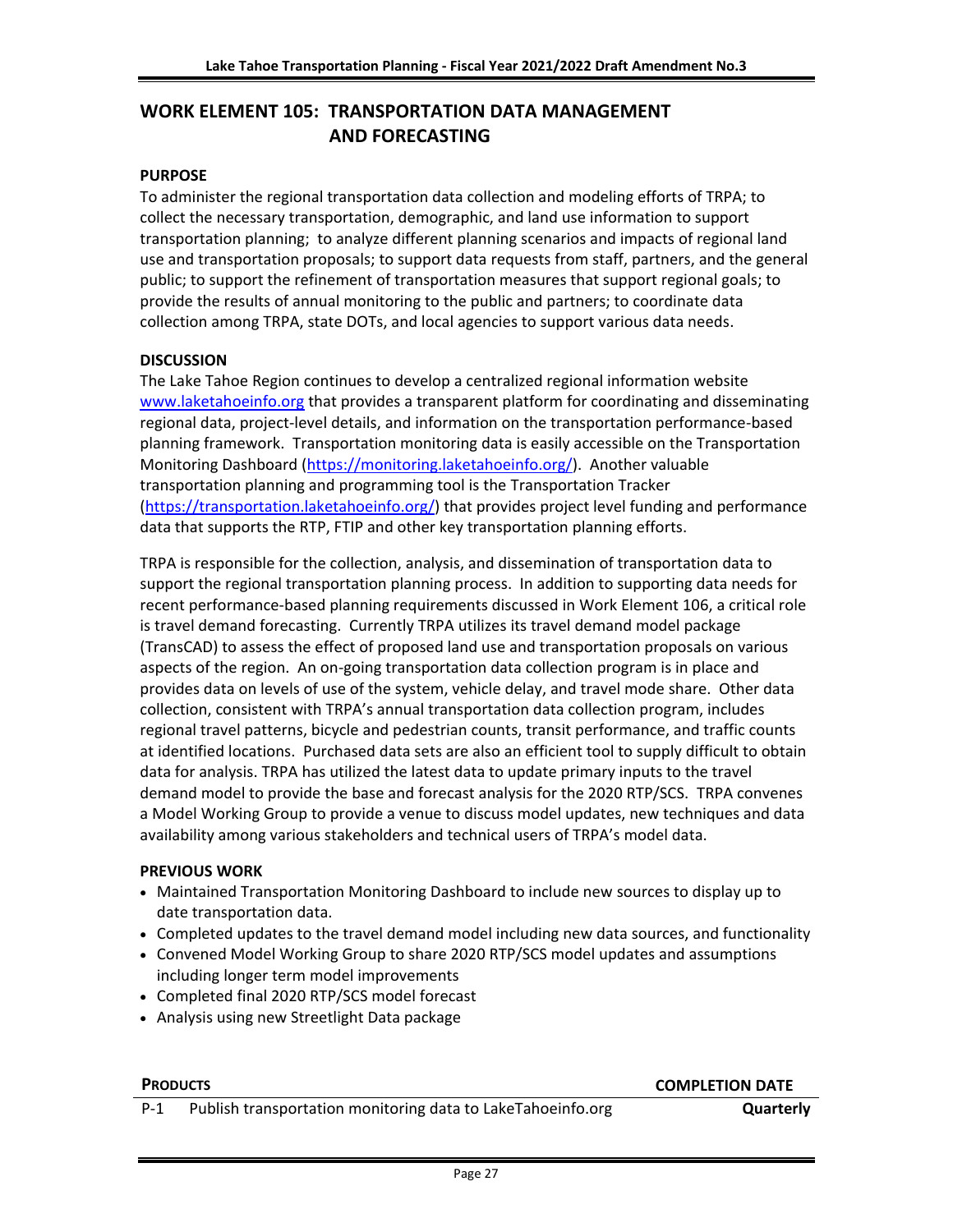| $P-2$        | Track and publish policy performance (VMT, GHG, Etc.) via<br>Quarterly<br>dashboards and visual tools on Laketahoeinfo.org                                           |
|--------------|----------------------------------------------------------------------------------------------------------------------------------------------------------------------|
| <b>TASKS</b> |                                                                                                                                                                      |
| $T-1$        | <b>Data Management</b>                                                                                                                                               |
| (S)          | • Manage and make available various transportation data sources utilized by TRPA                                                                                     |
|              | • Develop and manage Transportation Tracker including monitoring programs,                                                                                           |
|              | measures and trend analysis through www.LakeTahoeinfo.org                                                                                                            |
| $T-2$        | <b>Performance Measure Data Collection</b>                                                                                                                           |
| (S, C)       | • Coordinate data from local jurisdictions, transit operators, and state DOTs in<br>response to established performance measure targets                              |
|              | • Collect and analyze bicycle/pedestrian monitoring data and reporting in accordance<br>with established monitoring protocol                                         |
|              | • Coordinate transit monitoring data and reporting in accordance with established<br>transit monitoring protocol and Transit Productivity Improvement Program (TPIP) |
|              | • Collect and analyze other relevant transportation and demographic data                                                                                             |
| $T-3$        | <b>Travel Demand Modeling</b>                                                                                                                                        |
| (S, C)       | • Reconvene Model Working Group as necessary for additional travel demand model<br>improvements                                                                      |
|              | • Support modeling for final project impact assessment tool and VMT standard<br>monitoring                                                                           |
|              | Maintain travel demand model to enhance functionality and new tools as necessary                                                                                     |

- to support transportation planning
- Continue to utilize existing and new data sources to improve analysis capabilities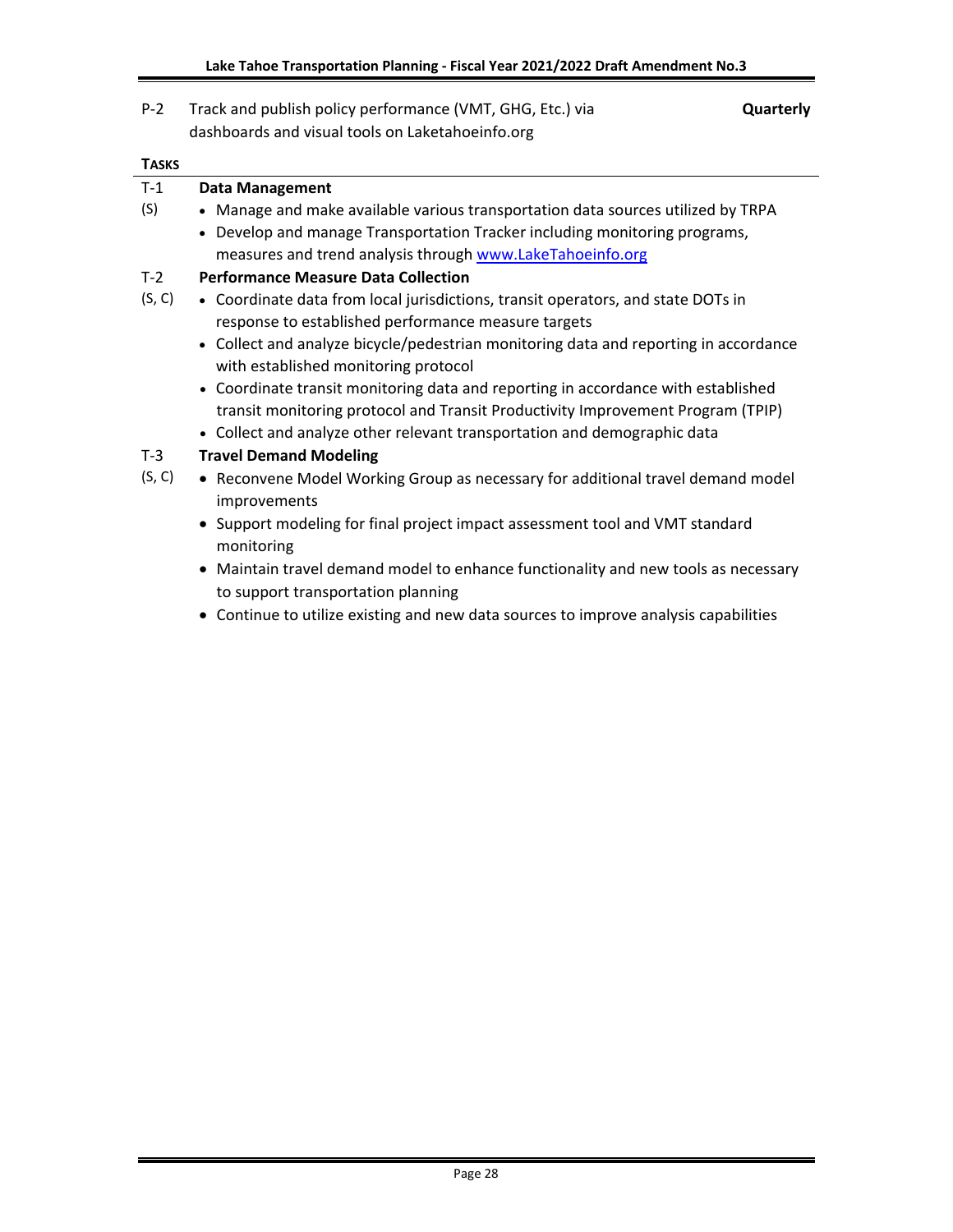# **Work Element 105 Budget:**

| <b>REVENUES</b>                       |           | <b>EXPENDITURES</b>                       |                     |
|---------------------------------------|-----------|-------------------------------------------|---------------------|
| <b>Direct Costs:</b>                  |           | <b>Direct Costs:</b>                      |                     |
| FHWA PL (CA)                          | \$30,081  |                                           |                     |
| -Toll Credits (PL-CA)                 | \$3,450   |                                           |                     |
| FHWA PL (CA-Carryover)                | \$55,818  |                                           |                     |
| -Toll Credits (CA-Carry)              | \$6,402   |                                           |                     |
| FTA 5303 (CA Carryover)               |           | \$9,101 Data and Forecasting System Svcs. | \$45,000            |
| -Toll Credits (CA 5303-Carry) \$1,044 |           | Data Collection Contract Svcs.            | \$50,000            |
| Subtotal:                             | \$95,000  | Subtotal:                                 | \$95,000            |
| <b>TMPO Staff:</b>                    |           | <b>TMPO Staff:</b>                        |                     |
| FHWA PL (CA)                          | \$75,838  |                                           |                     |
| -Toll Credits (PL-CA)                 | \$8,699   |                                           |                     |
| FHWA PL (CA-Carryover)                | \$31,756  |                                           |                     |
| -Toll Credits (CA-Carry)              | \$3,642   |                                           |                     |
| FTA 5303 (CA)                         | \$3,585   |                                           |                     |
| -Toll Credits (FTA 5303 CA)           | \$411     |                                           |                     |
| FTA 5303 (CA Carryover)               | \$46,312  |                                           |                     |
| -Toll Credits (CA 5303-Carry)         | \$5,312   |                                           |                     |
| FHWA PL (NV)                          | \$82,000  | Wages/Benefits: \$150,072                 |                     |
| <b>TDA Planning</b>                   | \$4,316   | Est. Indirect Cost:                       | \$93,735            |
| Subtotal:                             | \$243,807 |                                           | Subtotal: \$243,807 |
| <b>Total:</b>                         | \$338,807 |                                           | Total: \$338,807    |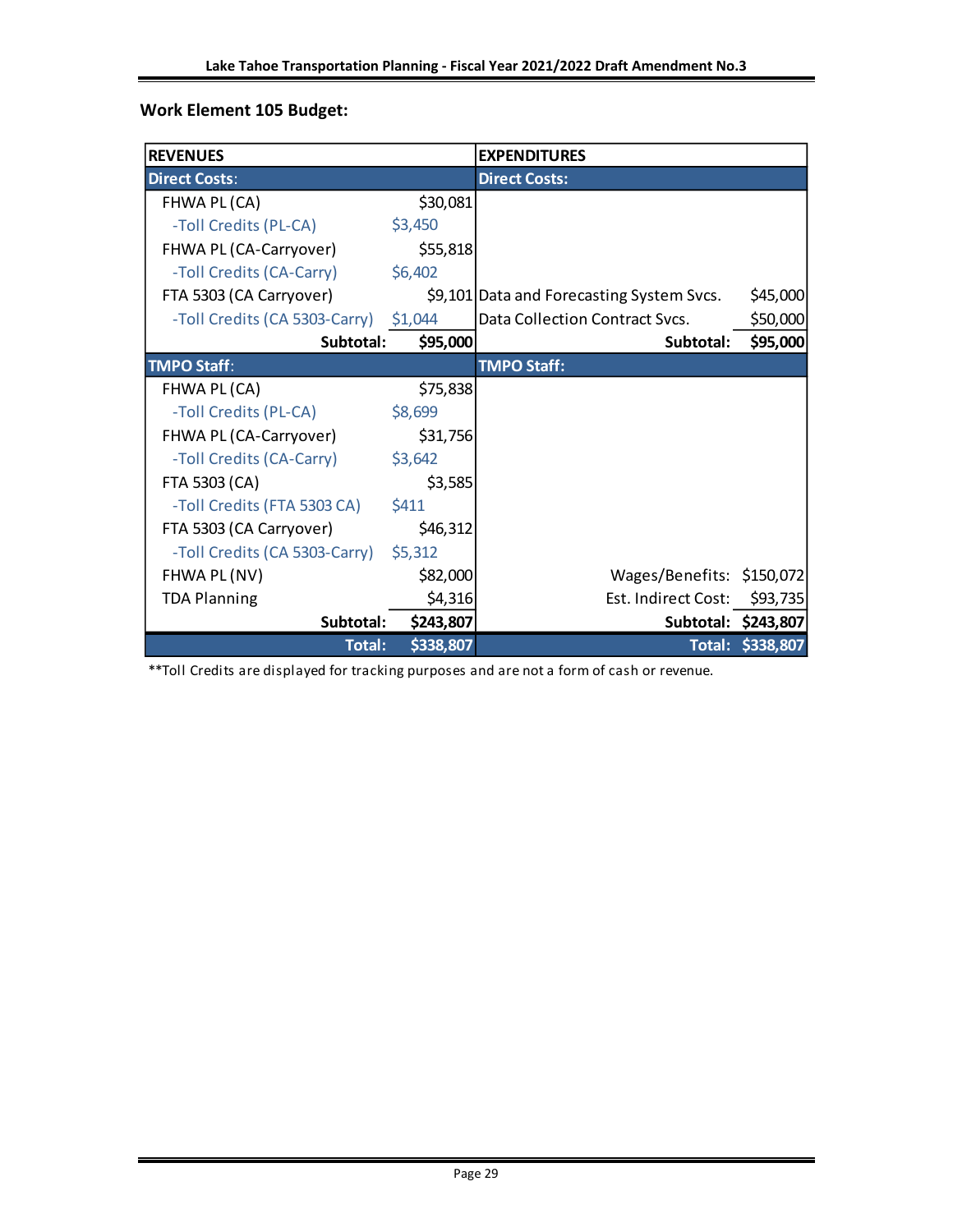### **WORK ELEMENT 106: PROJECT TRACKING AND FINANCIAL MANAGEMENT**

### **PURPOSE**

To support the selection of transportation projects for state and federal funding; to document funded projects in the Federal Transportation Improvement Program (FTIP); to support project implementation through identification of available state and federal funds; to provide workshops, training, technical assistance, and information to assist local partners with timely implementation of transportation projects in Lake Tahoe; to distribute and program various federal and state funding sources; to establish a project tracking system to ensure the appropriate funding is available for timely completion of transportation projects.

### **DESCRIPTION**

TRPA, as the MPO is required to adopt and maintain a Transportation Improvement Program intended to coordinate and track federal funds used for transportation projects. As a core MPO planning function, staff will continue maintaining the current 2021 FTIP through administrative modifications and amendments to maintain required financial constraint and accountability. Maintenance of the FTIP including amendments will be ongoing. The development of the 2023 FTIP will begin Spring 2022.

TRPA is responsible for project selection and regional distribution of various federal and state funding sources. TRPA administers a Regional Grant Program to conduct project selection for multiple Federal and State funding programs to ensure consistency with regional goals and the RTP/SCS. As funding is awarded to projects in the Lake Tahoe Region it requires project programming, monitoring and tracking to ensure the funds are used in a timely manner. The FAST Act increased the amount of funding allocated by various programs to Lake Tahoe. This increase of funding has required additional resources for TRPA's programming function along with other related activities.

In addition to the FTIP administration TRPA, as the Regional Transportation Planning Agency (RTPA) in California, is required to adopt and maintain a Regional Transportation Improvement Program (RTIP) to track state transportation funding specifically. The RTIP is updated every two years and was last updated in early 2020.

In order to provide public and partner access transparency, the Transportation Project Tracker [\(transportation.laketahoeinfo.org\)](https://transportation.laketahoeinfo.org/) displays real-time project tracking and information. The tracker involves significant coordination with local implementation partners and serves as the transportation project database for both the RTP and FTIP. The Tracker also includes a linkage to TRPA's Performance-Based Planning program (see Work Element 107).

### **PREVIOUS WORK**

- Maintenance of the 2019 FTIP
- Maintenance of the 2020 RTIP
- Annual Federal Obligation Report (FY19/20)
- Regional Grant Program (RGP) Cycle 5 Updates
- Participation on the California Regional Transportation Planning Agency Working Group
- Participation on the California Federal Programming Group (CFPG)
- Participation on the Nevada statewide STIP/TIP Working Group
- Coordination with California, Nevada, and local agencies in project programming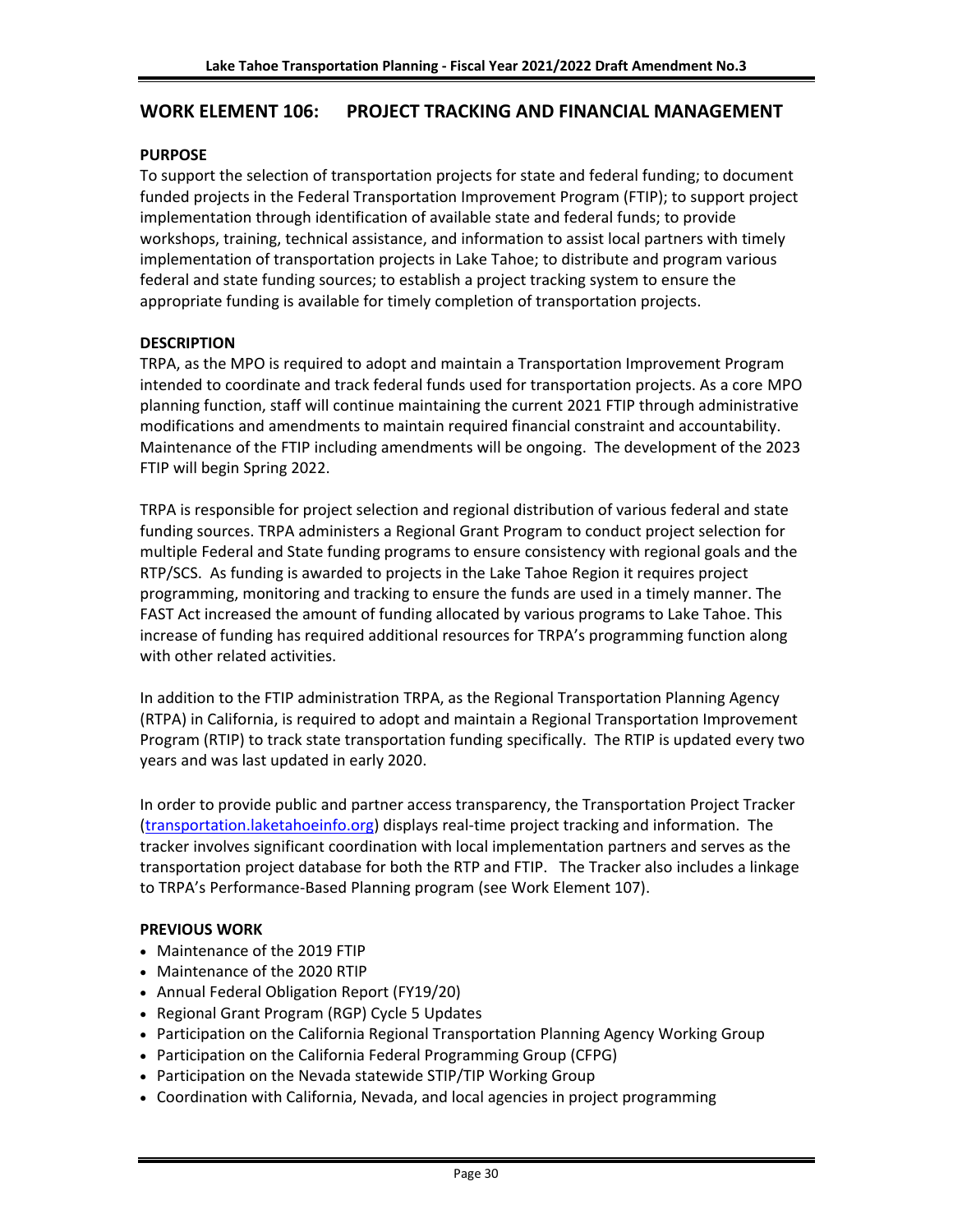| <b>PRODUCTS</b> |                                                                                                                                                                                                                                                                                                                                                                                                                                                                                                                                                                                                                                                                                                                                                                                                                 | <b>COMPLETION</b><br><b>DATE</b> |
|-----------------|-----------------------------------------------------------------------------------------------------------------------------------------------------------------------------------------------------------------------------------------------------------------------------------------------------------------------------------------------------------------------------------------------------------------------------------------------------------------------------------------------------------------------------------------------------------------------------------------------------------------------------------------------------------------------------------------------------------------------------------------------------------------------------------------------------------------|----------------------------------|
| $P-1$           | Maintenance of 2021 FTIP                                                                                                                                                                                                                                                                                                                                                                                                                                                                                                                                                                                                                                                                                                                                                                                        | Quarterly                        |
| $P-2$           | Maintenance of the 2020 RTIP                                                                                                                                                                                                                                                                                                                                                                                                                                                                                                                                                                                                                                                                                                                                                                                    | Quarterly                        |
| $P-3$           | <b>Regional Grant Program Final Recommendations</b>                                                                                                                                                                                                                                                                                                                                                                                                                                                                                                                                                                                                                                                                                                                                                             | September 2021                   |
| $P - 4$         | Draft 2023 FTIP                                                                                                                                                                                                                                                                                                                                                                                                                                                                                                                                                                                                                                                                                                                                                                                                 | <b>June 2022</b>                 |
| $P-5$           | Adoption of 2022 RTIP                                                                                                                                                                                                                                                                                                                                                                                                                                                                                                                                                                                                                                                                                                                                                                                           | December 2021                    |
| $P-6$           | <b>Annual Federal Obligations Report</b>                                                                                                                                                                                                                                                                                                                                                                                                                                                                                                                                                                                                                                                                                                                                                                        | December 2021                    |
| 2TASKS          |                                                                                                                                                                                                                                                                                                                                                                                                                                                                                                                                                                                                                                                                                                                                                                                                                 |                                  |
| (S)             | All to be completed by staff                                                                                                                                                                                                                                                                                                                                                                                                                                                                                                                                                                                                                                                                                                                                                                                    |                                  |
| $T-1$           | Federal Transportation Improvement Program (FTIP) (Core MPO Planning Function)<br>• Monitor and maintain the current FTIP through administrative modifications and<br>amendments<br>• Development of the draft 2023 FTIP<br>• Maintain California Transportation Improvement Program (CTIP) database and Nevada<br>electronic Statewide Transportation Improvement Program (e-STIP)<br>• Publish TRPA programming information on Tahoe Regional Planning Agency I<br>Transportation<br>• Participate in FHWA-NV/NDOT Planning Executive Group initiatives related to<br>programming<br>• Participate monthly with CFPG, RTPA Working Group, and Rural Counties Task Force<br>• Coordination with FHWA CA and NV Division offices, FTA, Caltrans, NDOT, and local<br>agencies on project development and funding |                                  |
| $T-2$           | <b>Regional Transportation Improvement Program</b><br>• 2020 RTIP document maintenance<br>• Work with regional stakeholders to prepare the 2022 RTIP                                                                                                                                                                                                                                                                                                                                                                                                                                                                                                                                                                                                                                                            |                                  |
| T-3             | <b>Regional Grant Program</b><br>• Manage the Regional Grant Program (RGP) funding cycles (CMAQ, STBG, TAP & ATP)<br>• Coordinate priority project identification and reporting efforts<br>• Monitor and update transportation projects in the Transportation Tracker<br>• Integration of Transportation Tracker projects between EIP, FTIP, and RTP/SCS<br>• Support implementation of 2020 RTP/SCS                                                                                                                                                                                                                                                                                                                                                                                                            |                                  |
| $T-4$           | Project Tracking and Statewide Transportation Improvement Program Coordination<br>• Monitor and provide guidance on available federal and state funding to project partners<br>• Track project performance measures and post project consideration in EIP tracker<br>• Continue to improve the EIP Tracker tool for use in transportation funding allocations,<br>programming, and project tracking<br>• Coordinate with Caltrans and NDOT regarding STIP consistency with TRPA programming<br>• Support Caltrans CTIPS database<br>• Work with NDOT to support Nevada E-STIP tool<br>• Develop annual list of federal obligated projects                                                                                                                                                                       |                                  |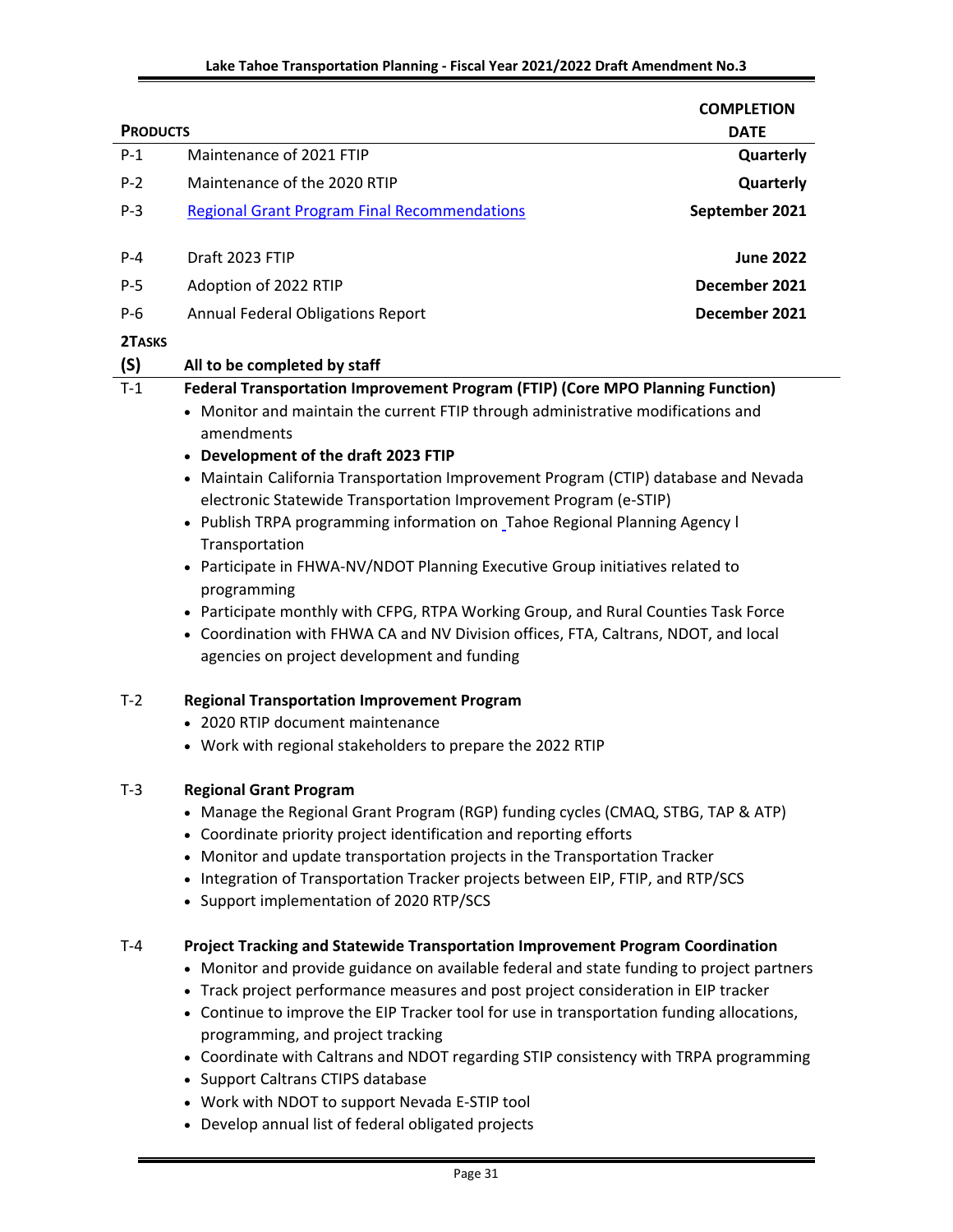# T-5 **FTA**

- Project application review for consistency with FTIP, programming activities necessary to ensure FTA projects are accurately reflected in the FTIP
- Notify transit operators of FTA funding allocations based on the agreed upon process in the Lake Tahoe Region Transit Planning MOU
- Consideration of Transit Asset Management Plan(s) in FTIP

### T-6 **Documentation**

- Document public outreach on regional programming activities
- Coordinate distribution of information regarding location and status of funded projects
- Conduct program consistent with TRPA Title VI Plan
- Document continuing, coordinated and comprehensive processes that include traditionally underrepresented and underserved populations and their community leaders (i.e., elderly, disabled, low income, and minorities: Black, Hispanic, Asian American, American Indian/Alaskan Native, and Pacific Islander)

# **Work Element 106 Budget:**

| <b>REVENUES</b>       |           | <b>EXPENDITURES</b>       |                     |
|-----------------------|-----------|---------------------------|---------------------|
| <b>Direct Costs:</b>  |           | <b>Direct Costs:</b>      |                     |
| Subtotal:             | \$0       | Subtotal:                 | \$0                 |
| <b>TMPO Staff:</b>    |           | <b>TMPO Staff:</b>        |                     |
| FHWA PL (CA)          | \$94,206  |                           |                     |
| -Toll Credits (PL-CA) | \$10,805  |                           |                     |
| FHWA PL (NV)          | \$75,000  | Wages/Benefits: \$106,582 |                     |
| <b>TDA Planning</b>   | \$3,947   | Est. Indirect Cost:       | \$66,571            |
| Subtotal:             | \$173,153 |                           | Subtotal: \$173,153 |
| <b>Total:</b>         | \$173,153 |                           | Total: \$173,153    |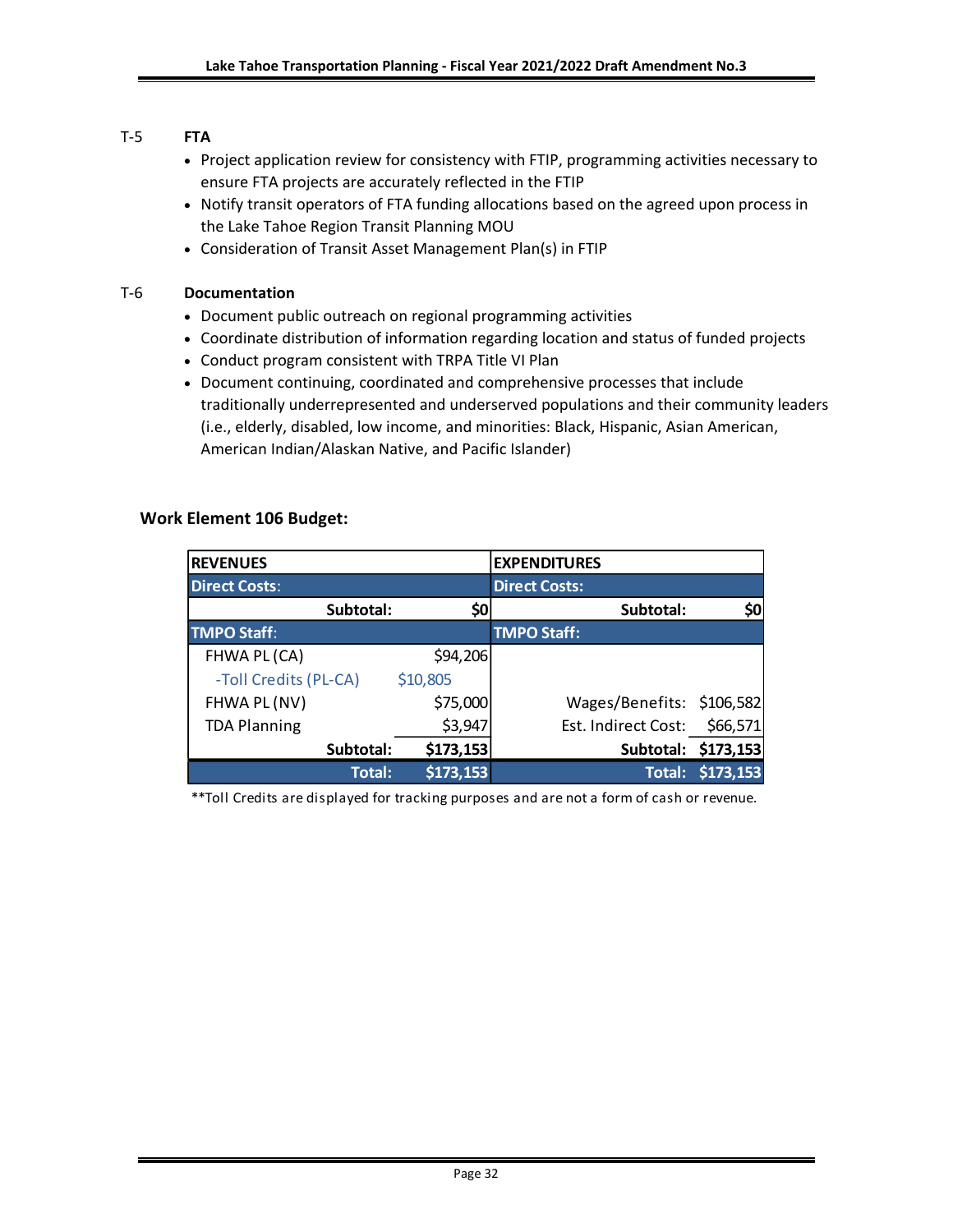### **WORK ELEMENT 107: PERFORMANCE-BASED PLANNING**

### **PURPOSE**

To enhance and support TRPA's performance-based planning program; to continue a performance-based planning framework that integrates federal, state and regional requirements; to refine performance measure goals and targets for the transportation system and planning program based on federal, state, and regional requirements for the required Safety (PM1), Pavement and Bridge (PM2), System Performance, Freight and applicable CMAQ (PM3) measures; to refine and monitor RTP performance measures; to enhance linkages between the planning process and project implementation to evaluate progress toward established regional goals; refine the Congestion Management Process as necessary to support regional transportation goals in accordance with federal planning requirements.

### **DISCUSSION**

Performance-based planning defines current performance levels, establishes target performance levels, and identifies strategies for achieving these targets. This approach was strengthened with the passing of MAP-21 and continued with the FAST Act, which requires performance-based plans and programs that establish the foundation and core elements of transportation planning.

In the FAST Act, the Lake Tahoe Region was recognized as a Transportation Management Area (TMA) with a total population of 210,000. Additional TMA requirements include the establishment of a Congestion Management Process (CMP) that evaluates strategies to reduce congestion that do not increase roadway capacity. This CMP requirement aligns well with TRPA's existing mandate to reduce the dependency on the private automobile and the future CMP for TMPO will contribute toward the accomplishment of each DOT targets for the portion of the planning area within each State.

The Lake Tahoe Region continues to enhance the practice of evaluating project effectiveness and monitoring progress toward regional and local goals. This process is intended to provide useful information for decision-making, while fostering program alignment across multiple stakeholders. TRPA's performance-based transportation planning framework integrates Federal performance-based planning requirements outlined in MAP-21 and the FAST Act, TRPA threshold and Regional Plan performance measures, and various state performance metrics.

Performance Management Framework is built into the TMPO work plan including grant project selection outlined in WE106, the core of RTP Implementation in WE104 corridor management planning and the previous work on the Safety Plan Strategy that shapes the planning and programming of projects to support each states PM1 Safety Targets.

### **PREVIOUS WORK**

- Established and provided reporting on performance metrics for Federal Transportation Performance Measures PM-1, PM-2 and PM-3
- Submitted PM-2 Targets
- Included performance-based planning framework into the Regional Grant Program
- Final CMP Documentation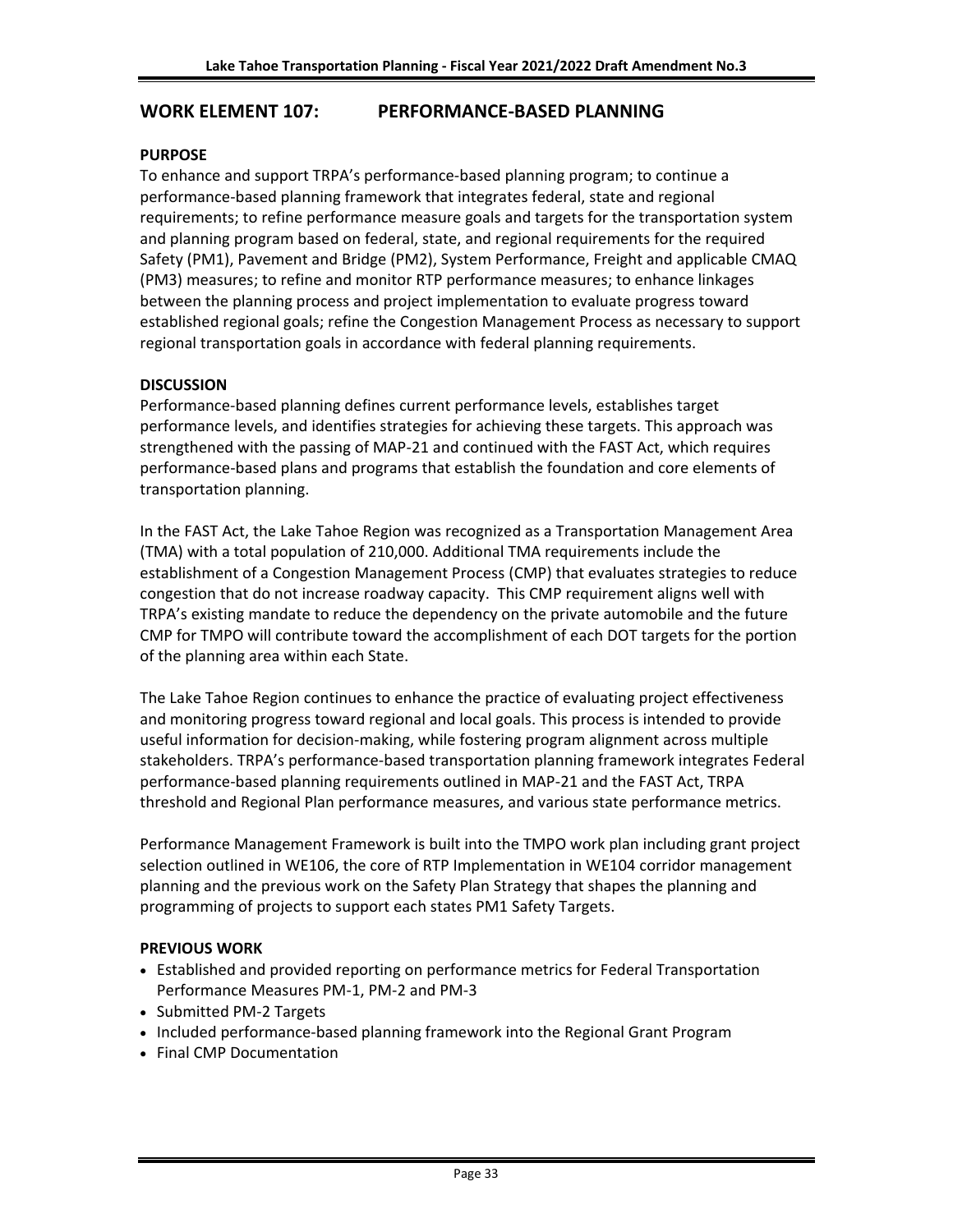| <b>PRODUCTS</b> |                                                                                                                                                                                                                                                                                                                                                                                                                                                                                                                                                                                                                                                                                                                                                                                                                                                                                                                                                                                                                                                                       | <b>COMPLETION DATE</b> |
|-----------------|-----------------------------------------------------------------------------------------------------------------------------------------------------------------------------------------------------------------------------------------------------------------------------------------------------------------------------------------------------------------------------------------------------------------------------------------------------------------------------------------------------------------------------------------------------------------------------------------------------------------------------------------------------------------------------------------------------------------------------------------------------------------------------------------------------------------------------------------------------------------------------------------------------------------------------------------------------------------------------------------------------------------------------------------------------------------------|------------------------|
| $P-1$           | Maintained Performance-Based Planning Framework                                                                                                                                                                                                                                                                                                                                                                                                                                                                                                                                                                                                                                                                                                                                                                                                                                                                                                                                                                                                                       | On-going               |
| $P-2$           | 2022 PM1 Safety Target set with Caltrans and Nevada DOT                                                                                                                                                                                                                                                                                                                                                                                                                                                                                                                                                                                                                                                                                                                                                                                                                                                                                                                                                                                                               | February 2022          |
| $T-1$<br>(S)    | <b>Performance-Based Planning</b><br>• Continue Refine the Region's contemporary performance-based planning framework<br>• Participate in federal workshops on performance-based planning<br>• Refine the tools within the performance management framework to ensure the project<br>evaluation processes for the regional grant program remains adaptable to regional goals<br>• Revise Performance-Based Planning as Federal Performance Measures and Targets as<br>necessary based on the State target setting process and deadlines<br>Integrate new Transit Safety Plan performance targets, developed by each transit<br>agency, in the selection of regional safety targets<br>• Stakeholder coordination to improve information sharing that supports the performance<br>system and updates to LT Info<br>• Coordinate the performance management process, data gathering, funding<br>programming, project sequencing, etc. with the Tahoe Transportation Implementation<br>Committee.<br>• Ensure timely transmittal of data to Caltrans, NDOT, FHWA and FTA |                        |
| $T-2$<br>(S)    | <b>Congestion Management Process</b><br>• Track and respond to federal and state sustainability planning guidance, including system<br>resiliency and reliability                                                                                                                                                                                                                                                                                                                                                                                                                                                                                                                                                                                                                                                                                                                                                                                                                                                                                                     |                        |

• Monitor and refine the CMP as necessary

# **Work Element 107 Budget:**

| <b>REVENUES</b>             |          | <b>EXPENDITURES</b>  |          |
|-----------------------------|----------|----------------------|----------|
| <b>Direct Costs:</b>        |          | <b>Direct Costs:</b> |          |
| Subtotal:                   | \$0      | Subtotal:            | \$0      |
| <b>TMPO Staff:</b>          |          | <b>TMPO Staff:</b>   |          |
| FHWA PL (CA)                | \$4,214  |                      |          |
| -Toll Credits (PL-CA)       | \$483    |                      |          |
| FTA 5303 (CA)               | \$10,000 |                      |          |
| -Toll Credits (FTA 5303 CA) | \$1,147  |                      |          |
| FHWA PL (NV)                | \$69,000 | Wages/Benefits:      | \$53,457 |
| <b>TDA Planning</b>         | \$3,632  | Est. Indirect Cost:  | \$33,389 |
| Subtotal:                   | \$86,846 | Subtotal:            | \$86,846 |
| <b>Total:</b>               | \$86,846 | <b>Total:</b>        | \$86,846 |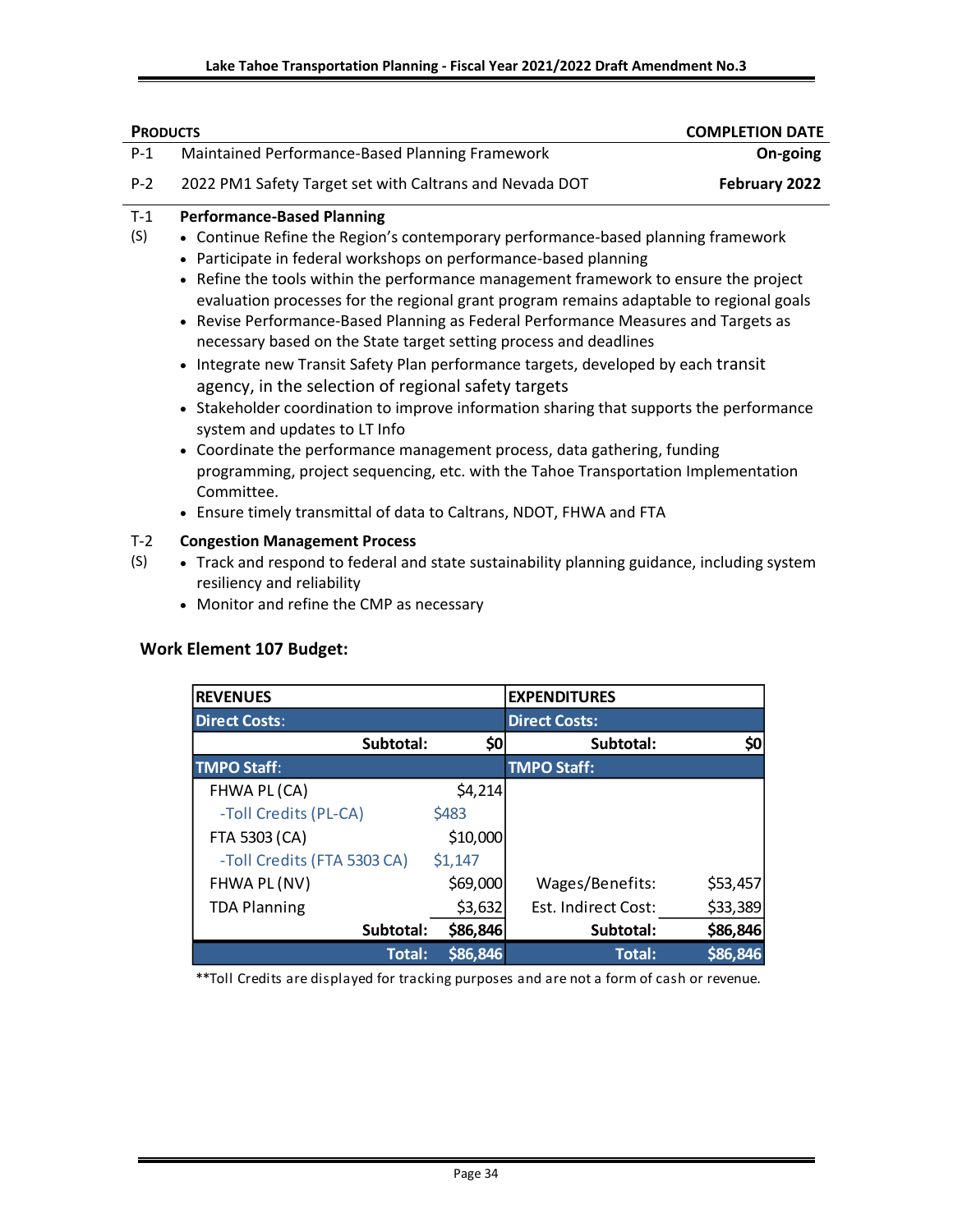# **WORK ELEMENT 108: SUSTAINABLE COMMUNITIES PLANNING**

### **PURPOSE**

To further the region's Regional Transportation Plan/Sustainable Communities Strategy; to contribute to the State GHG reduction goals in Nevada and California through integration of land use and transportation planning; to support development corridor management plans; to collect and analyze necessary corridor level data; to identify roles and responsibilities of multiple partnering agencies; to incorporate public input and needs into decision making; to consider impacts on the constrained transportation system due to increased interregional tourism and visitor traffic; to evaluate and develop project VMT reduction tools and strategies that support the RTP/SCS; to advance sustainable regional transportation funding.

### **DISCUSSION**

TRPA, along with 12 other agencies, has committed to a partner-based planning process that is conducted at a corridor scale. This comprehensive planning approach has shown success on the recreation heavy East and West shores of Lake Tahoe. The Corridor planning approach is led by an entity with a vested interest in the corridor and typically utilizes a steering committee of other principal entities to drive the process. For purposes of corridor planning, the Region has been divided into six internal corridors and two entry/exit corridors [\(Link\)](http://www.trpa.org/wp-content/uploads/maps/corridor%20planning%20concpet%20map.jpg). The corridor planning approach is an organizing framework to support regional transportation policy as well as align and accelerate implementation of various entity's policy documents. For TRPA, corridor planning supports the RTP/SCS at a sub-regional scale. This planning approach requires multi agency collaboration, commitments, and resources. The TTD developed the 2017 Linking Tahoe: Corridor Connection Plan [\(Link\)](https://www.tahoetransportation.org/images/assets/Planning_Docs/2017-Sept-Linking_Tahoe_CCP-Adopted.pdf), which collected and synthesized large amounts of data for all internal and external corridors. This document provides a foundation for more detailed corridor management plans. Current corridor management plans underway are the SR89 Emerald Bay Recreation Corridor and the US 50 South Shore (Main Street Management Plan). The US50 East Shore Corridor (not funded by this work element), and the SR89/28 Corridor (Resort Triangle Transportation Plan) including connections to Truckee will be completed later in FY 21.

This work element, funded by SB1 Sustainable Communities Formula Funds, highlights the next phase of corridor planning , VMT/GHG reduction activities, and collaborating on a regional funding strategy. The corridor planning effort will be a multi-year program that will be captured in this and subsequent OWPs. Additional tasks supporting the evaluation and development of VMT/GHG reduction strategies and tools to support state requirements will also be included in the work element. In order to accelerate implementation of the Sustainable Communities Strategy TRPA is co-leading a collaborative process to identify new transportation funding sources.

TRPA is working with Placer County to further the RTP/SCS by creating a common set of methodologies, metrics and tools for project impact analysis to better integrate transportation, housing and land use planning to support local and regional Vehicle Miles Traveled (VMT) and greenhouse gas (GHG) reduction goals and to ultimately achieve the State's GHG reduction target in AB32. This VMT/GHG reduction analytical framework will be adapted to other jurisdictions in Lake Tahoe using unique data to determine the most effective strategies for VMT and GHG reduction. TRPA and local jurisdictions will be responsible for data collection as necessary to support VMT/GHG analysis and evaluation going forward. As a follow-up task, TRPA will investigate necessary travel demand model updates and other tools to support the VMT/GHG evaluation and forecasting process.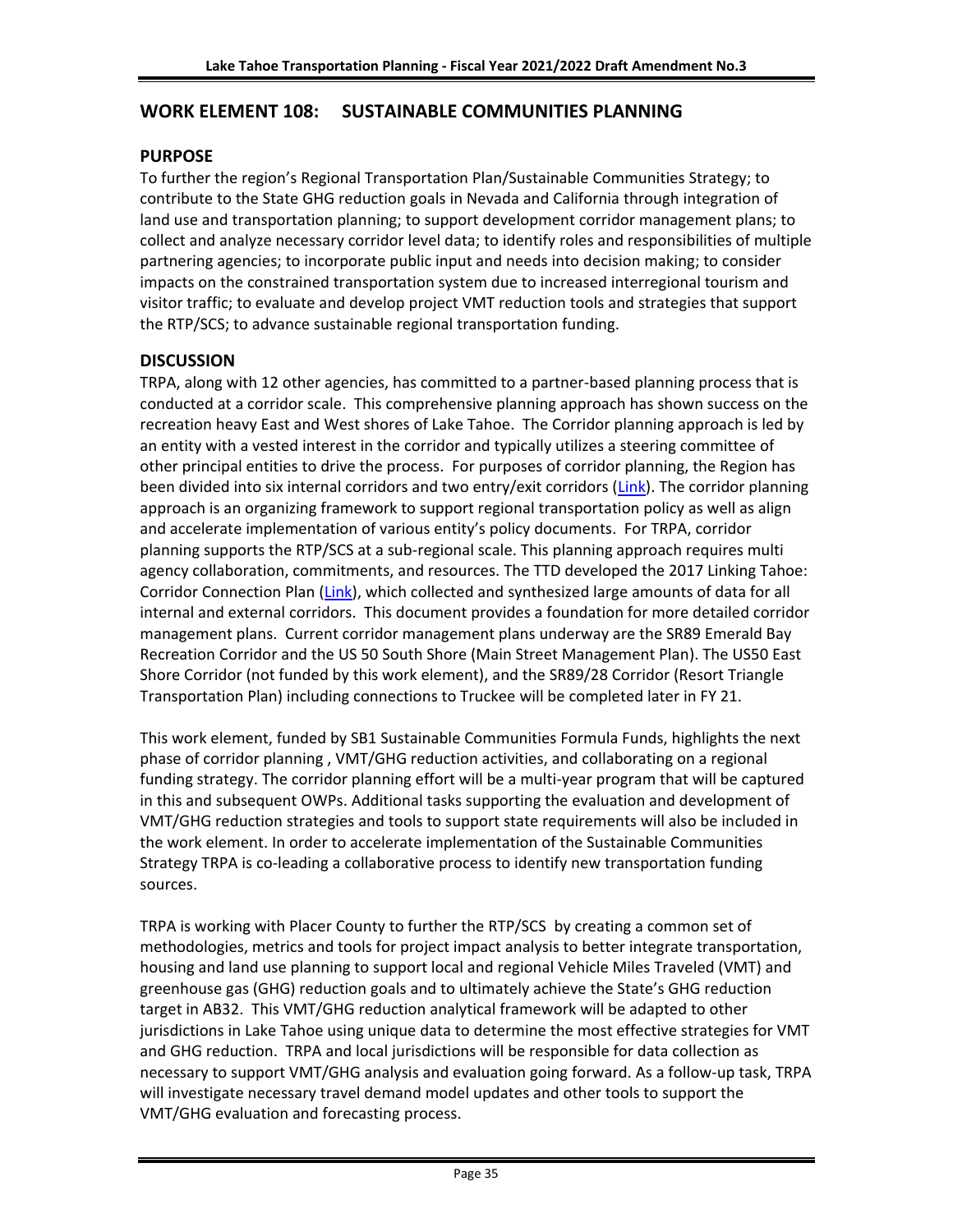The evaluation and recommendation of new transportation funding strategies to deliver the RTP/SCS is a critical activity for Lake Tahoe. Conventional transportation funding from Federal and State and Federal programs are typically allocated by resident population or are delivered via extremely competitive grant processes that favor large urban areas with high matching funds from alternative sources. The Tahoe Region is seeking to remain competitive and create sustainable revenue sources that can allow for a more reliable implementation and service delivery. The activities included in this work element will assist in producing a Funding Strategy that will evaluate funding mechanisms, including the consideration of social equity and interplay with local and state emerging or existing funding sources. Activities to support the Funding strategy will include stakeholder and public outreach, screening of potential mechanisms, legislative analysis, identification of implementation priorities from RTP/SCS, regional consensus process, and packaging a final proposal, among other tasks.

### **PREVIOUS WORK**

- SR 89 Emerald Bay Recreation Corridor Management Plan:
	- o Adopted Project Charter
	- o Draft Corridor Alternative Scenarios
	- o Draft SR89/Emerald Bay Corridor Management Plan
- US 50 South Shore Main Street Management Plan:
	- o Established Steering committees and public outreach strategy
	- o Secured consultant and initiated contracted support activities
	- o Developed and analyzed two alternatives for street design
	- o Selected preferred alternative for street design
- VMT/GHG Evaluation Tools:
	- o Technical papers supporting tool development
	- o Draft project level VMT tool
	- o Supporting data purchase and analysis

### **WORK ELEMENT 108.3 (FY 19/20 – RMRA)**

| <b>PRODUCTS</b> |                                              | <b>COMPLETION DATE</b> |  |  |  |  |
|-----------------|----------------------------------------------|------------------------|--|--|--|--|
| $P-1$           | Final project evaluation and impact analysis | September 2021         |  |  |  |  |
| <b>TASKS</b>    |                                              |                        |  |  |  |  |
| T-1             | <b>Regional VMT/GHG Evaluation Program</b>   |                        |  |  |  |  |

**(S, C)** • Finalize tools for evaluation and impact analysis to support RTP/SCS

### **Work Element 108.3 Budget:**

| <b>WE 108.3</b>                                                                               |          |                                    |          |  |  |  |  |  |  |  |  |
|-----------------------------------------------------------------------------------------------|----------|------------------------------------|----------|--|--|--|--|--|--|--|--|
| <b>REVENUES</b>                                                                               |          | <b>EXPENDITURES</b>                |          |  |  |  |  |  |  |  |  |
| <b>Direct Costs:</b>                                                                          |          | <b>Direct Costs:</b>               |          |  |  |  |  |  |  |  |  |
| <b>TDA Planning</b>                                                                           | \$4,014  |                                    |          |  |  |  |  |  |  |  |  |
| CA-RMRA 19/20                                                                                 |          | \$30,980 Sustainable Comm Planning | \$34,994 |  |  |  |  |  |  |  |  |
| Subtotal:                                                                                     | \$34,994 | Subtotal:                          | \$34,994 |  |  |  |  |  |  |  |  |
| <b>TMPO Staff:</b>                                                                            |          | <b>TMPO Staff:</b>                 |          |  |  |  |  |  |  |  |  |
|                                                                                               | \$0      |                                    | \$0      |  |  |  |  |  |  |  |  |
| Total:                                                                                        | \$34,994 | Total:                             | \$34,994 |  |  |  |  |  |  |  |  |
| **Tall Cuadita and diambersed fou tue duing proposed and and a family of each supercorrection |          |                                    |          |  |  |  |  |  |  |  |  |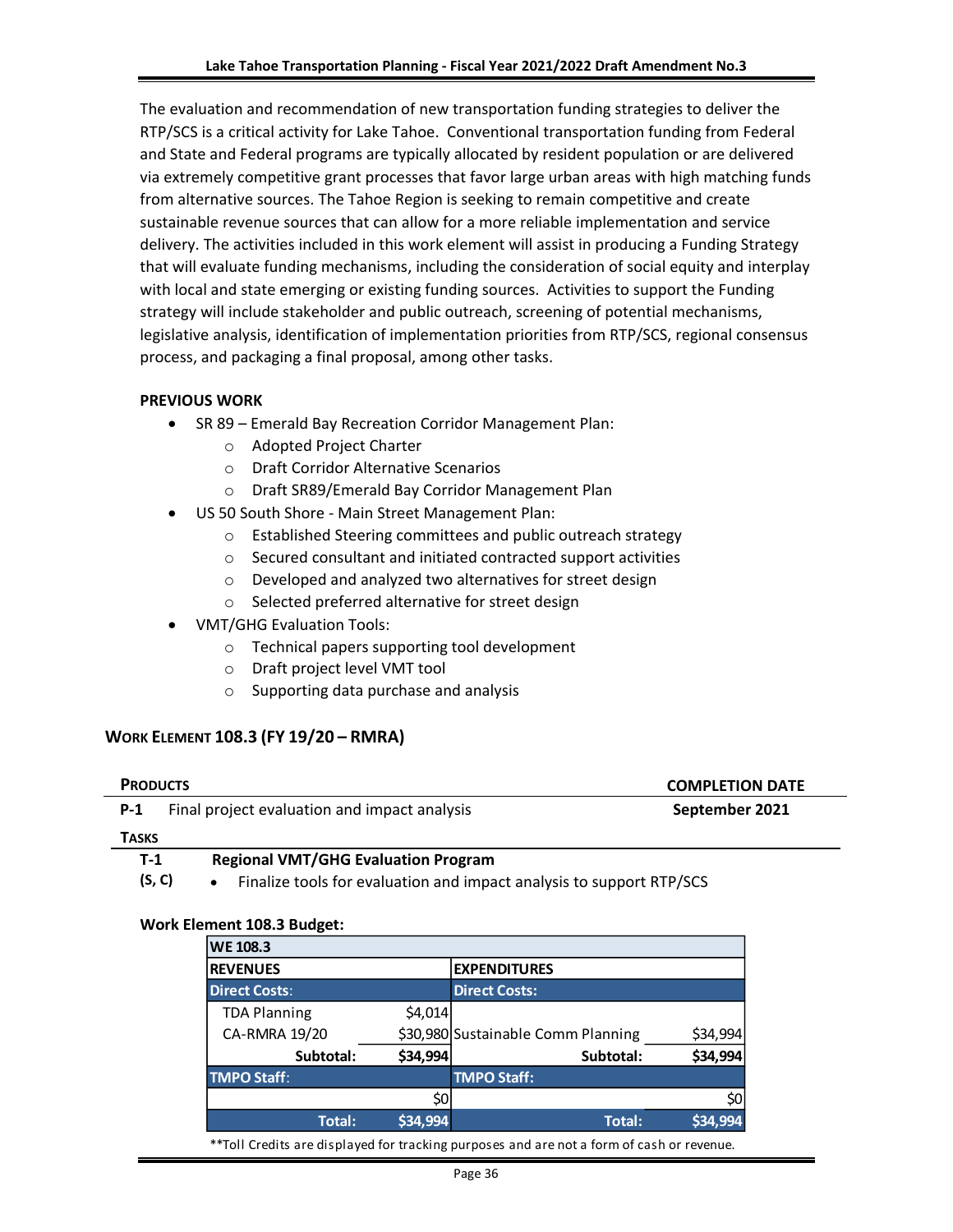# **WORK ELEMENT 108.4 (FY 20/21 – RMRA)**

| <b>PRODUCTS</b> |                                                                                                            | <b>COMPLETION DATE</b> |
|-----------------|------------------------------------------------------------------------------------------------------------|------------------------|
| $P-1$           | Draft Regional Funding Strategy/Proposal                                                                   | December 2021          |
|                 |                                                                                                            |                        |
| Tasks           |                                                                                                            |                        |
| $T-1$           | <b>Regional Funding Strategy</b>                                                                           |                        |
| (S, C)          | Educate stakeholders and decision makers on pricing and other<br>٠                                         |                        |
|                 | funding strategies                                                                                         |                        |
|                 | Public and stakeholder outreach<br>$\bullet$                                                               |                        |
|                 | Illustrate RTP/SCS implementation priorities and resulting GHG, VMT<br>$\bullet$<br>and other benefits     |                        |
|                 | Enhance social equity and avoid inequitable cost burdens<br>٠                                              |                        |
|                 | Investigate relationship with state pricing programs under<br>$\bullet$<br>consideration (i.e.: VMT Pilot) |                        |
|                 | Evaluate and screen potential funding mechanisms<br>٠                                                      |                        |

- Develop recommendations for funding proposal
- Package final strategy and proposal

### **Work Element 108.4 Budget:**

| <b>WE 108.4</b>      |           |                                                  |           |  |  |  |  |  |  |  |  |
|----------------------|-----------|--------------------------------------------------|-----------|--|--|--|--|--|--|--|--|
| <b>REVENUES</b>      |           | <b>EXPENDITURES</b>                              |           |  |  |  |  |  |  |  |  |
| <b>Direct Costs:</b> |           | <b>Direct Costs:</b>                             |           |  |  |  |  |  |  |  |  |
| <b>TRPA General</b>  | \$15,200  |                                                  |           |  |  |  |  |  |  |  |  |
| CA-RMRA 20/21        |           | \$117,316 Sustainable Comm Planning<br>\$132,516 |           |  |  |  |  |  |  |  |  |
| Subtotal:            | \$132,516 | Subtotal:                                        | \$132,516 |  |  |  |  |  |  |  |  |
| <b>TMPO Staff:</b>   |           | <b>TMPO Staff:</b>                               |           |  |  |  |  |  |  |  |  |
|                      | \$0       |                                                  | \$0       |  |  |  |  |  |  |  |  |
| Total:               | \$132,516 | <b>Total:</b>                                    | \$132,516 |  |  |  |  |  |  |  |  |

\*\*Toll Credits are displayed for tracking purposes and are not a form of cash or revenue.

### **WORK ELEMENT 108.5 (FY 21/22 – RMRA)**

| <b>PRODUCTS</b> |                                  | <b>COMPLETION DATE</b> |
|-----------------|----------------------------------|------------------------|
| $P-1$           | Final Regional Strategy/Proposal | <b>April 2022</b>      |
|                 |                                  |                        |

### **TASKS**

| T-1    | <b>Regional Funding Strategy</b>                                  |
|--------|-------------------------------------------------------------------|
| (S, C) | • Develop final strategy, including supporting documentation      |
|        | • Package proposal materials for public and legislative education |
|        | • Public and stakeholder outreach activities                      |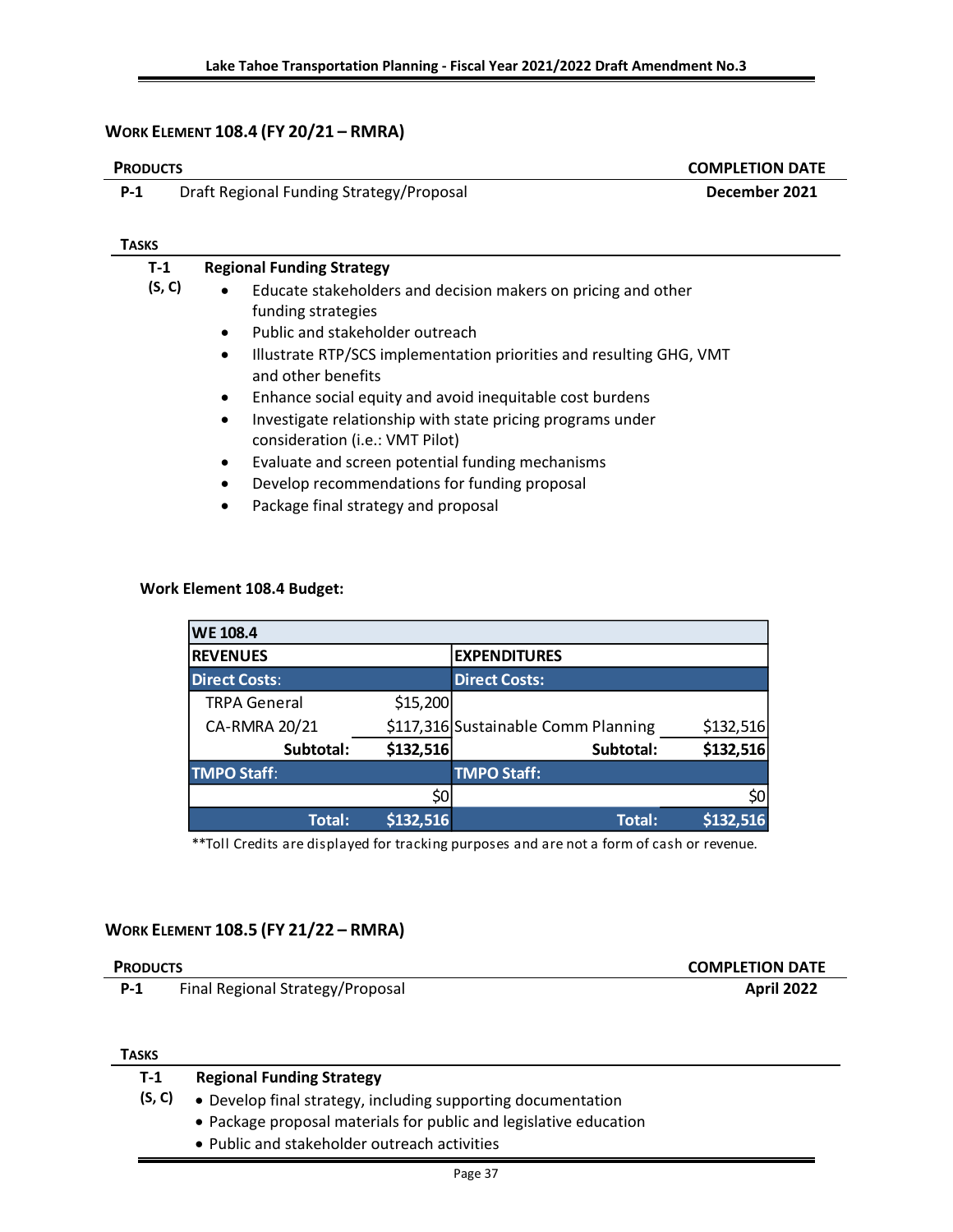# **Work Element 108.5 Budget:**

| <b>WE 108.5</b>      |           |                                                  |           |  |  |  |  |  |  |  |  |
|----------------------|-----------|--------------------------------------------------|-----------|--|--|--|--|--|--|--|--|
| <b>REVENUES</b>      |           | <b>EXPENDITURES</b>                              |           |  |  |  |  |  |  |  |  |
| <b>Direct Costs:</b> |           | <b>Direct Costs:</b>                             |           |  |  |  |  |  |  |  |  |
| <b>TRPA General</b>  | \$20,611  |                                                  |           |  |  |  |  |  |  |  |  |
| <b>CA-RMRA 21/22</b> |           | \$179,691<br>\$159,080 Sustainable Comm Planning |           |  |  |  |  |  |  |  |  |
| Subtotal:            | \$179,691 | Subtotal:                                        | \$179,691 |  |  |  |  |  |  |  |  |
| <b>TMPO Staff:</b>   |           | <b>TMPO Staff:</b>                               |           |  |  |  |  |  |  |  |  |
|                      | \$0       |                                                  | \$0       |  |  |  |  |  |  |  |  |
| Total:               | \$179,691 | Total:                                           | \$179,691 |  |  |  |  |  |  |  |  |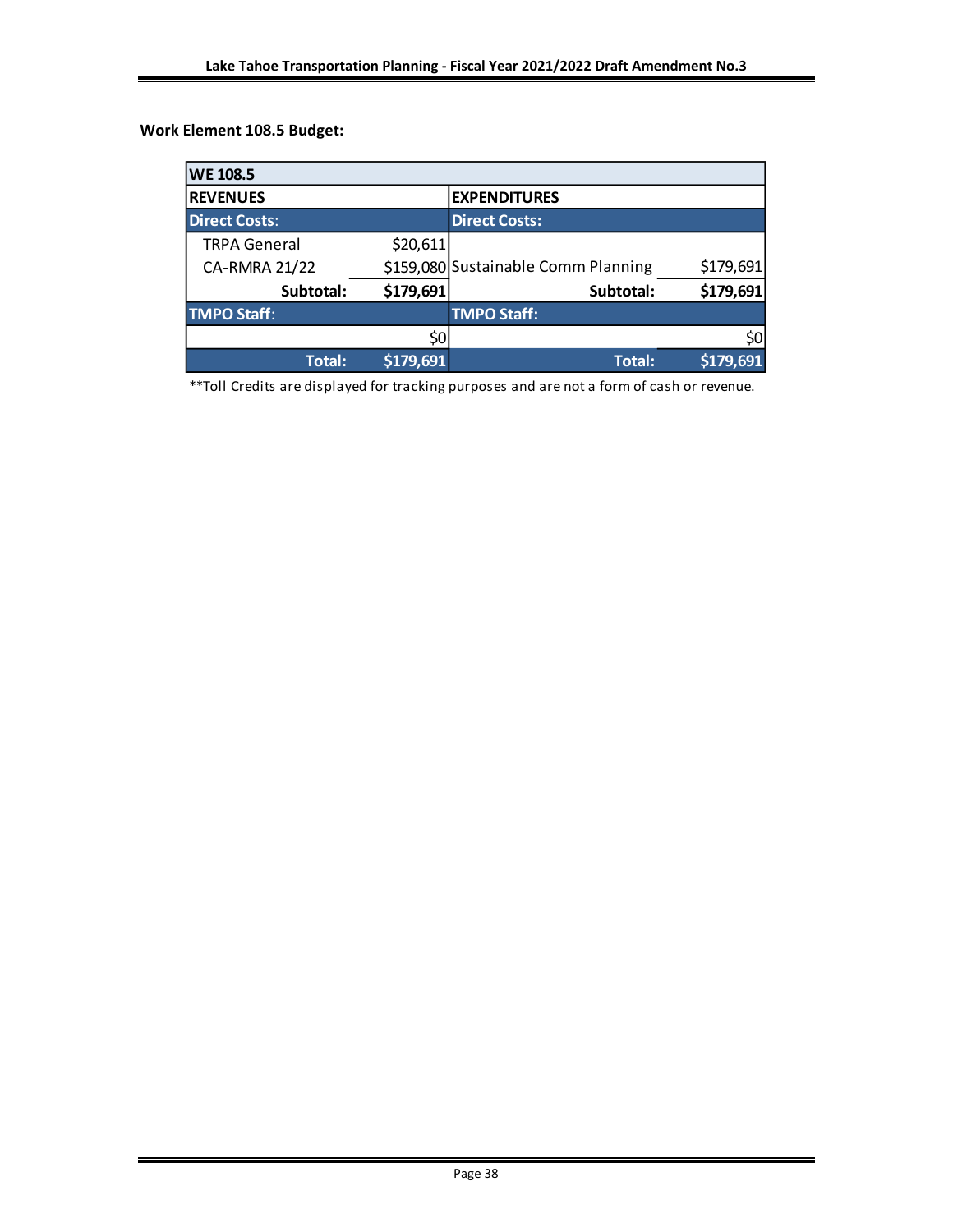# **CALTRANS REGIONAL PLANNING ACTIVITIES FOR FY 2021/22**

| <b>ACTIVITY</b>                                   | <b>DESCRIPTION</b>                                                                                                                                 | <b>PRODUCTS</b>                                                                                                                                                                                                                                                                                         |  |  |  |  |  |
|---------------------------------------------------|----------------------------------------------------------------------------------------------------------------------------------------------------|---------------------------------------------------------------------------------------------------------------------------------------------------------------------------------------------------------------------------------------------------------------------------------------------------------|--|--|--|--|--|
| <b>System Planning</b>                            | Completion of system planning<br>products used by Caltrans and its<br>transportation partners                                                      | <b>Caltrans District 3 System Planning</b><br>documents consistent with the Caltrans<br>District 3 System Planning Five-Year Work<br>Plan.                                                                                                                                                              |  |  |  |  |  |
| <b>Advance Planning</b>                           | Completion of pre-programming<br>studies (e.g., Project Initiation<br>Documents) so as to be ready to<br>program resources for capital<br>projects | Project Initiation Documents (PIDs), as<br>indicated in the current Two-Year PID<br>Work Plan                                                                                                                                                                                                           |  |  |  |  |  |
| <b>Regional Planning</b>                          | Participate in and assist with<br>various regional planning<br>projects and studies                                                                | Participation in the following projects<br>and studies:<br><b>Agency Coordination</b><br><b>Attend TTD Board Meetings</b><br><b>Coordinate Annual Meeting</b><br><b>Studies / PDTs</b><br>SR 89 Corridor Management Plan<br><b>PDT</b><br><b>US 50 Recreational Travel</b><br>Management Hot Spot Study |  |  |  |  |  |
| <b>Local Development</b><br><b>Review Program</b> | Review of local development<br>proposals potentially impacting<br>the State Highway System                                                         | Assistance to lead agencies to ensure the<br>identification and mitigation of local<br>development impacts to the State<br>Highway System that is consistent with the<br>State's smart mobility goals                                                                                                   |  |  |  |  |  |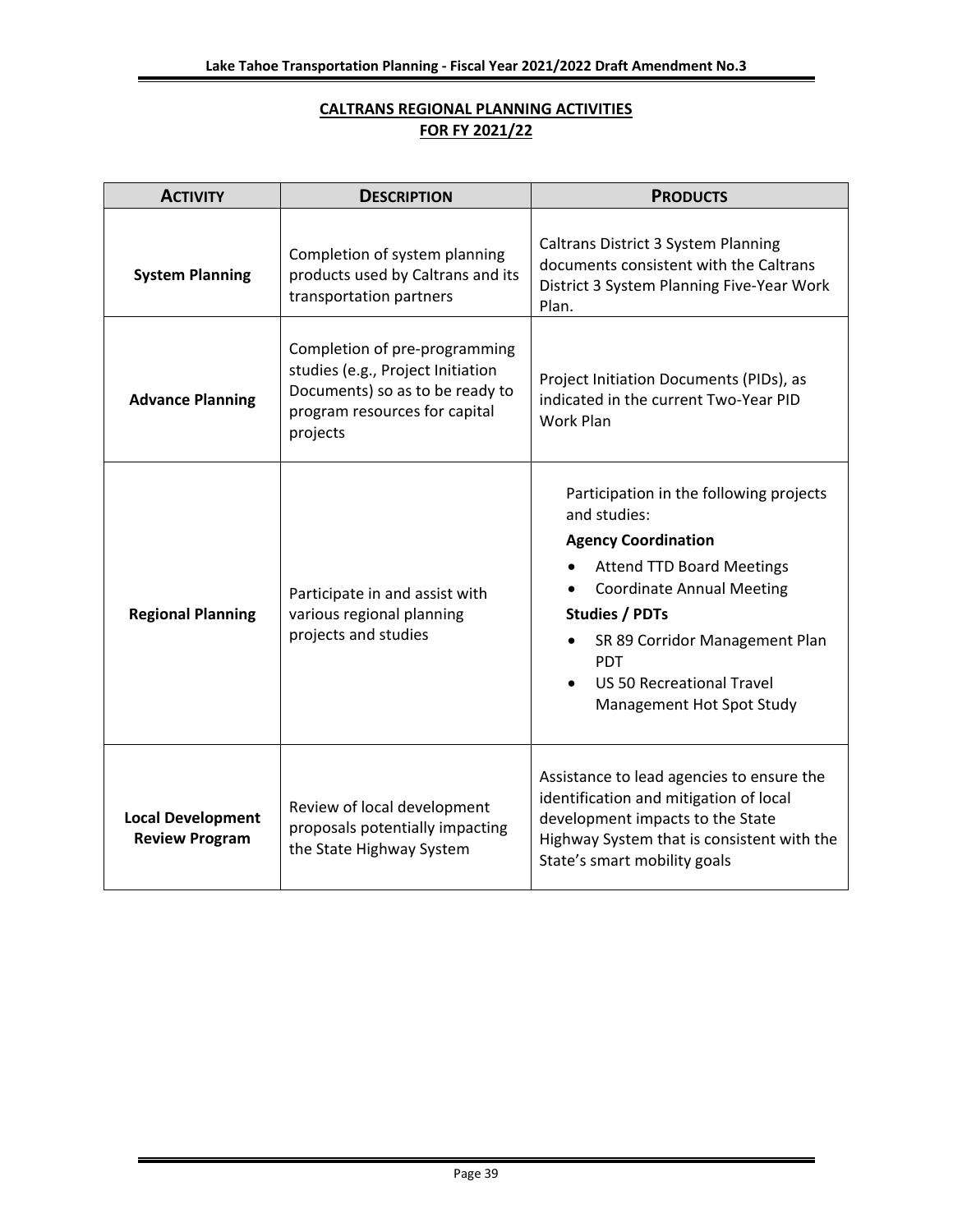# **FY 21/22 FINANCIAL SUMMARY**

# **Table 1 – FY 21/22 TRPA/TMPO Programmed Revenues**

| <b>Funding Source</b>        | <b>FY 2022</b> |
|------------------------------|----------------|
| Federal                      |                |
| FHWA PL (CA)                 | \$746,579      |
| FHWA PL (CA-Carryover)       | \$136,472      |
| FTA 5303 (CA)                | \$89,796       |
| FTA 5303 (CA Carryover)      | \$55,413       |
| FHWA PL (NV)                 | \$327,000      |
| FTA 5303 (NV)                | \$32,415       |
| <b>Federal Subtotal:</b>     | \$1,387,675    |
| <b>Non-Federal</b>           |                |
| CA-RMRA 20/21 C/O            | \$117,316      |
| CA-RMRA 19/20 C/O            | \$30,980       |
| CA-RMRA 21/22                | \$159,080      |
| TRPA General                 | \$92,635       |
| TDA Administration           | \$40,000       |
| TDA Planning                 | \$37,653       |
| <b>Non-Federal Subtotal:</b> | 477,664        |
|                              |                |
| <b>GRAND TOTAL:</b>          | \$1,865,339    |

### **Funding Source Descriptions**

- **FHWA & FTA Planning funds (PL & 5303) California and Nevada (CA and NV)-** Current fiscal year allocation of Federal transportation planning (PL & FTA 5303) funds to support metropolitan planning and may be used for transit or highway planning activities. These funds are administered by Caltrans on behalf of Federal Highway Administration (FHWA) and Federal Transit Administration (FTA) via a Consolidated Planning Grant Agreement.
	- **Toll Credits** Toll credits are not revenue or cash, but rather a substitute for local match required by CPG funds. Toll credits provided by the State of California are being utilized as a match for federal FHWA PL and FTA 5303 funds. The FHWA PL and FTA 5303 amounts shown in the Budget Revenue Summary Sheet represent 100% of the total federal participation cost, therefore toll credits are not included in the total revenue amount. Toll credits can be applied to the current year allocation of California CPG funds, and any carryover balance. These are tracked separately and can be found on Table 7.

**PL & 5303 Carryover** - Carryover balance of funding from prior PL and 5303 allocations. (See above)

- **CA-RMRA** The California Road Maintenance and Rehabilitation Account (RMRA) was established by Senate Bill 1 in 2017. These funds are part of the Sustainable Transportation Planning formula grants that is aimed at supporting state GHG/VMT reduction goals.
- **TRPA General Funds** This funding comes directly from the TRPA general budget and is used as a non-federal match to leverage federal planning funds.
- **TDA (Planning and Administration)** This State of California funding is provided through the California Transportation Development Act (TDA) and can be used for administration of the TDA program, and transportation planning activities.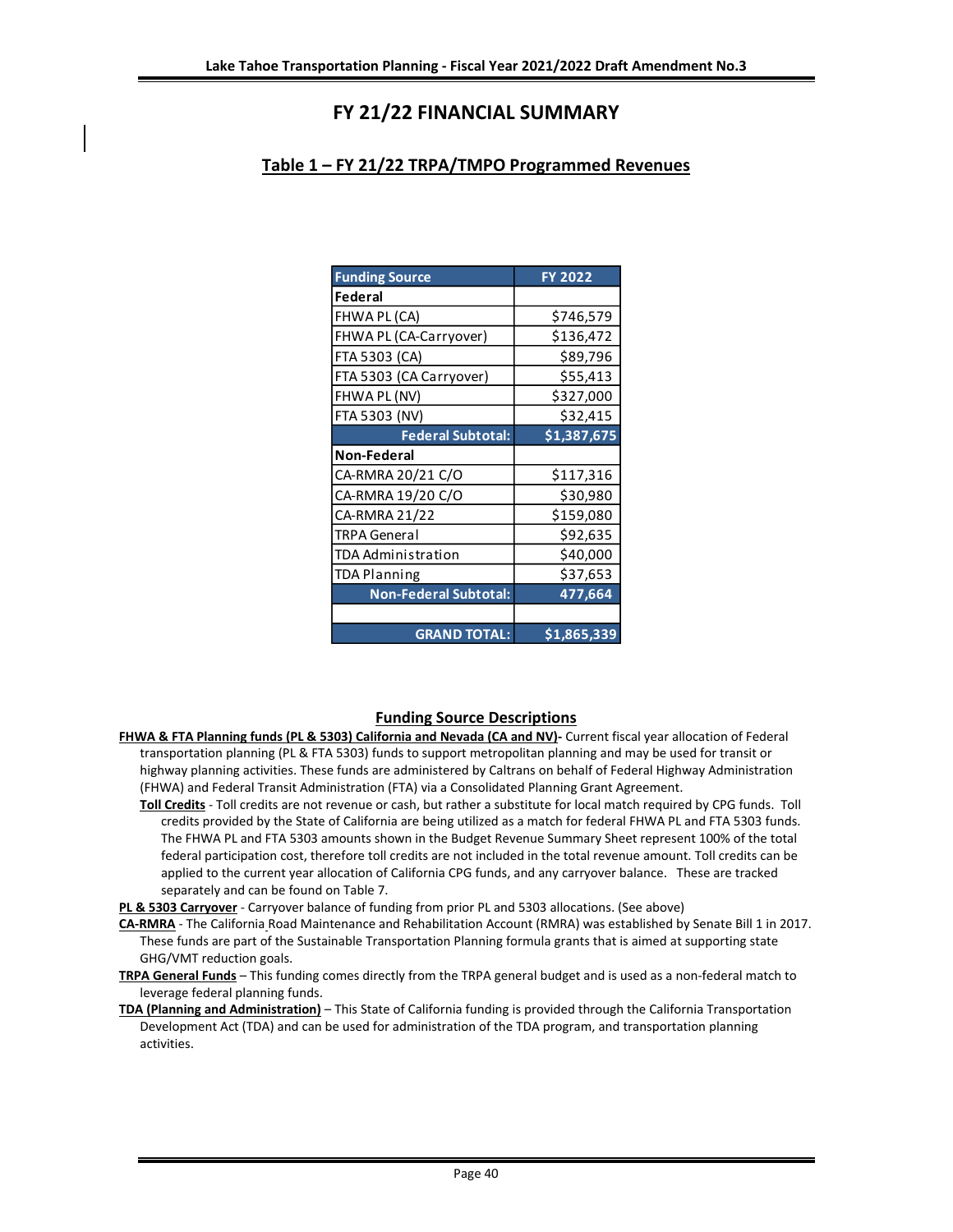| <b>TRPA/TMPO</b><br><b>Transportation Team</b> | Salary and<br><b>Wages</b> | <b>Benefits</b> | <b>IDC Rate</b><br>57.76% | <b>Total Salary,</b><br><b>Benefits and</b><br><b>Overhead</b> |  |  |  |
|------------------------------------------------|----------------------------|-----------------|---------------------------|----------------------------------------------------------------|--|--|--|
|                                                |                            |                 |                           |                                                                |  |  |  |
| Total FY 21/22 Salaries                        | \$527,853                  | \$175,951       | \$406,517                 | \$1,110,321                                                    |  |  |  |
|                                                |                            |                 |                           |                                                                |  |  |  |
| <b>Total</b>                                   | \$527,853                  | \$175,951       | \$406,517                 | \$1,110,321                                                    |  |  |  |

# **Table 2 – FY 21/22 Transportation Staffing Costs**

# **Table 3 – FY 21/22 Staffing Costs and Revenues**

|  |                                          |           | <b>Consolidated Planning Grant (CPG)</b> |                          |                          |                          |                          | Toll<br><b>Credit</b><br>Match | Toll<br><b>Credit</b><br>Match | <b>Toll</b><br><b>Credit</b><br>Match | <b>Toll Credit</b><br>Match |                          |                          |                          |              |                            |
|--|------------------------------------------|-----------|------------------------------------------|--------------------------|--------------------------|--------------------------|--------------------------|--------------------------------|--------------------------------|---------------------------------------|-----------------------------|--------------------------|--------------------------|--------------------------|--------------|----------------------------|
|  | <b>WORK ELEMENTS</b>                     | CA-PL     | CA PL -Carry CA 5303                     |                          | CA 5303 -<br>Carry       | NV-PL                    | <b>NV 5303</b>           | CA-PL                          | CA-PL<br>Carry                 | CA 5303                               | CA 5303<br>Carry            | <b>TRPA</b><br>(Local)   | TDA -<br><b>ADMIN</b>    | TDA -<br><b>PLNG</b>     | <b>TOTAL</b> |                            |
|  | 101- Program Administration              | 110,983   | 6,964                                    | $\overline{\phantom{a}}$ | $\sim$                   | -                        | $\sim$                   | 12,730                         | 799                            | $\sim$                                | $\overline{\phantom{a}}$    | $\sim$                   | $\overline{\phantom{a}}$ |                          |              | 117,947                    |
|  | 102 - Transportation Dev't. Act          | ۰         |                                          | $\overline{\phantom{a}}$ | $\overline{\phantom{a}}$ |                          | $\overline{\phantom{a}}$ |                                |                                | $\sim$                                |                             | $\sim$                   | 32,558                   |                          |              | 32,558                     |
|  | 103 - Public Outreach                    | 111,827   | 21,934                                   | $\overline{\phantom{a}}$ | $\overline{\phantom{a}}$ |                          | $\overline{\phantom{a}}$ | 12,827                         | 2,516                          | $\overline{a}$                        | $\overline{a}$              | 24,824                   | $\sim$                   | 14,722                   |              | 173,307                    |
|  | 104 - Intermodal Planning                | 105,851   | $\overline{\phantom{a}}$                 | 36,415                   | $\overline{\phantom{a}}$ | 101,000                  | 32,415                   | 12,141                         |                                | 4,177                                 |                             | $\overline{\phantom{a}}$ | $\sim$                   | 7,022                    |              | 282,703                    |
|  | 105 - Data Collection & Forecasting      | 75,838    | 31,756                                   | 3,585                    | 46,312                   | 82,000                   | $\sim$                   | 8,699                          | 3.642                          | 411                                   | 5,312                       | $\sim$                   | $\sim$                   | 4,316                    |              | 243,807                    |
|  | 106 - Prbj. Tracking + Financial Mgt.    | 94,206    | $\overline{\phantom{a}}$                 |                          | $\overline{\phantom{a}}$ | 75.000                   | $\sim$                   | 10,805                         | $\sim$                         | $\sim$                                | $\overline{\phantom{a}}$    | $\sim$                   | $\sim$                   | 3,947                    |              | 173,153                    |
|  | 107 - Performance-Based Planning         | 4,214     | $\overline{\phantom{a}}$                 | 10,000                   | $\overline{\phantom{a}}$ | 69,000                   | $\sim$                   | 483                            |                                | 1,147                                 | $\overline{\phantom{a}}$    | $\sim$                   | $\sim$                   | 3,632                    |              | 86,846                     |
|  | 108.3 - Sustainable Communities Planning | ٠         |                                          | $\overline{\phantom{a}}$ | $\overline{\phantom{a}}$ | $\overline{\phantom{a}}$ | $\overline{\phantom{a}}$ | $\overline{\phantom{a}}$       | $\sim$                         | $\sim$                                | $\overline{\phantom{a}}$    | $\sim$                   | $\sim$                   | $\overline{\phantom{a}}$ |              |                            |
|  | 108.4 - Sustainable Communities Planning | ٠         |                                          | $\overline{\phantom{a}}$ | $\overline{\phantom{a}}$ |                          | $\overline{\phantom{a}}$ | ۰                              |                                | $\overline{a}$                        |                             | $\overline{\phantom{a}}$ | $\overline{\phantom{a}}$ | $\overline{\phantom{a}}$ |              | $\sim$                     |
|  | 108.5 - Sustainable Communities Planning |           |                                          |                          |                          |                          |                          |                                |                                |                                       |                             |                          |                          |                          |              |                            |
|  | <b>TOTAL:</b>                            | \$502,919 |                                          | 60.654 \$50.000          |                          | $$46.312$ $$327.000$     |                          | $$32.415$ $$57.685$            | \$6.957                        | \$5,735                               | 5.312                       | \$24.824                 | \$32.558 \$33.639        |                          |              | $\frac{1}{2}$ \$ 1.110.321 |

# **Table 4 – FY 21/22 Direct Costs and Revenues**

| <b>WORK ELEMENTS</b>                     | <b>Consolidated Planning Grant (CPG)</b> |                          |                 |                          | Toll Credit Toll Credit<br><b>Match</b> | <b>Match</b>             | Toll<br><b>Credit</b><br><b>Match</b> | Toll<br><b>Credit</b><br><b>Match</b> | <b>TRPA</b><br>(Local)   | <b>CA-RMRA</b><br>20/21  | <b>CA-RMRA</b><br>19/20 | <b>CA-RMRA</b><br>21/22            | <b>TDA</b><br><b>Admin</b> | <b>TDA</b><br>Planning | <b>TOTAL</b> |
|------------------------------------------|------------------------------------------|--------------------------|-----------------|--------------------------|-----------------------------------------|--------------------------|---------------------------------------|---------------------------------------|--------------------------|--------------------------|-------------------------|------------------------------------|----------------------------|------------------------|--------------|
|                                          | <b>CA-PL</b>                             | CA PL-<br>Carry          | CA-5303         | CA-5303<br>Carry         | CA-PL                                   | <b>CA-PL</b><br>Carry    | CA-5303                               | CA-5303<br>Carry                      |                          | Carry-over Carry-over    |                         |                                    |                            |                        |              |
| 101- Program Administration              |                                          |                          |                 |                          |                                         | ٠                        |                                       | $\overline{\phantom{a}}$              | 20,000                   |                          |                         |                                    |                            |                        | 20,000       |
| 102 - Transportation Dev't. Act          |                                          | $\overline{\phantom{a}}$ |                 | $\overline{\phantom{a}}$ | $\overline{\phantom{a}}$                | ٠                        |                                       | $\overline{\phantom{a}}$              |                          | $\overline{\phantom{a}}$ |                         | $\sim$                             | 7,442                      |                        | 7,442        |
| 103 - Public Outreach                    | 22,000                                   | 20,000                   |                 |                          | 2,523                                   | 2,294                    |                                       | $\overline{\phantom{a}}$              | 12,000                   | $\overline{\phantom{a}}$ |                         | $\sim$                             |                            |                        | 54,000       |
| 104 - Intermodal Planning                | 191,579                                  | $\overline{\phantom{a}}$ | 39,796          | $\overline{\phantom{a}}$ | 21,974                                  | $\overline{\phantom{a}}$ | 4,565                                 | ٠                                     | $\sim$                   | $\overline{\phantom{a}}$ |                         |                                    |                            |                        | \$231,375    |
| 105 - Data Collection & Forecasting      | 30,081                                   | 55.818                   |                 | 9,101                    | 3,450                                   | 6,402                    |                                       | 1,044                                 | $\sim$                   | $\overline{\phantom{a}}$ |                         | $\sim$                             |                            |                        | 95,000       |
| 106 - Proj. Tracking + Financial Mgt.    |                                          | $\overline{\phantom{a}}$ |                 | $\overline{\phantom{a}}$ | $\overline{\phantom{a}}$                | ٠                        | ۰                                     | ٠                                     | $\overline{\phantom{a}}$ |                          |                         | $\sim$                             |                            |                        |              |
| 107 - Performance-Based Planning         |                                          | ۰                        |                 | $\overline{\phantom{a}}$ | $\overline{\phantom{a}}$                | ٠                        |                                       | ٠                                     | $\overline{\phantom{a}}$ |                          |                         |                                    |                            | . .                    |              |
| 108.3 - Sustainable Communities Plannin  |                                          | $\overline{\phantom{a}}$ |                 | ۰                        | $\sim$                                  | ٠                        |                                       | $\overline{\phantom{a}}$              | $\overline{\phantom{a}}$ | $\overline{\phantom{a}}$ | 30,980                  |                                    |                            | 4,014                  | 34,994<br>-5 |
| 108.4 - Sustainable Communities Planning |                                          |                          |                 | $\overline{\phantom{a}}$ | $\overline{\phantom{a}}$                | $\overline{\phantom{a}}$ |                                       |                                       | 15,200                   | 117,316                  |                         |                                    |                            |                        | \$132,516    |
| 108.5 - Sustainable Communities Planning |                                          |                          |                 |                          |                                         |                          |                                       |                                       | 20,611                   |                          |                         | 159,080                            |                            |                        | \$179,691    |
| TOTAL: \$243,660 \$                      |                                          |                          | 75,818 \$39,796 | ۱Ś.<br>9,101             | \$27,948                                | 8,696                    | \$4,565                               | \$1,044                               | \$67,811                 | \$117,316                |                         | $30,980$ \$159,080 \$7,442 \$4,014 |                            |                        | \$755,018    |